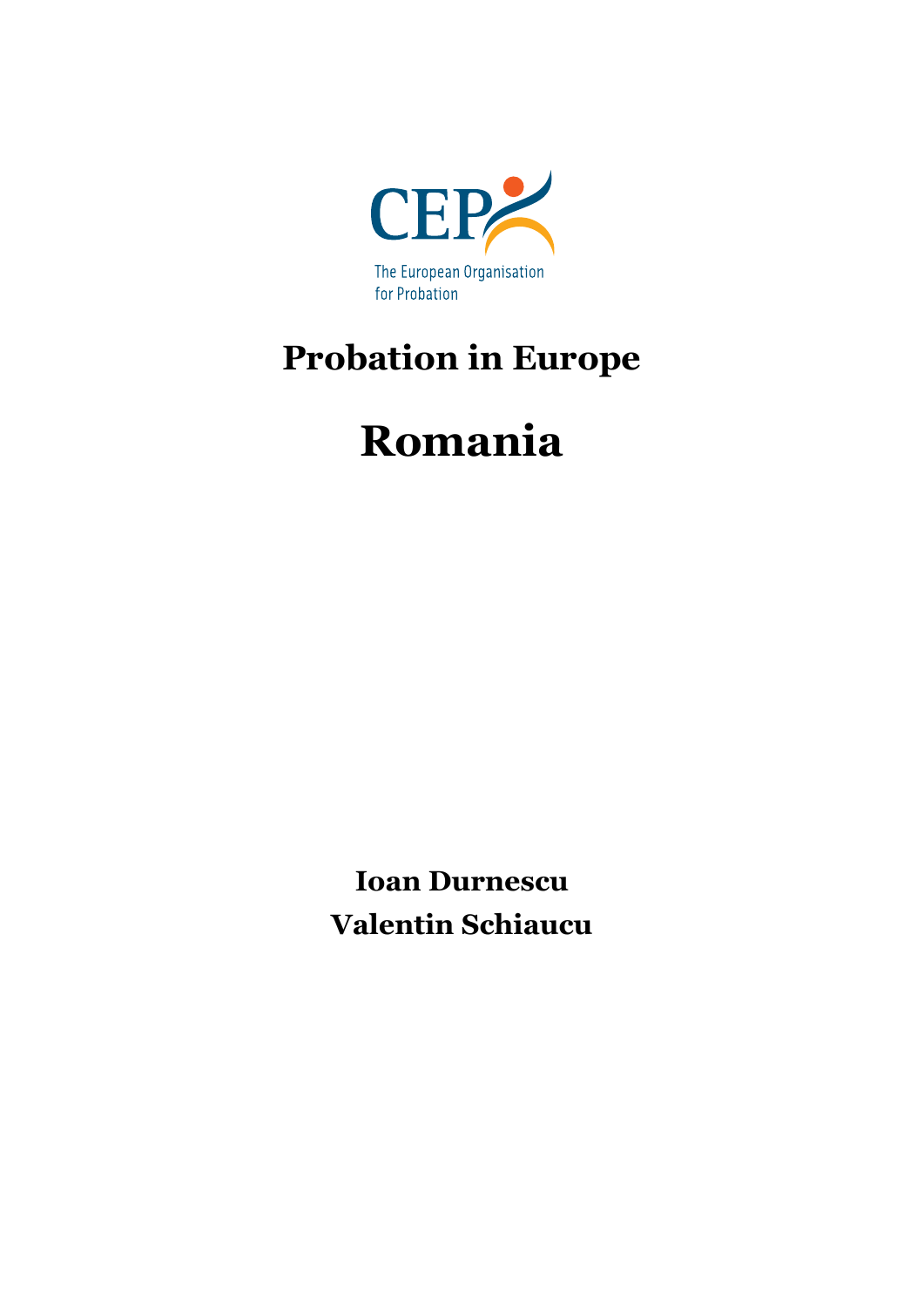

## **Probation in Europe** Romania

#### **Ioan Durnescu**

University of Bucharest Faculty of Sociology and Social Work 9 Schitu Magureanu, Sector 4 Bucharest Romania idurnescu@gmail.com, ioan.durnescu@sas.unibuc.ro

#### **Valentin Schiaucu**

Probation Counsellor Vrancea Probation Service Bulevardul Independentei 19-21 Focsani Vrancea Romania vschiaucu@just.ro, valentinschi@gmail.com

January 2013

Edited by: **Anton van Kalmthout Ioan Durnescu**

ISBN/EAN: 978-90-820804-0-7

This publication was funded by the Ministry of Justice and Safety of the Netherlands and the Dutch foundation *Stichting Nationale Reclasseringsactie*

Published by:

CEP, Conférence Permanente Européenne de la Probation P.O. Box 8215 3503 RE Utrecht The Netherlands www.cep-probation.org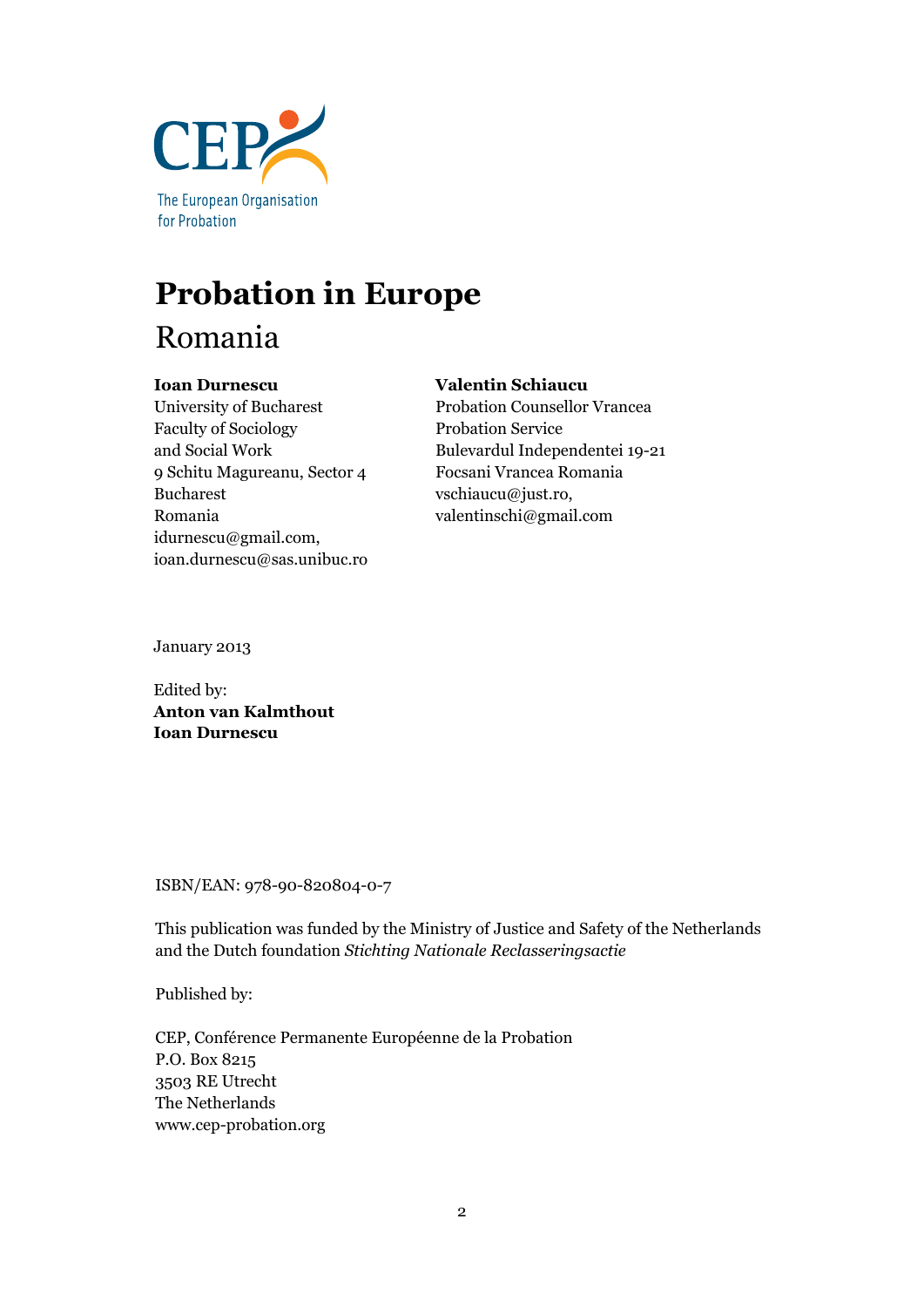## **Table of contents**

| 1. Introduction                                                         | $\overline{4}$ |
|-------------------------------------------------------------------------|----------------|
| 2. Historical Development of the Probation System                       | 6              |
| 3. Legislative Basis of the Probation System                            | 8              |
| 4. The Organization of Probation Services                               | 14             |
| 5. Different Stages of the Criminal Justice Process                     | 18             |
| 6. Probation Methodology                                                | 28             |
| 7. Finances, Accounting, Registration Systems and Evaluation Procedures | 33             |
| 8. Societal Support and Clients' Views                                  | 35             |
| 9. Probation Clients Rights                                             | 36             |
| 10. Developments to be expected                                         | 38             |
| 11. Important Publications                                              | 39             |
| 12. Main Addresses, Phone & Fax Numbers, E-mail Addresses, Home Pages   | 41             |
| Annex 1                                                                 | 4 <sup>2</sup> |
| Annex 2                                                                 | 45             |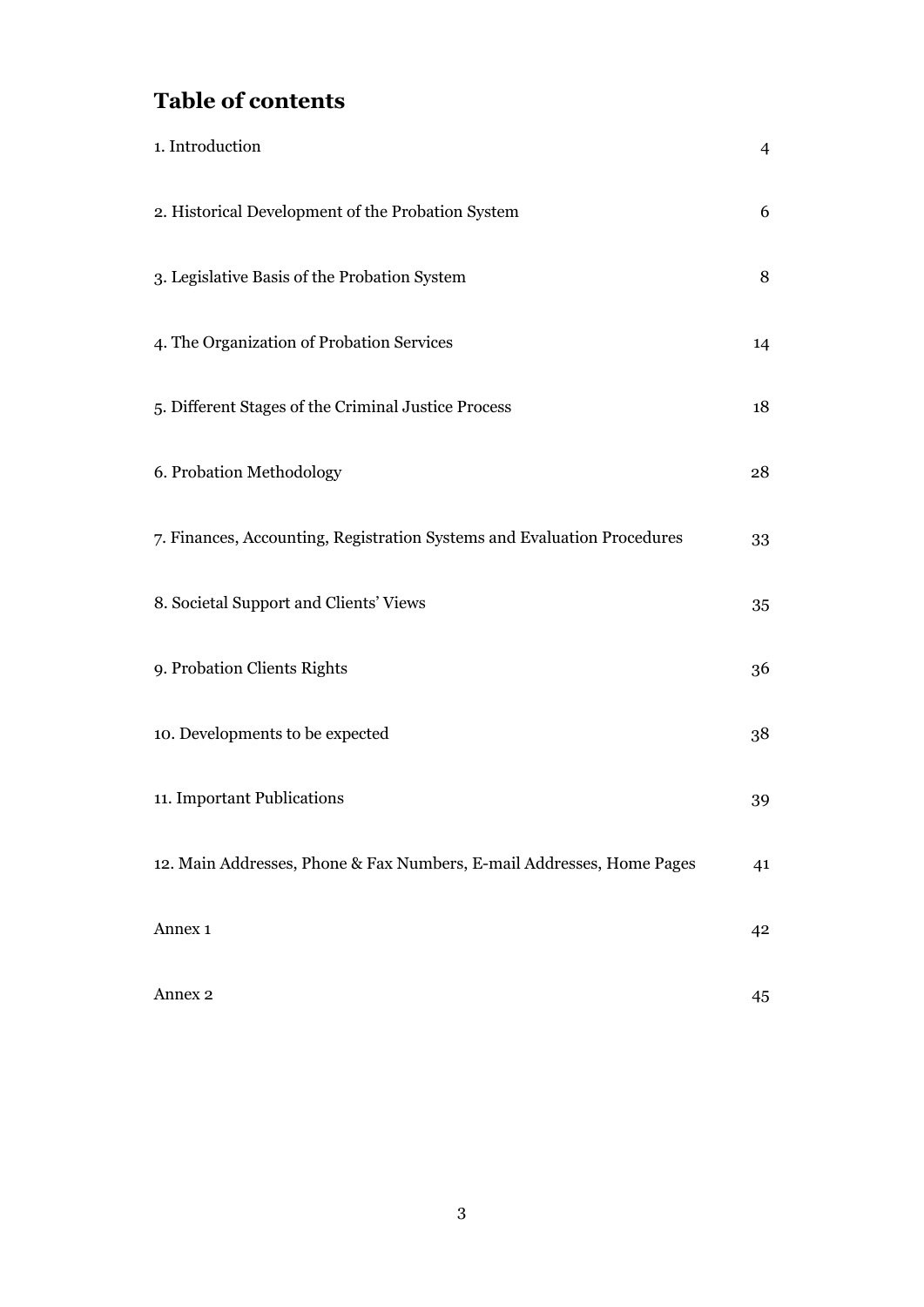## **1. Introduction**

#### **1.1 Probation organization**

Probation in Romania is running under the authority of the Ministry of Justice. In general terms, probation system is responsible for implementing the non-custodial sanctions at national level but also for assistance of certain types of victims of crime (especially psychological assistance). More detailed, probation system is responsible for a various range of tasks and activities (starting with drafting pre-sentence reports and ending with psychological counselling of victims of crime / inside the community, in court or in penitentiary / individual or in partnership) and offenders with different age, gender and status (minors and adults / females and males / indicted and convicted persons / with custodial and non-custodial sentences / conditional released or pardoned persons etc.).

Probation system is the only organisation responsible for probation around the country even it cooperates with local NGOs and other governmental agencies. The situation is different for the victims of crime, more agencies, public services and intergovernmental organisations (e.g. National Agency against Human Trafficking, International Organisation for Migration) being involved in assistance and protection of the victims of crime.

#### **1.2 Probation activities in a nutshell**

Probation activities in Romania might be distinguished by two characteristics: they are numerous and they are various. Since 2001 when the system has started-up to nowadays many of the secondary activities were added by the law to the main ones. Consequently, the portfolio of probation duties has become large and diversified, sometimes with activities not very well tailored to probation. In order to ensure a systematic approach these activities should be split in core activities and secondary activities.

The core activities provided by the Law no. 129/2002 for approving and amending Governmental Ordinance no. 92/2000 (GO no 92/2000) regarding the structure and functions of probation services are:

- a. writing evaluation reports (rom: "referat de evaluare"). An evaluation report could be a pre-sentence report required by the prosecution or by the court before or during the trial or an after-sentence report required by the court during the supervision period. First type of evaluation report consists mainly in a social and criminological analysis of the offender and his or her offence and its aim is to assist the prosecution or the court in personalising the measure or the sanction that should be imposed on the offender. The second type of evaluation report boroughs certain elements from the first one but the focus is moved on the achievements and the behaviour of the offender during the supervision period.
- b. supervising the offenders in the community (rom: "supravegherea persoanelor condamnate in comunitate"). This is a process of monitoring how convicted persons comply with the supervision measures and fulfil the obligations imposed by the court. The main method of control take the shape of the meetings with the offender at the probation office, when the probation counsellor verify for the changes related to the personal situation and requests different types of documents that could prove the real condition of the offender. Probation counsellor cooperates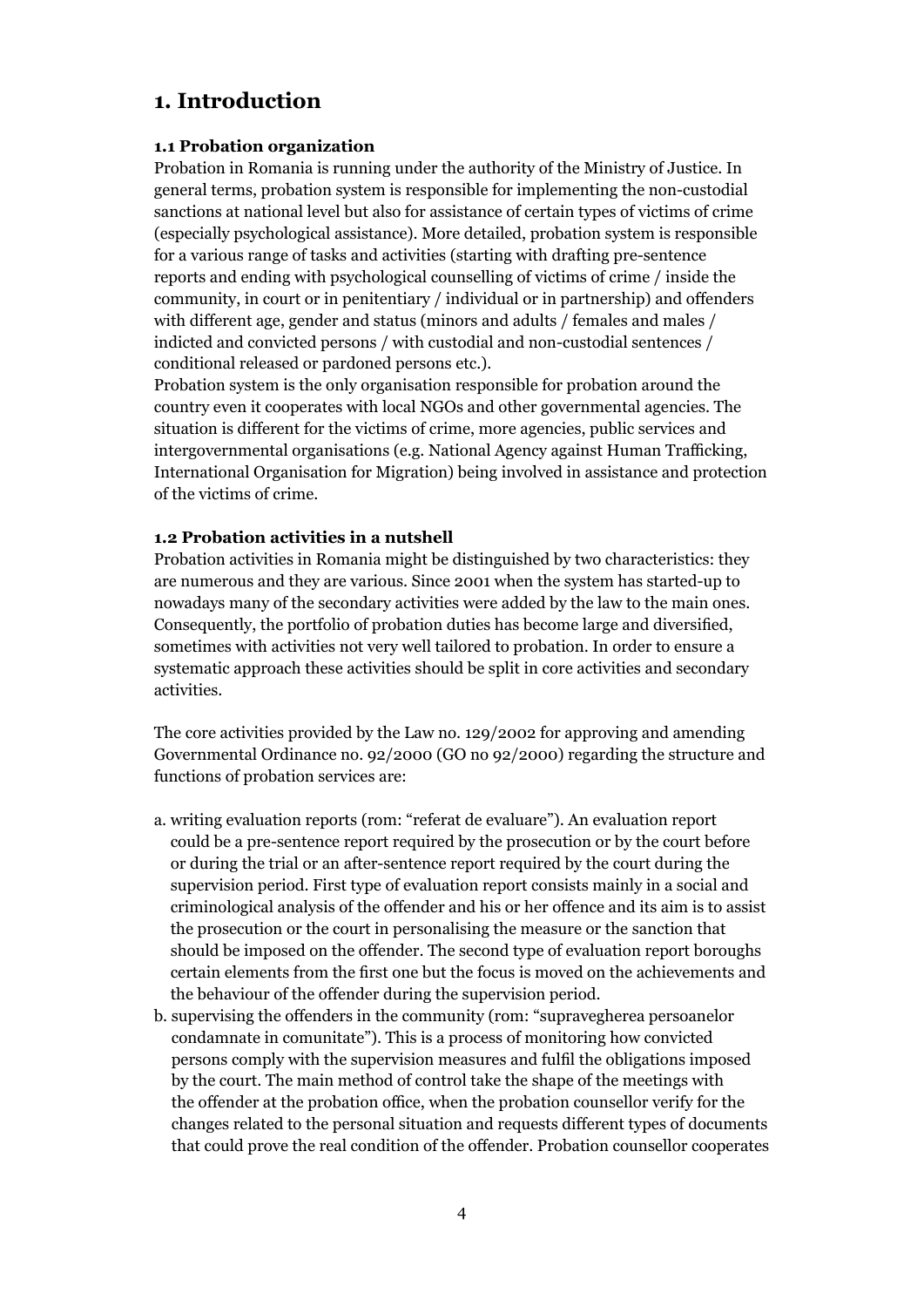also with police and other public institutions or makes home visits.

c. providing upon request assistance and counselling for convicted persons (rom: "asistenta si consilierea persoanelor condamnate"). This is a process of offering support for social reintegration of offenders. The philosophy behind it is that control without care is not effective and once the criminogenic needs are covered the offender is more likely to stop offending. Assistance and counselling could be provided upon request to offenders under probation supervision, to inmates during detention and also to conditional released or pardoned convicted persons with their consent.

The secondary activities are provided by various laws and comprise a long list of duties and responsibilities as is follow:

- a. offering psychological assistance and other forms of assistance to certain types of victims of crime (especially for the victims of violent crimes). Although, this is one of the main activities according by the law, in fact it is very poorly represented in the statistics at national level.
- b. participation to the conditional release commission in detention places. The probation counsellor has the duty to analyse the personal files of inmates proposed for conditional release together with the members of the commission, to check if the conditions for release are fulfilled and to express his opinion regarding the acceptance or refusal of conditional release. Even it is not a main activity it consumes a lot of resources.
- c. participation in court upon request when minors are subject of criminal cases. The court must to summon the probation service in the cases with minors but the presence of a counsellor into holding court is not mandatory.
- d. providing reports for minors in conflict with the law but not legally responsible (under the age of 14). The court asks for this kind of report in all the cases when a special measure of protection is needed.
- e. participation in some cases when the hearing with victims or plaintiffs takes place at the prosecution or the court level.

#### **1.3 General remarks about the implementation of Probation Rules**

Generally speaking, probation activity in Romania complies with the European Probation Rules adopted by the Council of Europe in Rec. (2010)1 (hereinafter EPR). However, in order to reflect more effectively the Council of Europe recommendations and also the new changes in the Criminal Code (due to come into force in 2013), Ministry of Justice launched for public debate two important draft laws: The law concerning the organization and the functioning of the probation system and The law regarding the execution of punishments, educative measures and other non custodial measures imposed during trial. One of the most important changes that will be introduced as recommended in the EPR is the integrated concept of supervision as an interlinked process of control and assistance. The current legislation operates an artificial distinction between these two to as separate activities.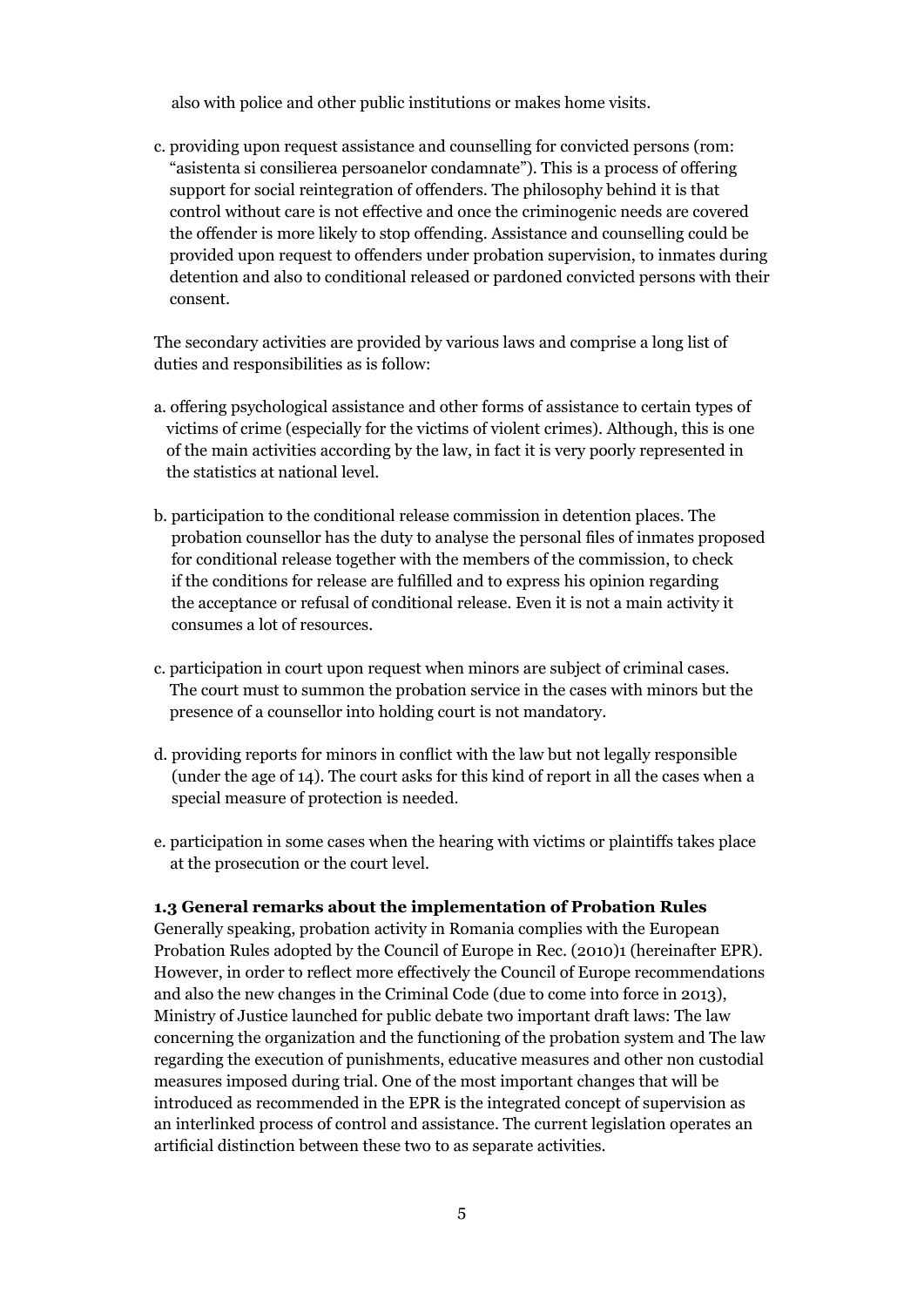## **2. Historical Development of the Probation System**

#### **2.1 History from the origins to 2008**

From the historical point of view a few developmental stages could be observed: 1936 – 1991: the first ideas regarding the offenders' rehabilitation were introduced in the Romanian legislation under the influence of the humanitarian movement striving to improve the treatment of offenders and especially the inmates' life. Ideas like educating the inmates or assisting them after release were introduced for the first time in the Romanian legislation in 1874 by the Law of prison regime. According to this law each prison had to set up a "supervision committee" ("societati de priveghere") with the explicit aim of educating the inmates and assist them after release. This idea was emphasised also in the Criminal Code from 1936. At the article 50 of this Code is was stated that each county court will co-ordinate the activity of a patronage society (NGO) ("societate de patronaj") responsible for the social reintegration of ex-inmates especially of minors ex-inmates. That was a real after care service in a modern sense meant to deal with "la crise de la liberation". Art. 65 of the same Code regulated the suspended sentence for the first time in the Romanian legislation being used mainly to suspend short-term imprisonment. In regulating this new juridical institution, the legislative body adopted the French way ("la loi de sursis", "sursis a l'execution") of suspending the execution of imprisonment and not to suspend the application of the sanction as in other countries. The idea of suspended sentence after the conviction remained in the Penal Code of 1969 and it was extended in 1992 to another form of suspended sentence – suspended sentence with supervision (rom: "suspendarea pedepsei sub supraveghere"). 1991 – 2000: in 1991 the General Administration of Prisons came under the authority of Ministry of Justice (previously Ministry of Interior coordinated it). From 1994 to 1997 the crime rate increased significantly from 421 to 496 per 100,000 inhabitants. Due to the limited range of sentences and also to the sentence patterns the custodial rate was one of the highest in Europe. According to World Prison Population (Home Office, 2000) the average prison rate for Europe was for the same period of time about 85 per 100,000 national population whilst Romanian prison rate was 225. The immediate implication of that was that the prison system faced a lot of human rights and administrative problems, the most important one being the overcrowding. As a consequence of this situation the Ministry of Justice started in 1996 to promote a more creative way of implementing justice.

One of the first measures was to initiate an experimental centre of probation in the prison of Arad (a medium-sized city in the West part of Romania). This experiment brought together civil society, General Administration of Prisons, local courts and local authorities. The intention was to test some elements of probation (e.g. pre-sentence reports, supervision in the community) in the existing penal and social context of Romania. From the very beginning the experiment was supported by Know How Fund of UK. In 1998 the assistance of Department for International Development/Know How Fund progressed further through the "Probation in Romania" project which had the aim of working with the Ministry of Justice to establish probation on a national level. As a result, by the end of 2000 eleven experimental probation centres had been established in Romania, all of them coordinated by a probation department within Ministry of Justice (since September 1998)<sup>1</sup>.

<sup>1</sup> Durnescu, I. (2008), 'A History of Probation in Romania', in: Schiaucu S. and Canton R. (eds),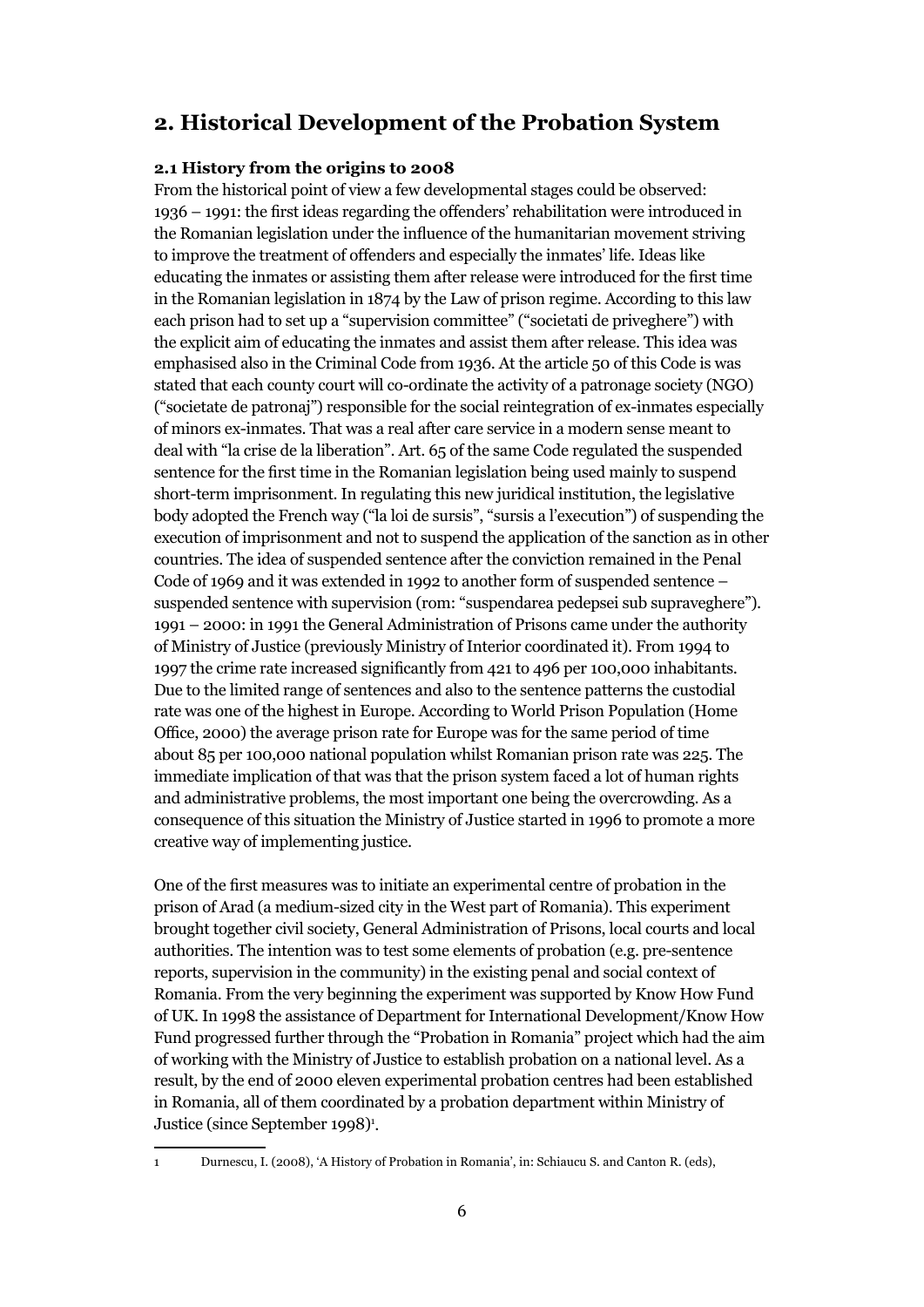The general progress of the experiments led in September 2000 to the approval of a Governmental Ordinance no. 92/2000 regarding the organisation and functioning of the services for social reintegration and supervision of offenders (probation services). This stage of the probation development in Romania focused on the development of the infrastructure around the country. In the same year the government adopted the Government Decision no. 1239/2000 regarding the methodological norms of the Government Ordinance 92/2000. This document prescribes the specific activities of the probation counsellor, terms and conditions of the probation practice.

A turnover of organisational mission but also a major change of strategic directions of the service has been determined by the law no. 211/2004 regarding victim protection in Romania. This law has added new demands to probation system for which it had not been prepared: to offer psychological counselling and other forms of assisting to a certain type of victims of crime (for more information see the section 3.2 – *Mission and mission statement* and section 3.4 – *Victim assistance*).

Another major challenge in this period was determined by the revision of article no. 482 of Penal Procedure Code in 2007. According to this article an evaluation report had became mandatory for all cases with minors on pre-trial phase, during the crime investigation, at the request of police or prosecution. The consequences of this provision were significant. On one hand, the philosophy behind the evaluation report had been changed being no longer just a helping instrument for the court and sentencing, but a tool for the investigation conducted by police or prosecution. On the other hand, the number of requests had increased so consistently than the activity of probation services was oriented mainly on drafting evaluation reports on the context of a chronicle lack of resources. The delays in delivering evaluation report had caused in sequence delays of penal procedures at police and prosecution level. Helpfully, this provision was changed in 2008 when the evaluation report has been left mandatory for the judge in all the cases with minors but optional at the request of the police or prosecution.

In these years the probation counsellor profession has been consolidated due to legislative basis and performances either. In 2006 the status and the rights of probation personnel has been regulated by the law and highlighted the position and the role of profession in Romanian judicial system. In the same time, the police, the prosecution and the court had the occasion to establish a close professional contact with probation services, to understand better the role of them and to gather confidence in their work. This fact has been reflected in the increasing numbers of evaluation report requested and supervisions assigned to probation services.

#### **2.2 Recent history from 2008 to 2012**

This period is marked by the new Penal Code which has been enacted in 2009 but which has not entered into force. The new Penal Code involves a reformation of probation, including a new philosophy, new tasks, new procedures, new organisational needs and resources. In this respect, the last years were focused on the preparation of the whole probation system for the impact of the new code. Representatives of probation system contributed to drafting two new laws: one regards the execution of non-custodial sanctions and measures and the other one regards the organisation and the activity of probation system according to the new

Probation Manual, Euro Standard, Bucharest.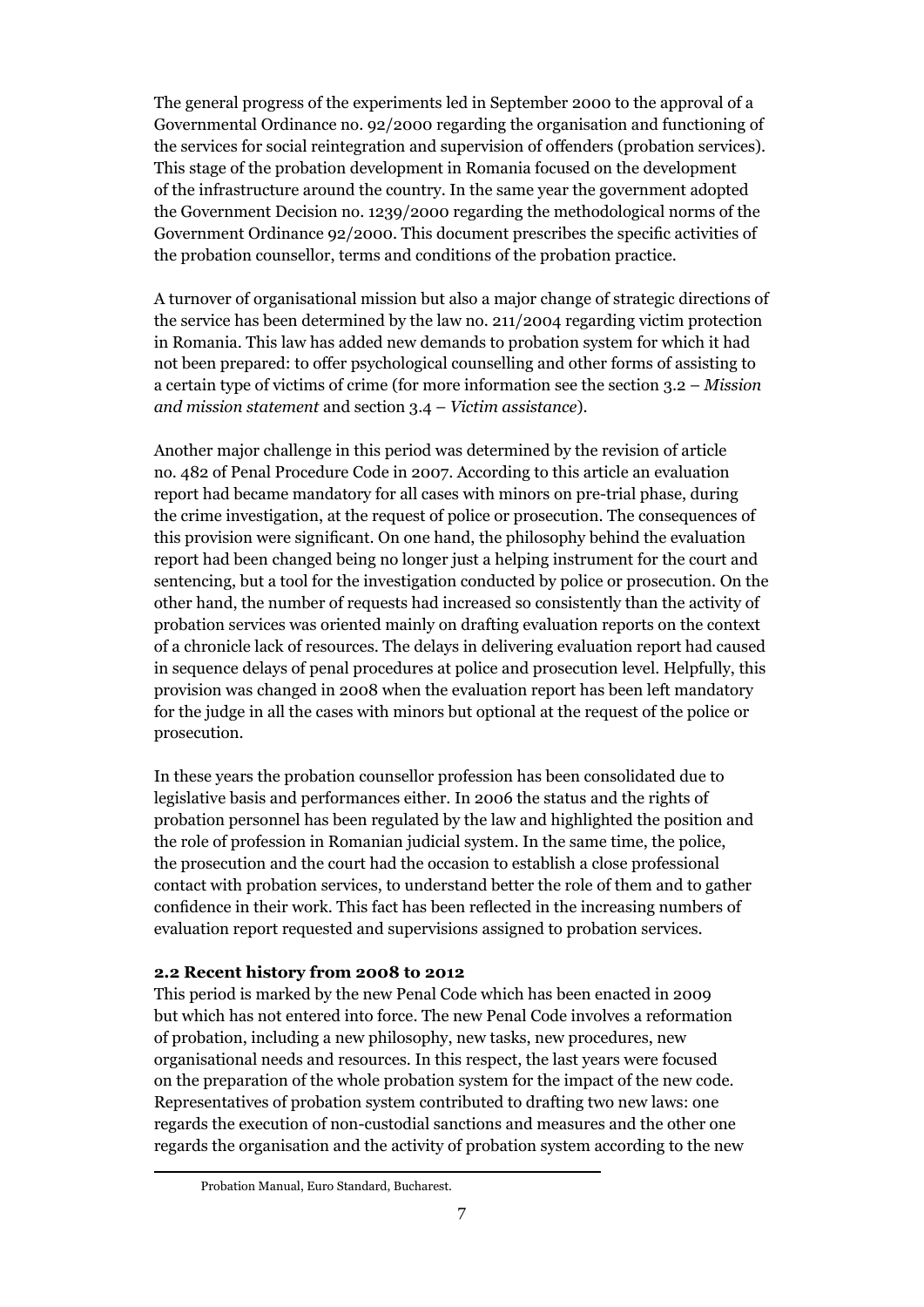Criminal Code, which are mentioned above. The provisions of these future laws and of the new Penal Code were appraised in regional training sessions for local probation staff. The new law regarding reorganisation of national probation system provides a significant development of probation system which mainly supposes attaining the autonomy, creation of specialised departments and functions at central level, increasing the number of offices at local level, recruitment and specialising the personnel (for more information see section 10 – *Developments to be expected*). In the same time it has been estimated the needs related to human, administrative and financial resources.

 Besides these preparations many other measures and actions have been adopted in order to improve the probation activity at national level. Implementing new programs and techniques of working with offenders, improving the inspection methodology, introducing and revising different regulations and procedures, developing staff appraisal in probation services, consolidating the strategic management etc. should be mentioned here.

## **3. Legislative Basis of the Probation System**

#### **Relevant Probation Rules**

Both sets of legislation – the current and the expected one – state that the aim of probation system is public safety through reducing reoffending. Although control and care are mentioned as parts of the probation supervision the latter could be more strengthened. For instance, there is no express regulation mentioning that probation counsellors should develop positive relationship with offenders. However, there are other regulations mentioning that supervisions should be conducted in the light of human rights or avoiding discrimination on any ground. Furthermore, there are also norms referring to the continuous support that should be given to offenders by the probation staff.

The professional competencies and the links with other organisations or institutions are fully described in the primary and secondary legislation. The involvement of volunteers is regulated in the law and it takes place especially in the large cities. The participation of probation services in the local crime prevention strategies is possible but takes place on an ad hoc bases (for more information see the section 3.5 – *Volunteers involvement* and section 3.3 – *Crime prevention*).

Probation service in Romania is one of the few that provide direct services to victims (psychological assistance) therefore the place of victims is well recognized. The new legislation provides that in some circumstances the victims shall be informed about the measures or the obligations imposed on the offenders (for more information see the section 3.4 – *Victim assistance*).

#### **3.1 Legislative Basis**

The base for the main probation activities is ensured by certain provisions of Penal Code and Penal Procedure Code. For adults, Penal Code provides suspended sentence under supervision as alternative to the execution of the sentence in prison. During this period the defendant has to respect certain measures and obligations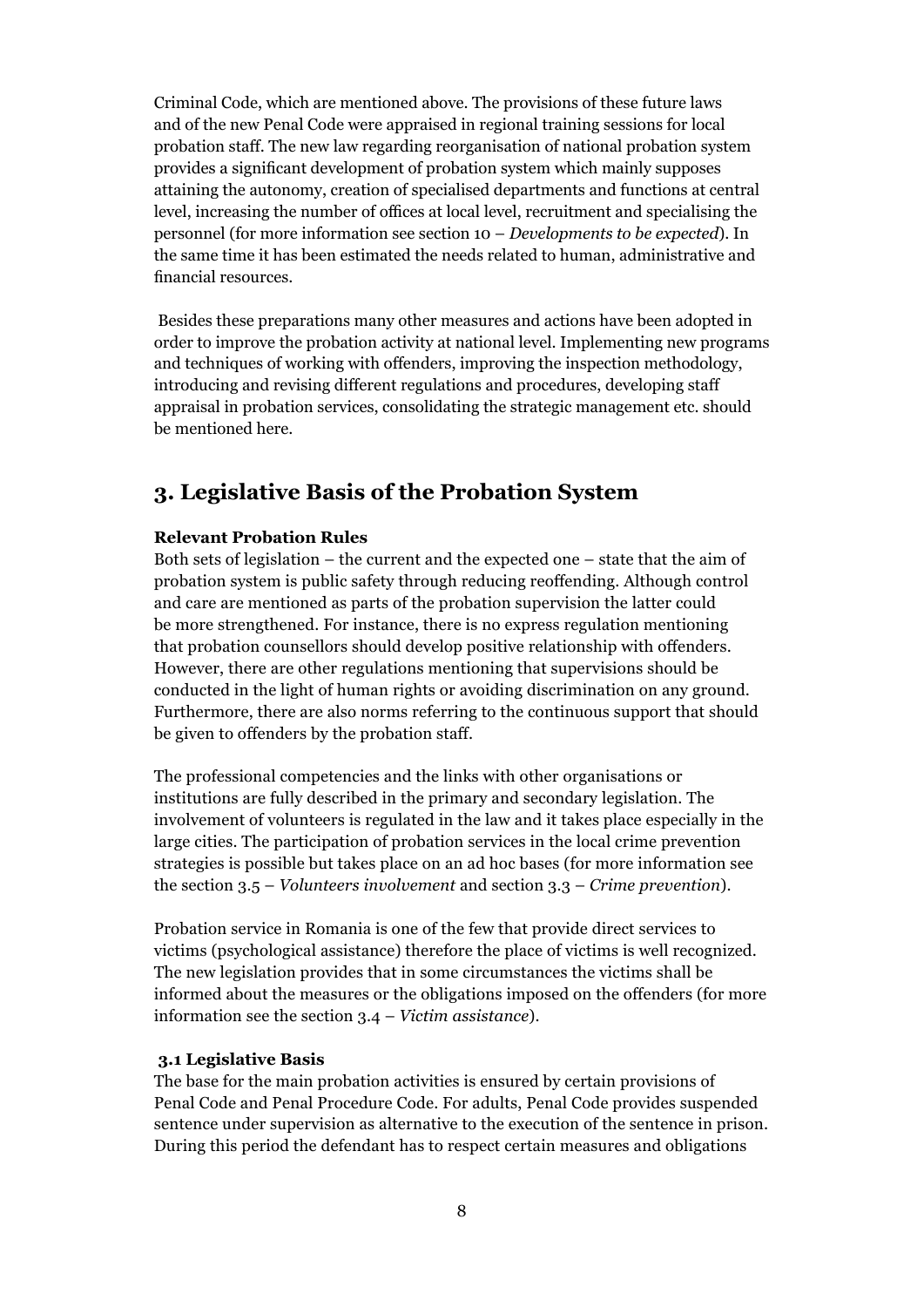and the supervision of these is included in the tasks of probation service. The Penal Code entitles the sanctions for minors which are related to probation also. In this respect, probation service has to supervise the compliance with three obligations which could be imposed to the minors (including unpaid work) when they receive the educative measure of supervised liberty or suspended sentence under control or supervision. On the other side, Penal Procedure Code makes provisions for the request of evaluation reports. The evaluation reports (in this case pre-sentence reports) could be requested for adults only by court and are mandatory for minors at the request of prosecution or court, when there is no a report which had been asked by prosecutor.

The legislative milestone for Romanian probation system is Law no. 129/2002 (approving and amending GO no. 92/2000). This law sets up the structure and functions of probation system in Romania and it comprises provisions about the organisational mission, principles, tasks and competences, organisation, coordination and control of probation services. The scheme, responsibilities and functions of Probation Department - which ensures the coordination and control of probation services - are detailed in a specific ministerial order.

The next most important piece of legislation is the Government Decision no. 1239/2000 which provides the methodological norms for the Government Ordinance no. 92/2000. This act stipulates in details when and where a specific probation service is competent, when and how an evaluation report should be written and delivered, how the supervision has to be conducted in dependence on the sanction imposed by the court and how assistance and counselling must be offered. In the annex of this regulation formats for the evaluation report and for the supervision plan are produced (see format probation documents). Being the main base for the practice of probation services this decision is the most used and popular act.

 The Law no. 211/2004 comes with new tasks for the probation services regarding the victim protection. Accordingly, probation services have to provide psychological counselling and other forms of assistance to a certain type of victims of crime (for more information see the heading no. 3.4 – *Victim assistance*).

The activity of probation services in detention centres is especially regulated by the Law no. 275/2006 regarding the enforcement of sanctions and other measures imposed by judicial bodies and its methodological norms which are provided by Government Decision no. 1897/2006. These regulations stipulate tasks and special procedures related to the work of probation counsellor in detention centres (e.g. participation to the conditional release commission).

The last significant national acts that should be mentioned here are the Ministerial Order no. 2355/C/2008 which provides the procedure for the execution of unpaid work and the Law no. 272/2004 which entitles probation services to draft evaluation reports for minors who committed offences, but they don't have the age for penal responsibility (under age of 14).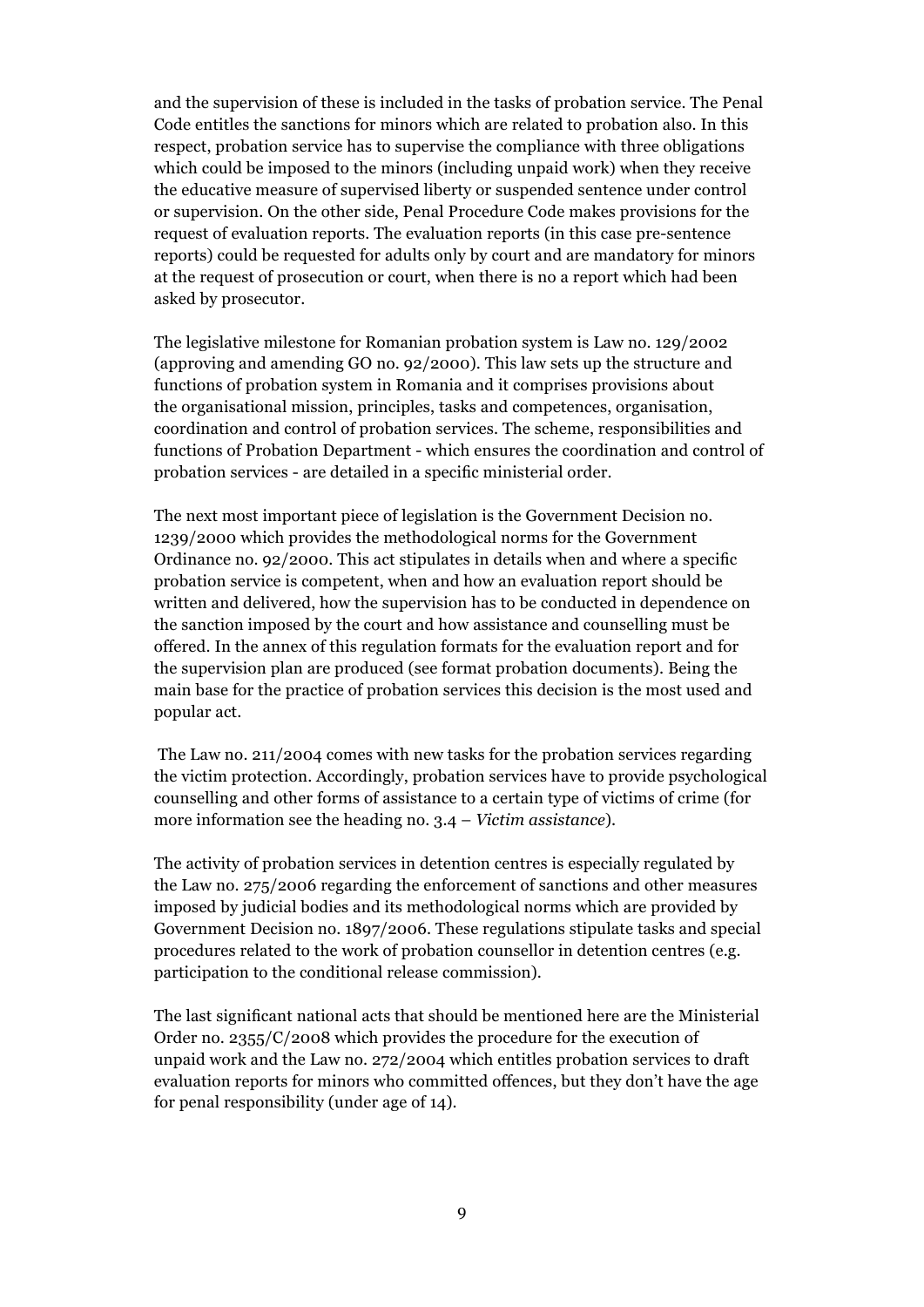#### **3.2 Mission and Mission statement**

Defining the mission of probation system it's not an easy task. Since 2001 when the probation system has been established in Romania till now diverse responsibilities and categories of offenders have been written little by little on the accountability list of probation.

At the beginning of probation in Romania the organisational mission was relatively simple. According to Article 1 of the Government Ordinance no. 92/2000: "In order to achieve the social reintegration of those persons who offended, maintained in liberty, as well as the supervision of their compliance to the obligations imposed by the court, services concerning the social reintegration of offenders and the supervision of non–custodial sentences, called further on social reintegration and supervision services, shall be set up under the authority of the Ministry of Justice, as specialised agencies that shall not have legal personality". Article 3 of the same act emphasizes the caring role of the service: "Upon request of the persons mentioned by article 1, the social reintegration and supervision services may provide assistance and counselling towards their correction and social rehabilitation." These two articles describe the concept of social reintegration in the light of the probation law: a mixture of surveillance and assistance. The amendments which have been brought to the Government Ordinance no. 92/2000 by Law no. 129/2002 include also referrals to the mission of the organisation. According to the Article 1^1 probation services should aim to social reintegration of pardoned offenders (minors and adults). These mentions could be valued partly as a mission statement since it covers the aims of this service in relation to its beneficiaries: "to achieve the social reintegration of offenders".

Even it's not expressly mentioned in any regulation, probation services had became a significant support in sentencing by providing valuable information to the courts / judges through evaluation reports on trial stage.

The major turnovers of the mission have been caused by two main regulations. The first one is Law no. 211/2004 regarding some measures to ensure the victims' protection which places the victims alongside the offenders. Anyway the initial mission statement has implicitly been changed and the message "victims` assistance" has been added to the first ones: "social reintegration of offenders" and "sentencing support". The second turnover is represented by the amendment of the article no. 482 of Penal Procedure Code. Accordingly, an evaluation report had become mandatory for all cases with minors on pre-trial phase, during the crime investigation, at the request of police or prosecution. As a result, the evaluation report had become more then a sentencing support as has been consecrated. For the police and prosecution the evaluation report was seen more like a social enquiry report for minors in order to comply with a legal procedure than used and valued in taking a legal measure on pre-trial phase. In 2008 the situation has been changed and the evaluation report has been left mandatory only for the judge in all the cases with minors but optional at the request of the police or prosecution.

The most comprehensive mission statement is found in the law regarding the status of probation staff. The Article 6 of this law asserts: "The scope of probation counsellor occupation is increasing the public safety through counselling of victims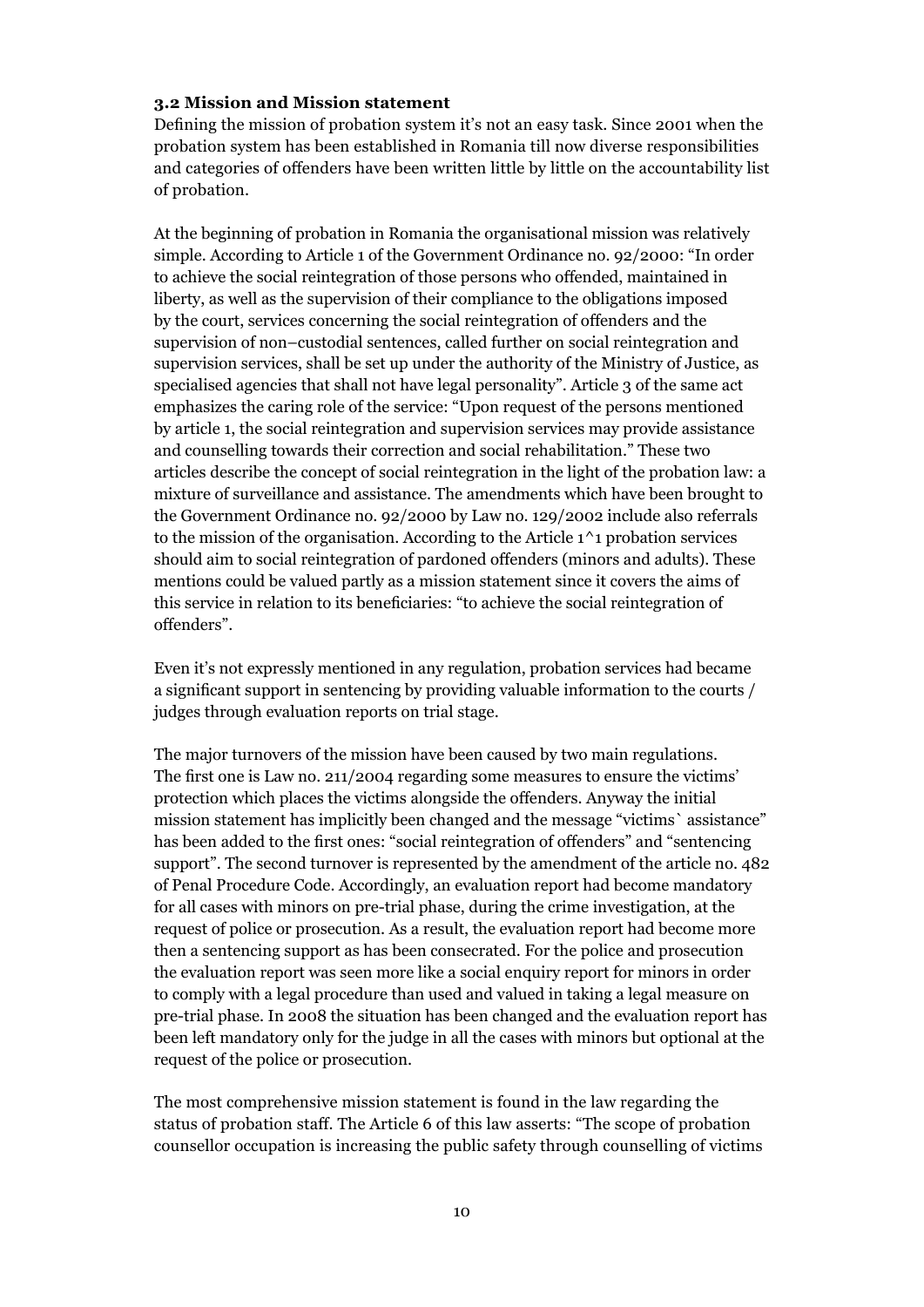of crime, promoting alternatives to detention, crime prevention, reducing the risk of reoffending and social reintegration of the persons who broke the law". Even if the counselling of victims doesn't contribute to the public safety, the accomplishment of this mission is given by the effort to bring together different activities and to focus organisational mission.

Nowadays the mission is changing. The new Penal Code brings a new philosophy especially due to its new provisions related to supervision. The control side of supervision is much more combined with assistance of offenders, which it's not seen anymore as a separate activity. From this point of view the supervision process supposes a more integrated approach.

The main principles which came to complete the mission statements of probation in Romania are settled down for the first time by the Government Decision no. 1239/2000:

- a. complying to the law and sentences;
- b. observing the human rights and non-discrimination;

c. encouraging and assisting convicted persons to obey the law.

Other principles provided by specific regulations are confidentiality, selfdetermination and respect for the dignity of offenders.

These principles are reaffirmed and enforced by European and international recommendations and rules regarding both custodial and non-custodial sentences, minor and adult offenders and victims (e.g. Europe Probation Rules).

At high level the priorities and strategic directions of probation in Romania are given by government policy through Minister of Justice but the Probation Department has gained sufficient autonomy in this respect. Every year Probation Department proposes to the Minister a national development plan. This plan is followed by probation services in their process of development the local action plans.

#### **3.3 Crime Prevention**

Crime prevention could be approached at different levels: primary (by criminal law), secondary (by specific activities delivered in order to prevent the committing of an offence) or tertiary (by measures which limit the risk of reoffending). In this respect, primary and secondary levels of prevention are not covered by probation activities but the probation services have the mission to contribute to the public safety through the control and assistance interventions supposed by the supervision process. Nevertheless some probation services deliver occasionally secondary crime prevention programmes in cooperation with the police or other public institutions or NGOs in account of local partnerships and projects. These interventions take place especially in public schools. Due to high level of workload which has been registered in the recent years at national and local level, secondary crime prevention it is not established as a priority for Probation Department and probation services.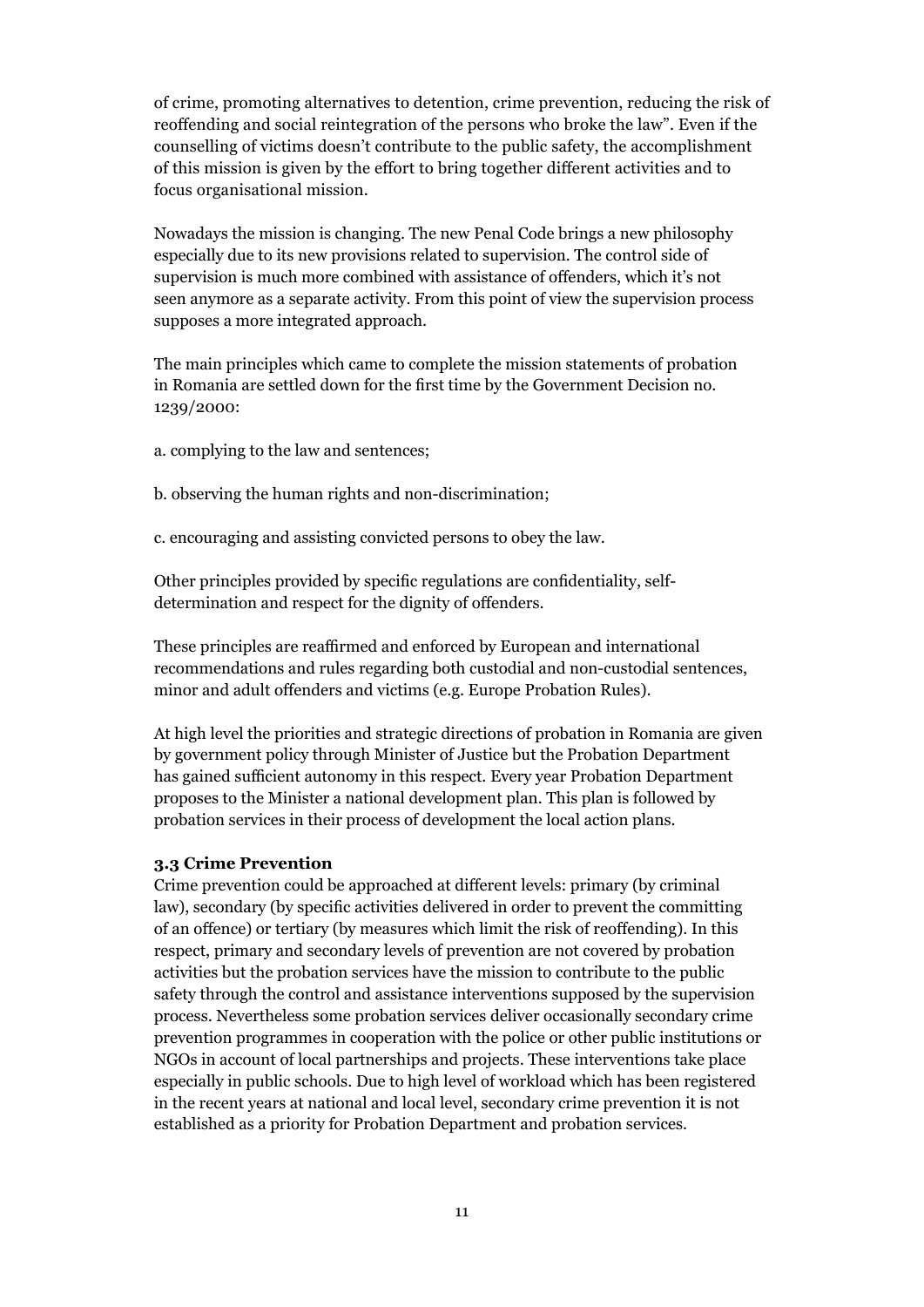#### **3.4 Victim assistance**

As mentioned above, according to Law no. 211/2004 regarding victim protection probation service is required to provide "psychological counselling and other forms of assistance" (rom: "consiliere psihologica si alte forme de asistenta"). These services are available free of charge upon request for the victims of following crimes: attempted murder, bodily harm and grievous bodily harm inflicted upon a family member, rape, sexual intercourse with a child, sexual corruption of a child, bad treatment upon a child and human trafficking. Another peculiar provision of this law is that the psychological counselling is limited in time - up to three months for adult victims and up to 6 months for children - but the law provides for the probation service the possibility of cooperating with NGOs for offering other forms of assistance to victims. Although the procedure is not defined for al kind of victims, these NGOs could apply for grants to the state budget. Apart from this form of assistance, victims are entitled to receive information, financial compensation and free legal aid from entities mentioned in the law.

The police officers, prosecutors and judges provide information regarding the rights of victims and the criminal procedure. Free legal aid is provided for the victims of a restricted category of violent crimes (attempted murder, bodily and grievous bodily harm, rape and sexual intercourse with a child) and depends upon the income of the victim.

Financial compensation is available for the victims of the same categories of violent crimes and can consist of up to ten times the minimum salary per month. Free legal aid and financial compensation are approved by a special commission of the county court and are available also to the dependents and relatives of the victim whose death is caused by a violent crime.

In order to encourage victims to report crimes the last two services are available only if the victims report the crime within 60 days from the crime date. Apart from this law there are other laws regulating different services available for different categories of victims (ex. domestic violence, human trafficking etc.). All these services are delivered by independent government agencies which should cooperate in this respect. In the end victims are entitled by the law to benefit from a number of services but there is not one single agency or organisation to represent their rights.

At that time of implementation and even nowadays the capacity of the service to respond to these requests was limited in terms of competences and resources (e.g. a lack of staff with psychological or social work background or a lack of offices). Probation staff has not been specialised in delivering psychological counselling because this activity is strictly regulated by Romanian Psychological Association but has been trained on inter-agency cooperation at local and national level. On the base of the same national projects, workgroups have been established locally (at county level) and centrally (at inter-ministerial level) in order to implement the provisions of this law. These working groups have been coordin ated by probation services / Probation Department. Nevertheless, in the absence of a psychological training, probation services have avoided offering psychological counselling to certain victims of crime and have tried referring victims to proper agencies which have resources and competences. This solution highlighted the need of a coherent and integrated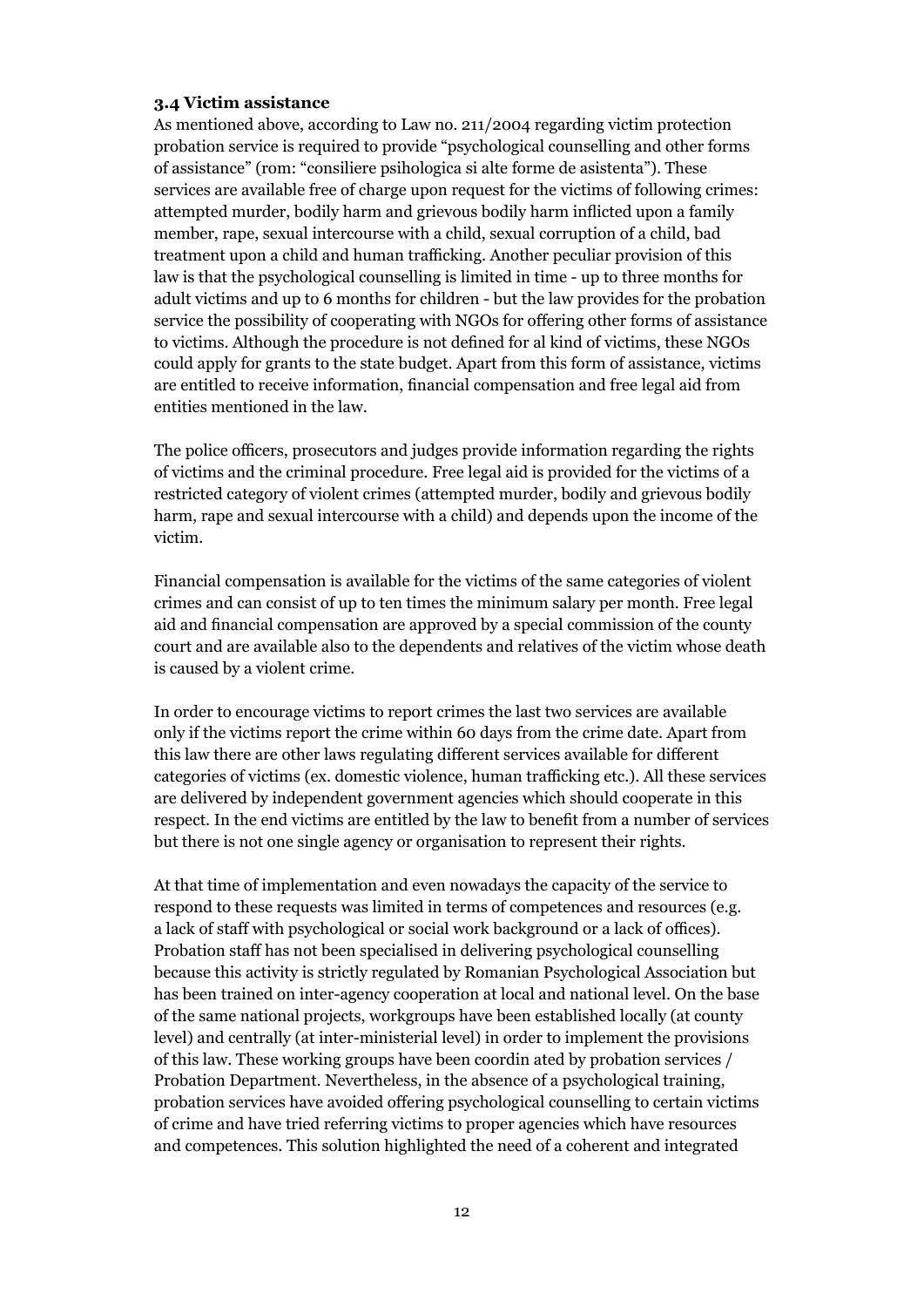approach of all kind of victims in Romania. In this respect, Ministry of Justice has invited to a debate all agencies involved in this issue in order to find a proper solution for the victims in Romania and is expected that regulatory framework to be revised on the medium run.

#### **3.5 Volunteers involvement**

Romanian probation system has developed a close relationship with volunteers and volunteering has been seen as a way to involve community in probation activity since the beginning of its organisation. According to the provisions regarding volunteering and volunteers, which can be found in the most important regulations of probation activity in Romania, the social reinstatement of offenders involves community and probation counsellors might cooperate with volunteers in delivering programmes for convicted persons.

In 2002, based on a ministerial order, volunteering had became a way to train the future candidates alongside special training courses and master programs held by the main public universities from Romania. Gradually, volunteering had became the most facile, practical and straight path to train the future applicants. After 150 hours of volunteering in a probation service (which included a theoretical course) the volunteer would receive a certificate that conferred him or her right to participate to future contests. Due to a lack of eligible applicants for the hiring contests this condition had been eliminated and the number of volunteers had significantly decreased. In spite of this fact the volunteering has remained an attractive activity for citizens. In 2010 a number of 118 volunteers were registered in probation services (approximately one volunteer for two probation counsellors, excluding chiefs). In the recent years probation services had celebrated "Volunteers' Days" through organising diverse events.

Volunteering in probation services is generally regulated by the Law no. 195/2001 which provides definitions and principles of volunteering, prohibitions, rights and obligations of volunteers and other norms. But the conditions and procedures of working with volunteers in probation activity are provided by a specific guide drafted by Probation Department. This guide comprises settlements regarding relevant national and international regulations, recruiting, selection, training and assessing of volunteers, limits of responsibility and competence etc.

Volunteering in Romania has certain advantages. The high workload that has registered by probation services has permitted to transfer some tasks to volunteers and to involve them in activities which request low competences and risks, especially administrative ones. Recruiting and training of the future candidates could be improved also because it offers to volunteers the chance to see directly how the work with offenders is and to develop a set of knowledge and abilities through practice. Volunteering is as well a way of promoting a clear public image of probation services and to involve community in probation activity too.

On the other side volunteering meets some disadvantages and difficulties. Because probation services have no control of finance there is no possibility to reimburse the expenses which had been made by volunteers (e.g. transportation, lunch, social insurances). Another issue is related to the training of volunteers. Some volunteers have no background in law or social sciences and they don't know much about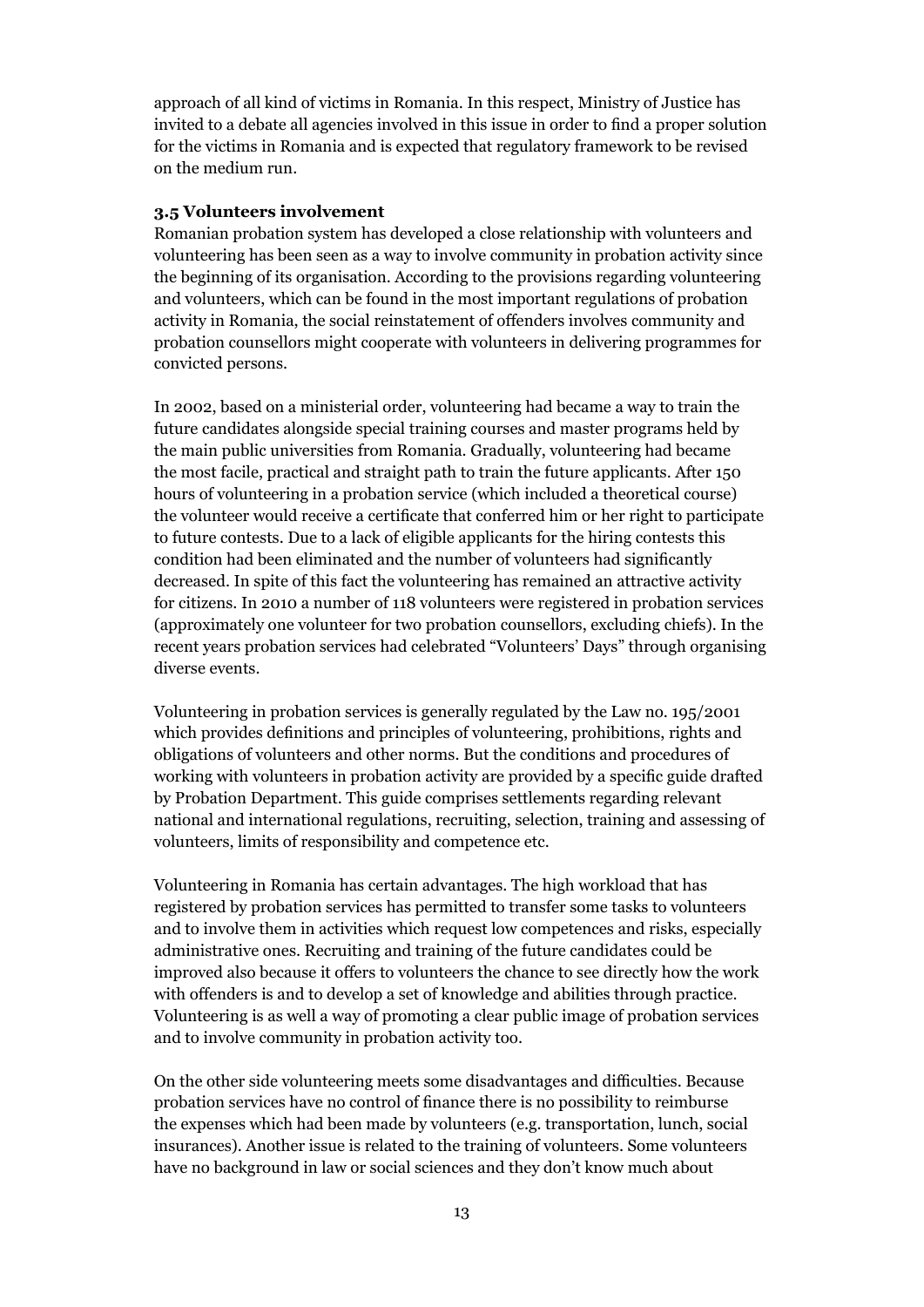probation. In this situation an intensive training is required even for individuals. The duties of volunteers are also limited because the high responsibility supposed by probation activities which are entitled by law only for professionals.

## **4. The Organization of Probation Services**

#### **Relevant Probation Rules**

Overall, probation service in Romania complies with the requirements set out in the EPR. Staff is recruited following a contest among five categories of educational background: law, social work, psychology, sociology and pedagogy. After being appointed, they follow one year of supervised practice and also induction training that take place according to the existing resources. During their career probation officers are expected to attend different courses that would enhance their professionalism. However, most of these courses were organized and delivered within different European programs and Ministry of Justice has no distinct budget for training of probation counsellors (apart from co-financing). Looking at the workload one could estimate that at the national level the staff/activities ratio is a reasonable one. Yet, at the regional or county level this ratio could be better balanced. For instance, there are services with 120 supervised offenders per one staff and there are other services with 50 cases per one staff. Cooperation with the court is considered to be very good**.** 

Nor the current legislation nor the future one includes special provisions on working with foreign nationals because the same procedure is applicable for foreigners too. However, the non-Romanian speakers have the right to use the services of the court interpreters free of charge.

Regarding the use of community sanctions for Romanians committing offences in other countries, Romania runs an European project together with Ireland and Italy to find ways to enhance the application of the Framework Decision JHA/947/2008.

#### **4.1 Main characteristics**

The probation activity in Romania is coordinated at national level by a specialised department within the Ministry of Justice. Probation Department it is not an autonomous organization being functionally, financially and administratively coordinated by the head of Ministry of Justice and reliant on other departments, without legal personality, distinct budget and specialized departments and personnel to ensure the organizational management. Roughly, Probation Department is responsible for coordination and controlling of 42 probation services, one in every county and in the capital city. Probation services have been assigned to every county court (tribunals) but haven't got legal personality being administrative reliant on tribunals (payments, consumable items etc.). Every service has a bureau (secondary office), most of them near a local court within the concordant county.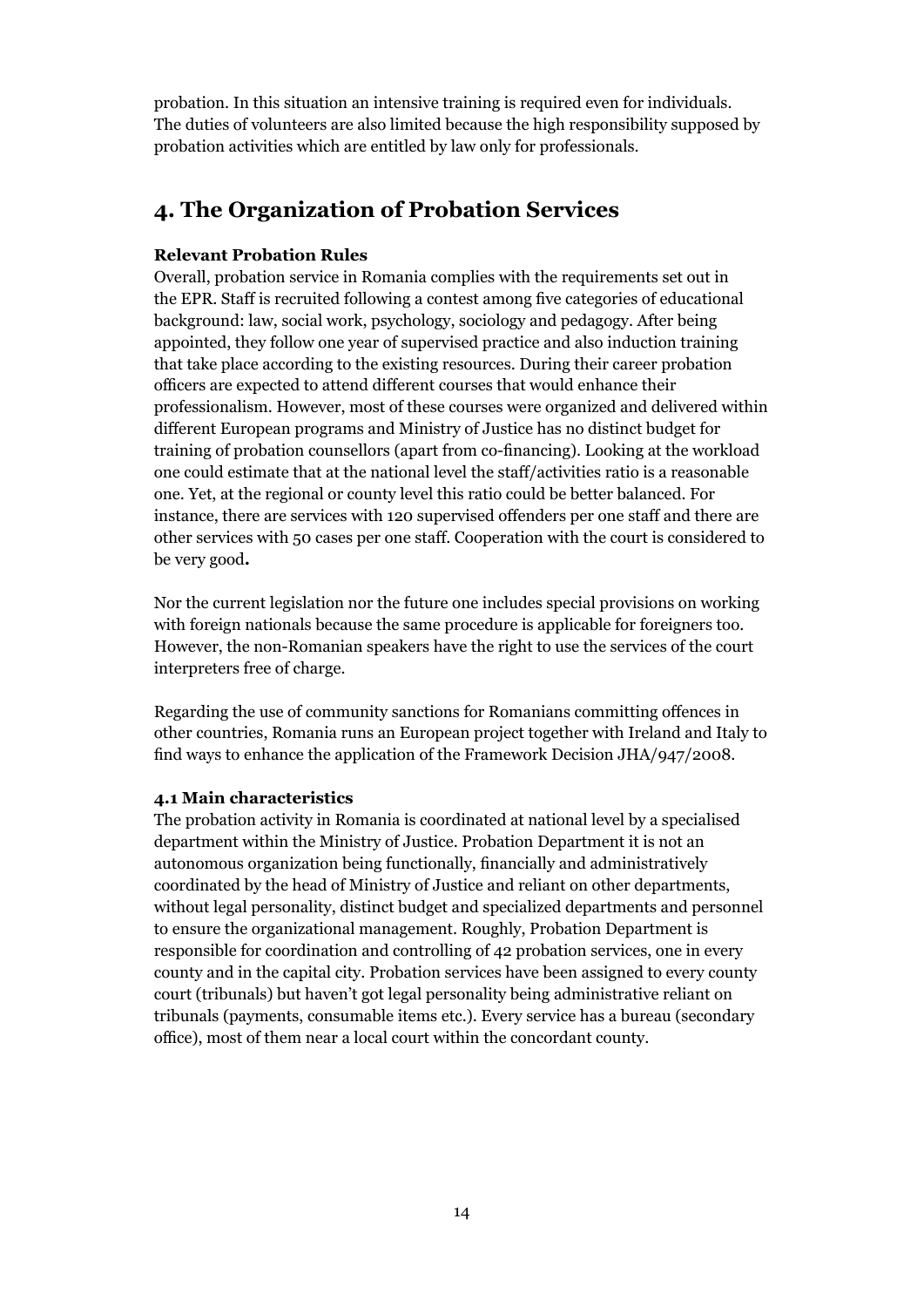

#### **4.2 Internal organization**

Probation Department and probation services form together the probation system. Probation Department ensures the human resources management, coordination and control of probation services and it has a director appointed by the minister. The other staff is composed by legal advisers, probation inspectors and public servants. Probation services (42) are assigned to every county court. The personnel of probation services are composed by a chief, appointed for a four years mandate after a contest, and probation counsellors. Chiefs are recruited among probation counsellors and ensure the management of probation services. Probation counsellors work effectively with offenders and victims.

The feeble establishment of probation in Romania in 2001 was reflected on internal organisation, characterised by formal lack of specialisation both at central and local level. As is mentioned above, especially because the small number of staff, Probation Department have no sub-departments and specialists for different kind of management functions (e.g. human resources) and probation services have no administrative staff or staff with narrow duties and responsibilities (e.g. staff specialised in supervision of offenders). But the fast organisational growth which has been registered in the last 10 years has determined the requirement of changing the present institutional structure into a new one, more adapted to the present and future organisational needs. The draft law regarding reorganisation of national probation system provides a significant development of probation system (for more information, see the heading no. 10 – *Developments to be expected*).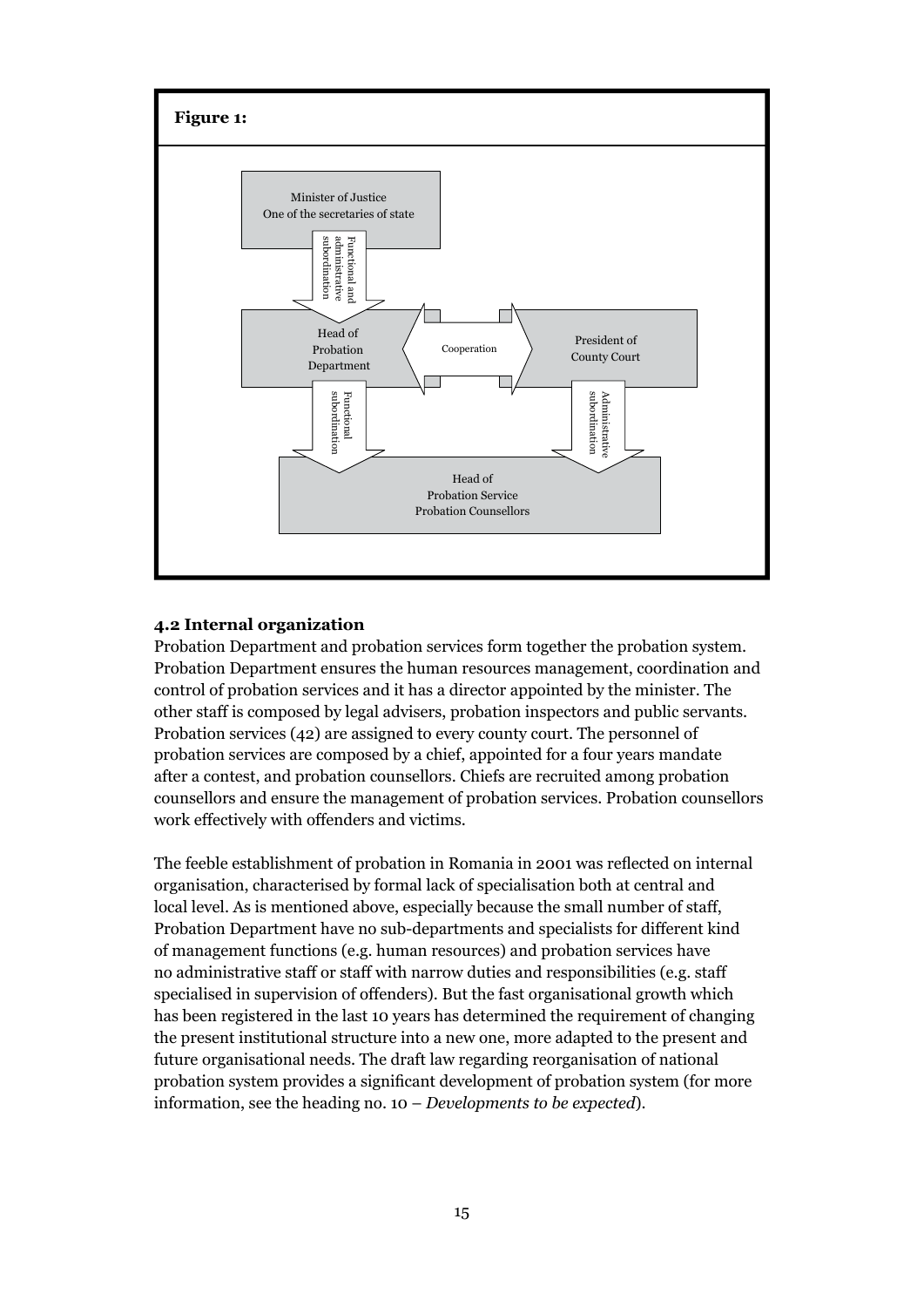#### **4.2.1 Probation workers**

The Law no. 123/2006 regarding the professional status of probation personnel defines the categories of probation staff. According to it at central level probation staff is represented by probation inspectors, which are in fact probation counsellors who had applied for this position and had passed a contest, and by director of Probation Department, who might be recruited among probation staff. At local level probation staff comprises chiefs (one for every service) who are probation counsellors that had applied and had won a competition and probation counsellors who are appointed by the Minister after a national contest. Within Probation Department there are 7 probation inspectors (including the Director who is in fact probation inspector at the moment) and in probation services work 243 probation counsellors and 42 chiefs. The director ensures the management of probation system and has under its direct subordination probation inspectors who assess the activity of probation services and chiefs who manage the probation services and local teams.

Even at local level probation counsellors are not formally specialised in delivering a single task (e.g. supervision of offenders), in fact they are appointed by chiefs to respond to certain duties and responsibilities as coaching, informational management, public relations, delivering different types of programs, developing functional relations with public institutions or NGOs etc.

Probation services have no support or administrative staff and Probation Department has 2 employees (public servants) with administrative or secretarial duties.

| Number of staff                                                         | 294                                                                   |
|-------------------------------------------------------------------------|-----------------------------------------------------------------------|
| Management staff                                                        | 43 (head of Probation Department and chiefs<br>of probation services) |
| <b>Executive staff</b>                                                  | 249                                                                   |
| Supporting staff (e.g. secretary,<br>bookkeeping staff, ICT staff etc.) | $\overline{2}$                                                        |

#### **Table 1.** *The staff structure*

In order to become a probation counsellor one should meet the following requirements:

- to have the Romanian citizenship or to be citizen of European Union having residence in Romania;
- to have a complete capacity of exercise;
- to be able to read and write in Romanian language;
- to be medically and psychologically able to carry out their responsibilities, as certified by a specialised medical and psychological expertise;
- to not have been convicted for an offence that will make them incompatible to the exercise of any probation positions and to have a good reputation;
- to have an academic degree in Social Work, Psychology, Sociology, Pedagogy, Law;
- to win the contest for the position he or she applied for.

Probation counsellors who would apply for an inspector or a chief position should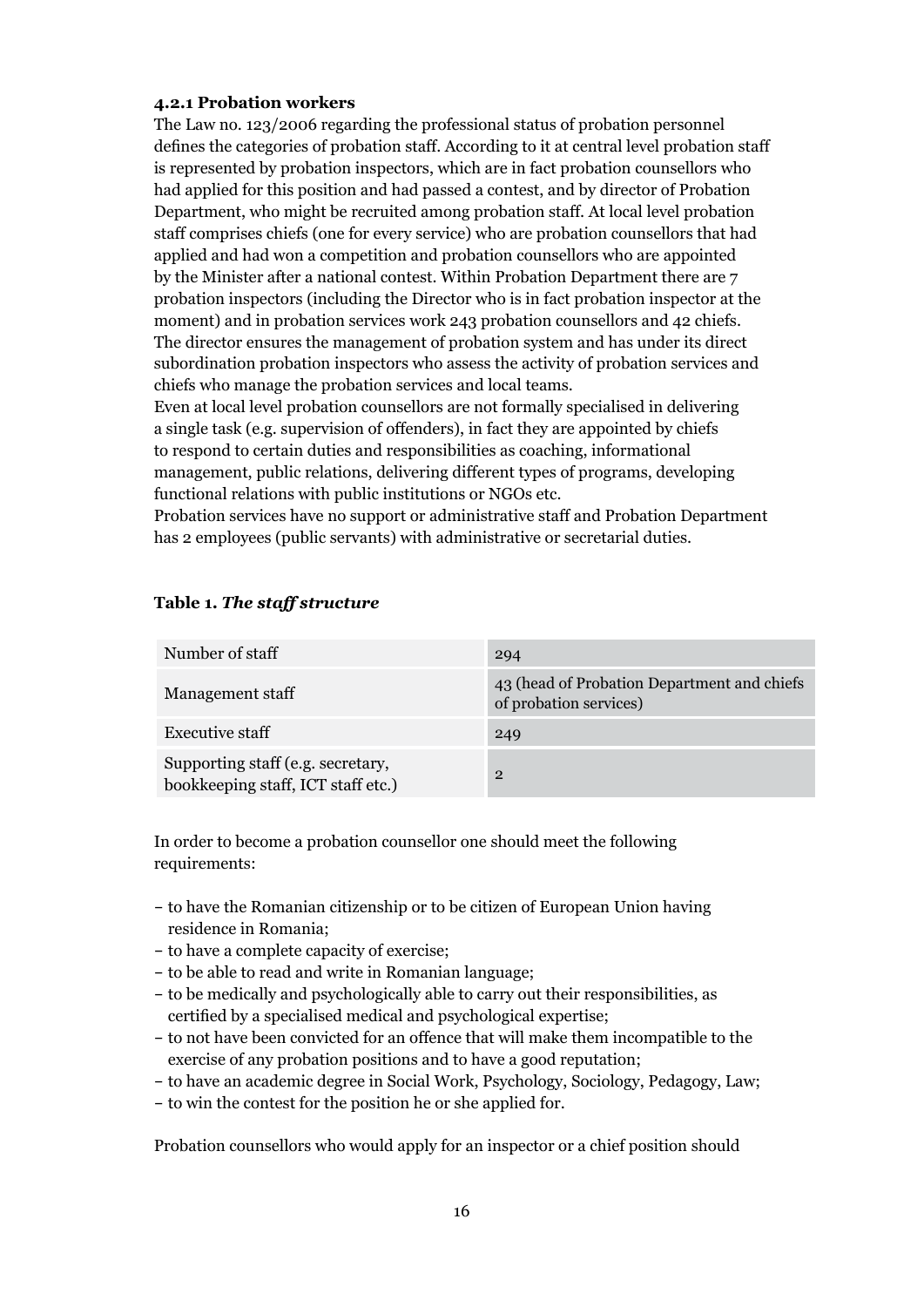meet certain conditions regarding experience, professional rank, remarkable achievements or results and good conduct.

#### **4.2.2 Education, training requirements and opportunities**

Recruiting, selection and training of probation staff are a matter of strategic management. Probation Department has an "Educational and Professional Development Strategy (EPDS)" which is based on cooperation with universities and is revised annually. Because the applicants for a probation counsellor position have no longer the need to meet special conditions (as graduating a master program or attending to a special course or training) Probation Department cooperates with academics in order to adapt the educational curricula of courses held in universities to the real educational needs of the candidates and future probation counsellors. Also the student might practice within a probation service and the trainers of probation system are available for the preparation of students based on seminars held at universities.

For new incomers intensive induction training is usually delivered. This training focuses on the main activities of probation: drafting evaluation reports, supervising the offenders in community and assistance of convicted persons. This induction training is completed during the first year by coaching and appraisal activities delivered by chief or an experienced appointed counsellor as staff supervisor. The continuous training comprises various courses delivered accordingly with the training needs identified according to the annually assessment. These training sessions suppose a specialisation in the field of probation (e.g. delivering different types of programs for working with offenders).

Many training sessions were delivered within international programmes (especially through PHARE and MATRA projects) by foreign experts but in the last years this fact has become to change. Romanian probation system prepared trainers in the unstructured and structured intervention (e.g. motivational interview or individual and group programmes for offenders) and the sessions are delivered with the financial support of Ministry of Justice and county courts.

#### **4.2.3 Other organizations involved in probation work**

Probation system is the main organisation in charge with writing evaluation reports or supervision of offenders but certain tasks are based on cooperation with other agencies. As an example, the direct supervision of minors to whom had been imposed the obligation of unpaid work is ensured by employees appointed by the head of the public institution in which the unpaid work is deployed. Probation services cooperate also with police offices, penitentiaries, centres for drug addicted persons or with mental health issues, local social services and others especially for the supervision of offenders or assistance of victims and convicted persons.

Probation in Romania is promoted and supported by two professional organisations – National Union of Probation Counsellors within Probation Services and Romanian Association of Probation.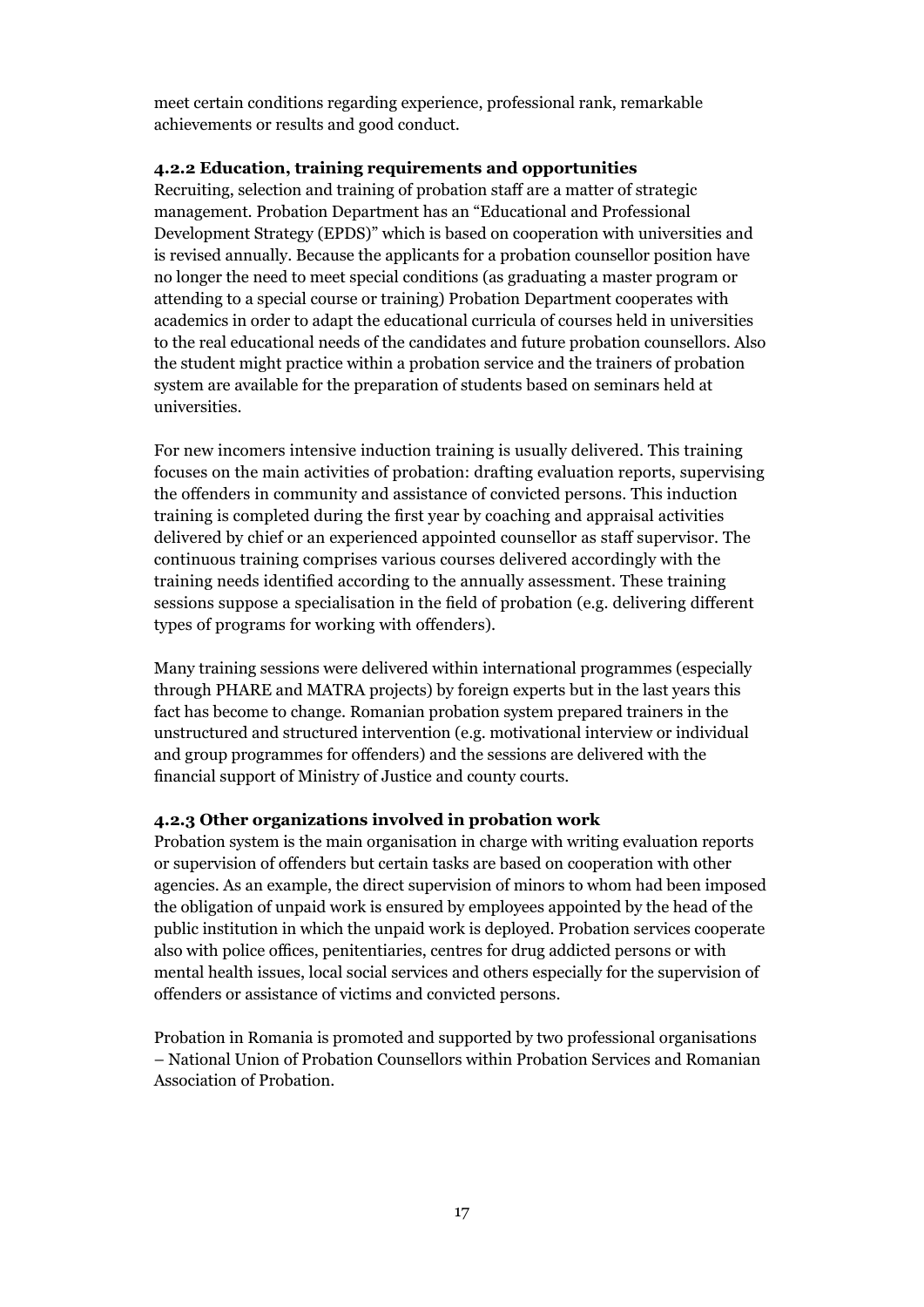#### **4.3 Probation and offenders abroad**

Probation services supervise few offenders of foreign nationality and it's supposed that Romanian offenders are supervised by probation services from abroad2. However in the light of Framework Decision 2008/947/JHA (FD), Romanian probation system initiated and applied for an European grant in order to facilitate implementation of its provisions based on cooperation with probation services from Ireland and Italy. This partnership was especially justified by the high number of Romanian nationals which have been convicted in Ireland and Italy and served their sentences under the probation supervision. In the same time Romanian Ministry of Justice has drafted the law for transposing the provisions of FD in the national legislation. This draft is under public debate now3 and it is expected to enter into force in 2014.

### **5. Different Stages of the Criminal Justice Process<sup>4</sup>**

#### **Relevant Probation Rules**

Apart from delivering the evaluation report (similar to pre-sentence report in other jurisdictions) probation service makes no intervention prior to establishing the guilt. The evaluation report is submitted for all juveniles in conflict with the law. Prosecution or the court could also demand an evaluation report for adult offenders. The offender's consent to this activity is not required. If he or she does not consent to the evaluation report, the probation service will still draft the document mentioning the lack of cooperation from the accused or defendant. In this situation, the report does not contain the information regarding the factors which might influence the offender's behaviour and regarding her / his social reintegration perspectives. If the offender cooperates, his/her views are reflected within the report. The report's content may be challenged in front of the court. Community sanctions and measures are imposed through the suspended sentence mechanism (for adults and juveniles) and supervised liberty (for juveniles). The consent to community sentence is rather assumed. If the convicted person will not execute the community sentence (including community service), the initial prison sentence could be activated. For the juveniles who do not comply with the requirements set out in the supervised liberty, the court could impose the next educative measure – the internment in the re-educative centre. Community service can be implemented in public institutions or in NGO's with no profit orientation. Activities are selected among the ones that are adapted to the characteristics of the offender. There is no electronic monitoring yet in Romania. In the light of the new Penal Code, probation services are required to cooperate with prisons in order to prepare some categories of inmates for release and also to provide pros-release supervision. Currently, due to the lack of resources the aftercare activity is not a priority for the probation service in Romania.

<sup>2</sup> No statistical data are available in this respect.

<sup>3</sup> May, 2012.

<sup>4</sup> Working with suspects and offenders, this includes actions with regard to mediation schemes and victim support schemes.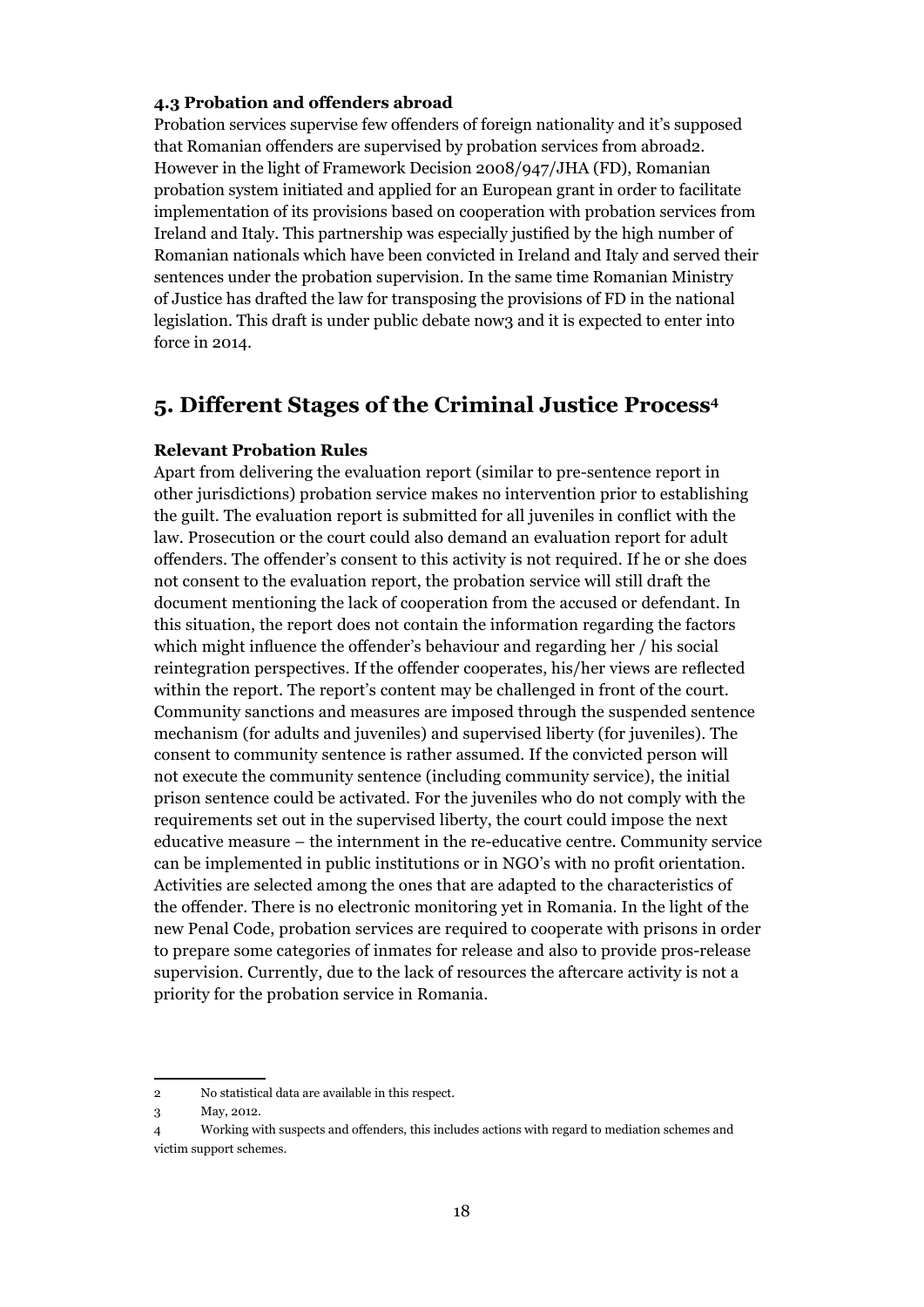#### **5.1 Pre-trial/remand/trial stage**

The Criminal Procedure is based on due process principles including rights like: assumption of innocence, right to defence, guarantee of freedom and so on. Broadly speaking, the criminal procedure comprises three main stages: pre-trial, trial and enforcement stage.

The pre-trial stage is divided into the preliminary phase and the investigation phase. The police under the prosecution supervision conducts the preliminary phase. In Romania police has the right to retain someone up to 24 hours for investigations. After 24 hours prosecution could ask for a remand order (preventive arrest) from the court. After the police has ended the preliminary inquiry and has decided that there is a case the file goes to the prosecution. That is the moment when the investigation phase starts. At this stage prosecution deals with suspects and could ask the court to take the following preventive measures: obligation not to leave town or the country and preventive arrest. In order to avoid preventive arrest one could ask for temporary release under judicial control, which means that he or she has to comply with some obligations and for temporary release on bail. The measure of preventive arrest could last up to 30 days and after that the court could prolong that period of time if the prosecution could prove that there is a case and some specific conditions are met. During the pre-trial and trial stage there are some other measures available to the prosecution or to the court. Such measures are: protection measure (if one is on remand and has in his or her care children or others the judicial institution which took the remand measure has to inform the competent institutions), safety measures (medical treatment or hospital treatment), assurance measures (distrait of movables and seizure of real estate), return of objects and rehabilitation of the situation anterior to crime.

After the prosecution service has finished the investigation phase one of the following main decisions are available: cessation of criminal investigation (for procedural reasons like there is no complaint from the victim and that is required by the law), exemption from criminal investigation (for reasons like there is no defined offence by the law or offender is someone else or the offence is not serious enough to be considered an offence) and to submit the file to the court. At this stage mediation5 could diminish the number of cases going to the court and save people from the labelling process of being a convict.

<sup>5</sup> In Romania mediation it's a distinctive profession which has been introduced in 2006.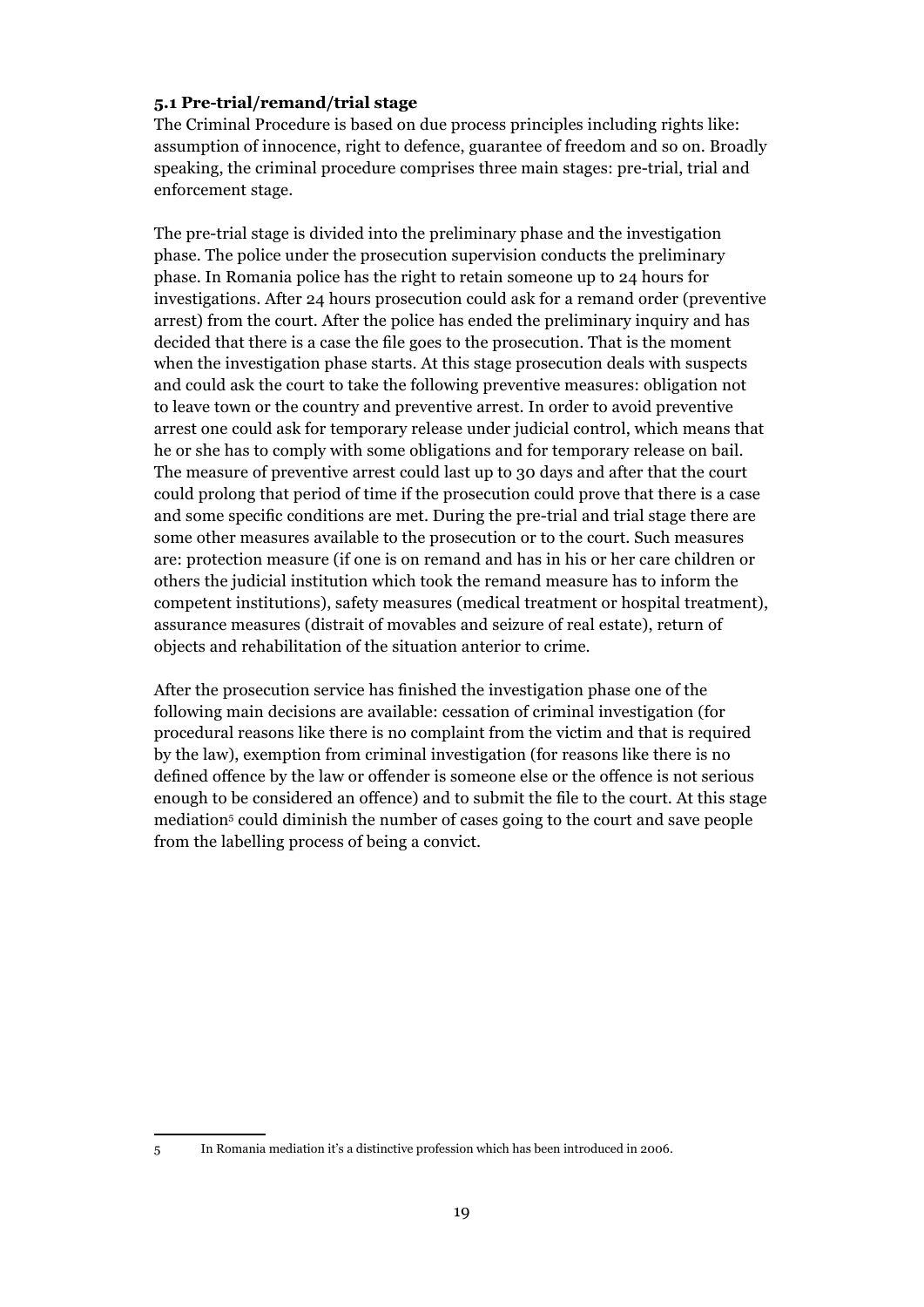According to the Romanian Criminal Procedure Code, the investigation and the trial when the minors are suspects or defendants is the ordinary one with some exceptions. According to article 99 Criminal Code, "any juvenile who is under 14 years old is not subject to penal responsibility. Any juvenile who is between 14 and 16 years old is subject to penal responsibility only if his action proved to have been committed with discernment. Any juvenile who is 16 years old at least is subject to penal responsibility". If the minor is under 16 and whether the investigative body considers necessary for all the hearing or confrontations the tutelary authority or the parents or the probation service could be summoned. The trial is not public and there are special judges nominated by the president of the court who deal with these cases. In Brasov County there is also a Family County Court that deals with all civil or penal cases when juveniles are involved. In this court is not only the judge specialised in juvenile cases but all the procedure is juvenile centred (ex. CCTV, specialised prosecutor, specialised police officers, special room etc.).

According to article 484 of Penal Procedure Code, probation service is also summoned in the cases with minors. The probation counsellor has the right and the duty to point out various accounts, to make certain requests or proposals to the court. Despite these provisions, the presence of the probation counsellor in the court meeting is not mandatory.

Probation counsellor could participate in some cases when the hearing with victims or the plaintiffs takes place at the prosecution or the court level. The court has the duty to inform the victims or the plaintiffs about the right to request the presence of a probation counsellor when the testimonial is given and to ask for his / her participation.

| Sanctions/Measures/<br>Penalties/Conditions<br>attached to a<br>conditional decision<br>or sentence | Provision in<br>legislation | Probation<br>service<br>involvement | Main characteristics of<br>the probation activity (e.g.<br>supervision, coordination,<br>reporting, referral, help &<br>support) |
|-----------------------------------------------------------------------------------------------------|-----------------------------|-------------------------------------|----------------------------------------------------------------------------------------------------------------------------------|
| Unconditional<br>waiver by the public<br>prosecutor                                                 |                             |                                     |                                                                                                                                  |
| Conditional waiver by<br>the public prosecutor                                                      |                             |                                     |                                                                                                                                  |
| Conditional<br>suspension of the<br>pre-trial/remand<br>detention                                   |                             |                                     |                                                                                                                                  |
| Pre-trial/remand<br>detention                                                                       |                             |                                     |                                                                                                                                  |

**Table 2.** *Sanctioning system and probation involvement in the pre-trial/ trial stage*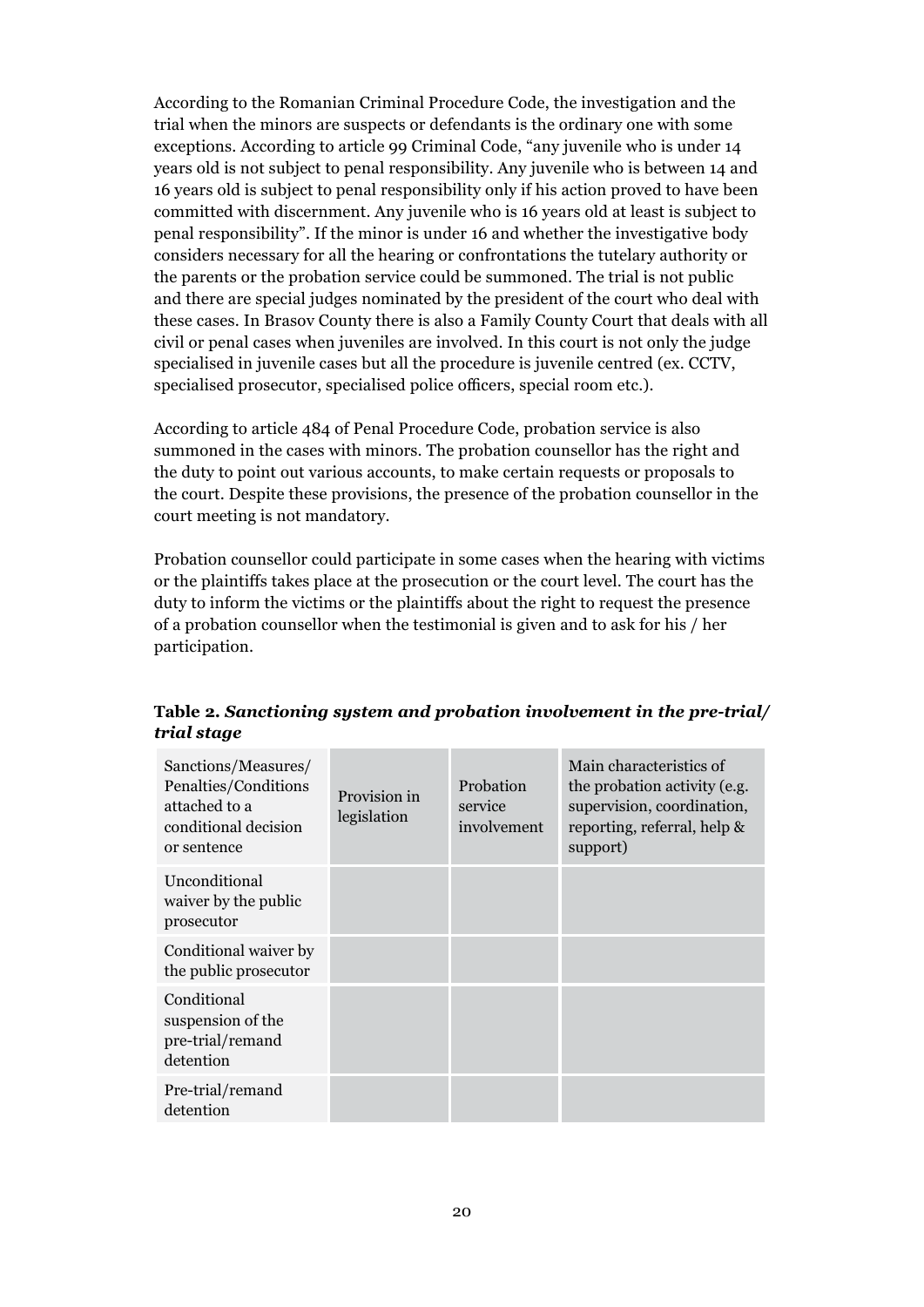| Sanctions/Measures/<br>Penalties/Conditions<br>attached to a<br>conditional decision<br>or sentence | Provision in<br>legislation | Probation<br>service<br>involvement | Main characteristics of<br>the probation activity (e.g.<br>supervision, coordination,<br>reporting, referral, help &<br>support) |
|-----------------------------------------------------------------------------------------------------|-----------------------------|-------------------------------------|----------------------------------------------------------------------------------------------------------------------------------|
| Police custody                                                                                      | $\mathbf X$                 |                                     |                                                                                                                                  |
| Bail                                                                                                | $\mathbf X$                 |                                     |                                                                                                                                  |
| Caution                                                                                             |                             |                                     |                                                                                                                                  |
| Surety                                                                                              |                             |                                     |                                                                                                                                  |
| House arrest                                                                                        |                             |                                     |                                                                                                                                  |
| Electronic monitoring                                                                               |                             |                                     |                                                                                                                                  |
| Community service                                                                                   |                             |                                     |                                                                                                                                  |
| Treatment order                                                                                     |                             |                                     |                                                                                                                                  |
| Training/learning<br>order                                                                          |                             |                                     |                                                                                                                                  |
| Drug/alcohol<br>treatment program                                                                   |                             |                                     |                                                                                                                                  |
| Compensation to the<br>victim                                                                       |                             |                                     |                                                                                                                                  |
| Mediation                                                                                           | $\mathbf X$                 |                                     |                                                                                                                                  |
| Semi-detention                                                                                      |                             |                                     |                                                                                                                                  |
| Attending a day centre                                                                              |                             |                                     |                                                                                                                                  |
| Liberty under judicial<br>control                                                                   | X                           |                                     |                                                                                                                                  |
| Interdiction to leave<br>the country                                                                | $\mathbf X$                 |                                     |                                                                                                                                  |
| Interdiction to enter<br>different cities/places                                                    | X                           |                                     |                                                                                                                                  |
| Interdiction to carry<br>out different activities                                                   | $\mathbf X$                 |                                     |                                                                                                                                  |
| Interdiction to contact<br>certain persons                                                          | $\mathbf X$                 |                                     |                                                                                                                                  |
| Psychiatric treatment                                                                               | $\mathbf X$                 |                                     |                                                                                                                                  |
| Deferment of sentence                                                                               |                             |                                     |                                                                                                                                  |
| Fine                                                                                                | X                           |                                     |                                                                                                                                  |
| Other financial<br>sanctions                                                                        |                             |                                     |                                                                                                                                  |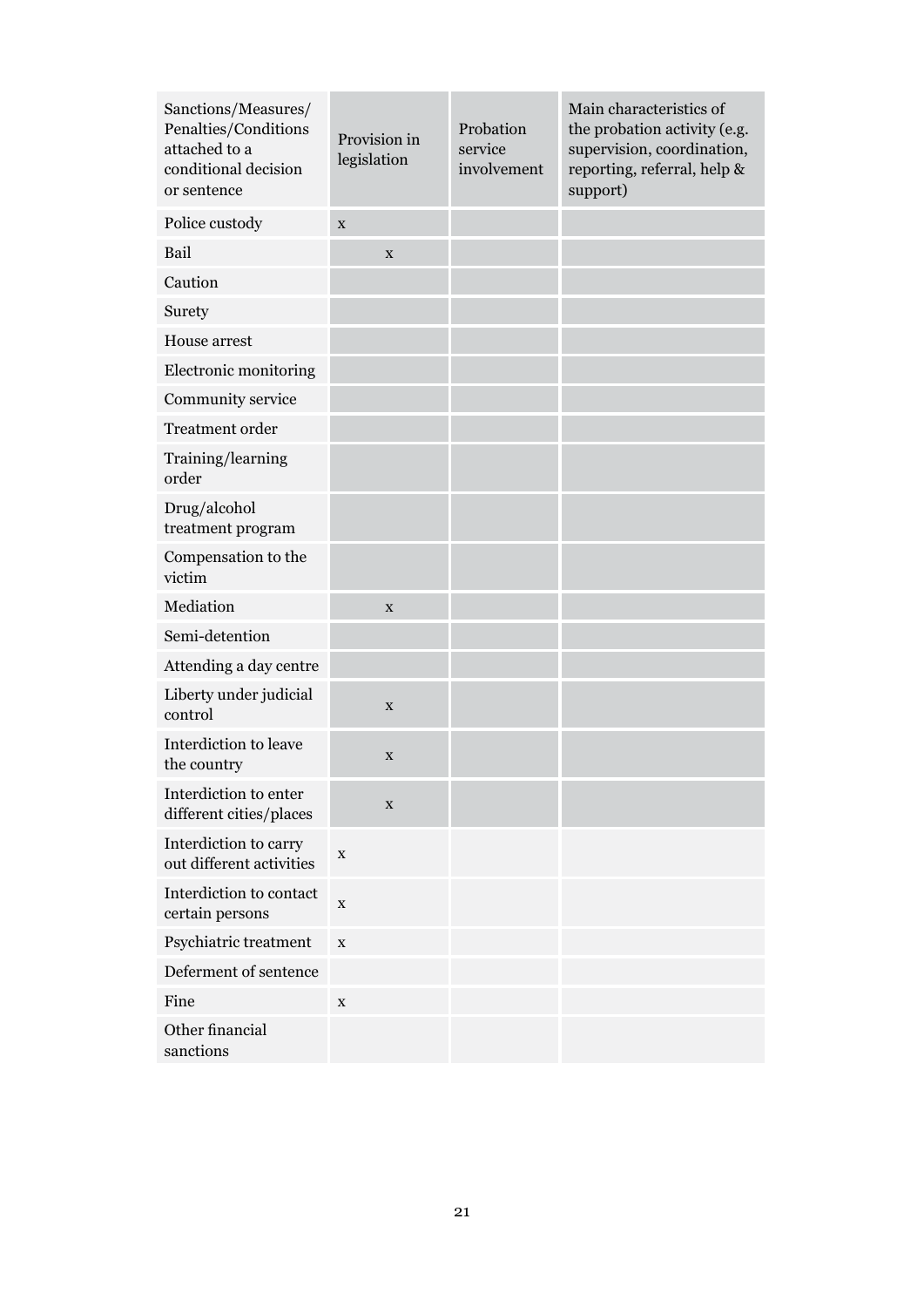#### **5.1.1 Pre-trial/pre-sentence report**

When the prosecution or the court needs more information about the defendant an evaluation report is asked from the probation service. For minors the report is compulsory and the absence of this document from the judicial file leads to the sentence nullification. In the cases with minors if the prosecution did not ask for a evaluation report the court must to request one from the probation service. According to the Law no. 272/2005 regarding child protection the court could also ask for an evaluation report in cases of children under the age of 14. Looking to the structure of this document and the way it is used by judiciary this last type of evaluation report is de facto a social inquiry report.

Therefore the evaluation report is a tool for sentencing and not a vehicle for promoting community measures and sanctions as in other countries. The report could be required for all kind of offenders and offences. Within 14 working days that report has to be delivered in order to assist the court in making an informed decision about the most effective sentence. The main parts of this report are: introduction, the sources of information about the defendant, factors which influence upon the defendant's behaviour and an evaluation of reintegration perspectives. Basically the evaluation report is a criminological evaluation of the defendant, his/her social and psychological circumstances and circumstances of the offence.

In the chapter referring to the defendant the report is expected to provide information about: criminal history, family and social environment, the level of education and professional qualification, the offender's behaviour before and after the offence, trigger factors and how he or she responded to previous sanctions. In juvenile cases, the report should also include issues regarding parenting. When necessary, a probation counsellor could consult specialists to assess the mental and physical health of offender.

In the chapter referring to the factors influencing the offender's behaviour, the probation counsellor has to present the ones supporting the criminal behaviour and also the ones inhibiting it. In the last chapter – an evaluation of the reintegration perspectives – probation counsellors are expected to estimate the reintegration perspectives.

The evaluation reports for adults are not submitted if the offenders couldn't be contacted. When the adult indicted person did not cooperate the report is based on available data collected from the secondary sources, with the special mention of his/ her refuse. In the cases with juveniles, when the minors couldn't be contacted or does not want to cooperate, the evaluation report is written but it doesn't contain the chapters related to the factors which influence the defendant's behaviour and reintegration perspectives. Although the evaluation report should be confidential once it is submitted to the court it goes to the court file and becomes accessible for all parties involved in the case.

The structure of the report can be found in Annex no.2.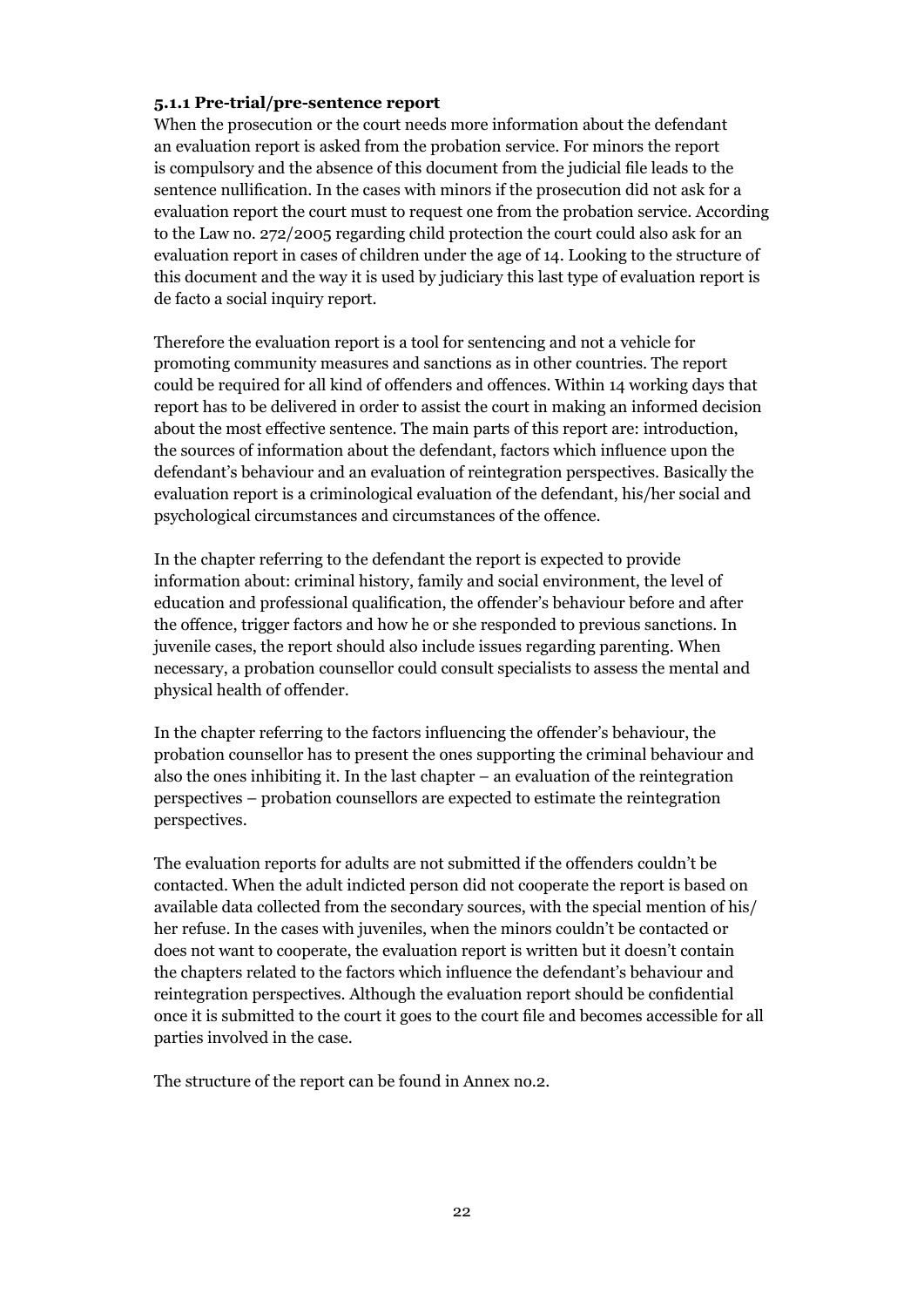#### **5.2 Enforcement stage**

The court has on-hand three categories of penalties: main penalties, complementary penalties and accessory penalties (art. 53 Penal Code).

a. main penalties: life sentence, 15 days-30 years imprisonment and fine;

- b. complementary penalties: 1 year 10 years interdiction of certain rights (the right of elect and being elected in public authority or public elective positions; the right of filling a position involving the exercise of the state authority; the right of filling a position or of practising a profession which holds the nature of the one by means of which the convict committed the crime; parental rights; the right of being a tutor or guardian) and military degradation;
- c. accessory penalties: Interdiction of one or more rights presented above, but for a different period.

In individualizing the penalties the court has to consider the penalty limits provided in the law, the seriousness of the offence, the offender and the circumstances that mitigate or aggravate the criminal responsibility. In case of fine or imprisonment the court could suspend the penalty's execution. There are two forms of suspension: the conditional suspension and the suspension under supervision. According to Article 81 of Penal Code the courts could request conditional suspension of the penalty's execution over a certain period of time if the following conditions are met:

a. the applied penalty is up to three years imprisonment or fine;

- b. the criminal has not been previously convicted to more than 6 months imprisonment, except for when the previous convictions are from the childhood or are pardoned or the offences done and convicted for are not included in the law any more or were not done with intention;
- c. the purpose of the penalty can be reached without its execution.

The duration of the conditioned suspension of the penalty's execution constitutes a test for the convicted and it is made up of the applied imprisonment penalty plus 2 years adjoined to that. If the penalty which execution was suspended is a fine, the test term is one year. During this period the only obligation of the offender is to not commit another offence.

The suspended sentence under supervision was introduced in the Criminal Code in 1992 and is regulated by art. 86 Penal Code. The application of this article is possible if the following conditions are met:

- a. the applied penalty is up to four years imprisonment;
- b. the criminal has not been previously convicted to imprisonment more than one year, except for the cases in which the conviction makes the object of one of the cases provided above at letter b from the conditioned suspension;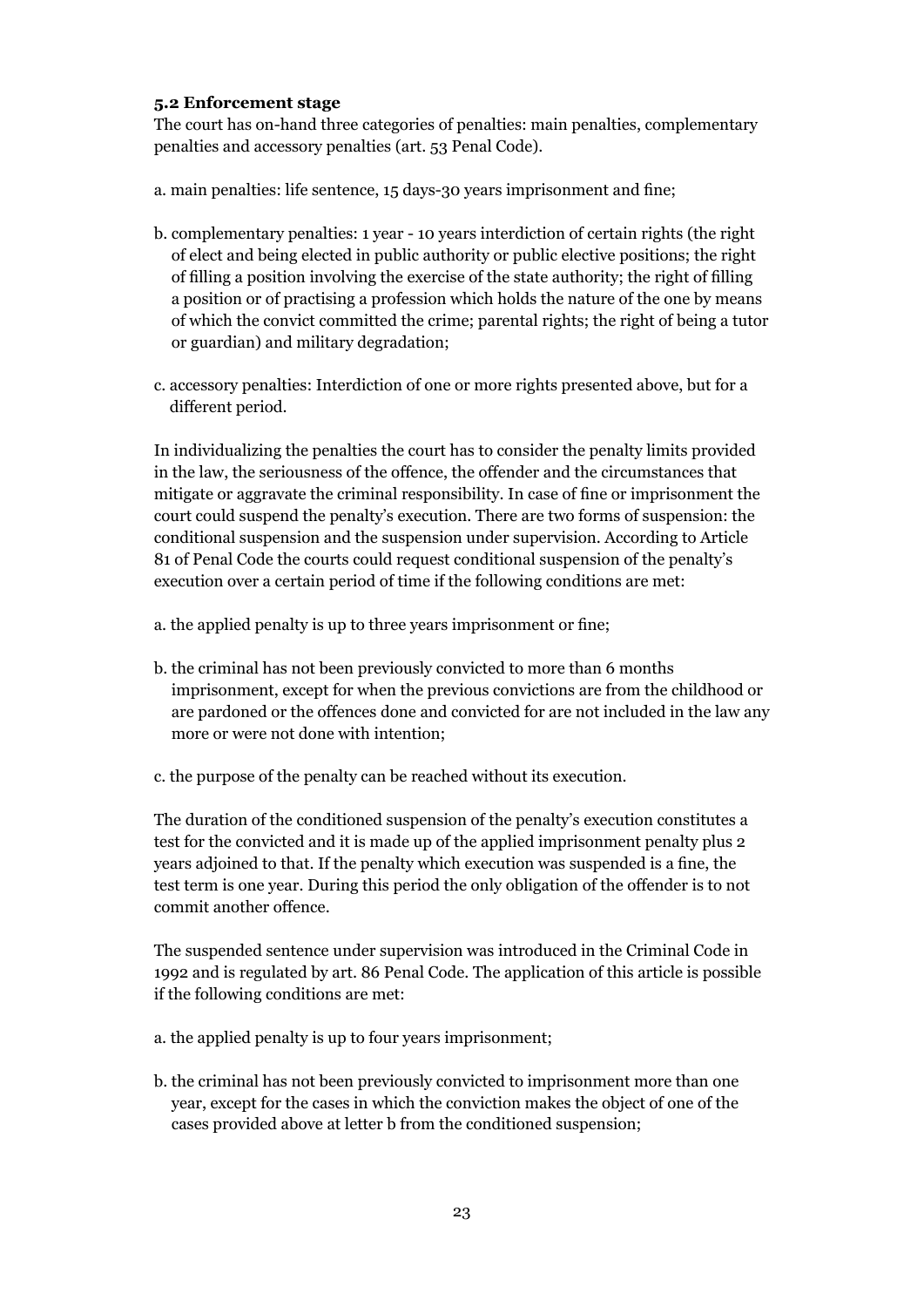c. considering the convicted, his or her behaviour after the perpetration of the crime, the pronunciation of the sentence may constitute a warning and, even without the execution of the penalty, the convicted will never perpetrate a crime.

The probation period in the case of suspension of the penalty's execution under supervision is made up of the applied imprisonment penalty, to which an interval between 2 and 5 years are added, according to the court's decision. During the probation period the court must impose upon the convict the following supervision measures (art. 863 Penal Code):

- a. to come, at the fixed dates, to the judge appointed with the supervision or to probation service;
- b. to announce, in advance, any residence change and any travel which exceeds 8 days, as well as the date of coming back;
- c. to notify and justify the change of the job;
- d. to communicate information which could enable the control of the means of existence.

The court could also impose upon the convict one or more of the following obligations:

- a. to perform an activity or to attend a training or academic course;
- b. to not change the address or residence or not exceed the established territorial limits but under the terms fixed by the court;
- c. to not attend certain established places;
- d. to not contact certain persons;
- e. to not drive any vehicles or certain vehicles;
- f. to comply with the treatment or assistance, especially in the case of detoxification.

Regarding the first obligation in line some judges interpret it as a community service.

The sanctions available for minors are punishments and educative measures. The punishments are imprisonment and fine. The minimum and the maximum term for that offence perpetrated by the child is half and the sanctions are executed in special places, separately from adults. The imprisonment could be also suspended.

The educative measures are: warning, supervised liberty, confinement (or internment) to a re-educational centre and confinement to a medico-disciplinary institute.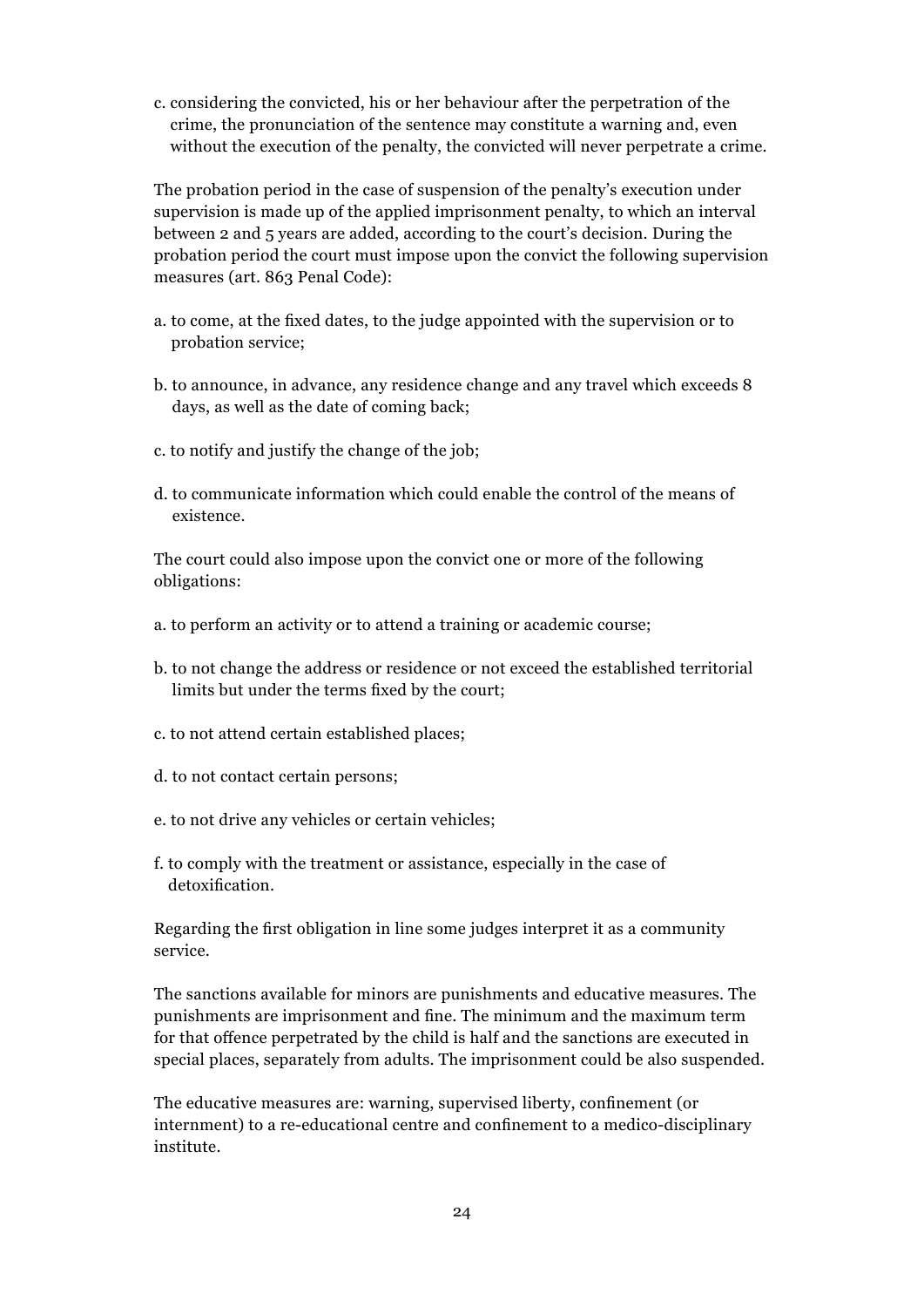Supervised liberty consists in leaving the child one year of freedom, under special supervision. The supervision can be given, depending on the case, to the child's parents, to the foster parents or to the tutor. If they cannot ensure satisfactory supervision, the court may request temporary appointment to a reliable person, preferably to a close relative, upon this relative's request, or to an institution legally appointed for child supervision. The court may order the child to comply with one or more of the following obligations:

- a. not to attend certain places;
- b. not to get in touch with certain persons;
- c. to perform community service, with a duration between 50 and 200 hours, 3 hours per day at most, after the school, during weekends and holidays.

The educative measure of confinement into a re-educational centre is taken for the child's re-education. The juvenile is provided with study opportunities and with professional training in accordance with his aptitudes. When the physical or mental situation of the minors requests a special medical or educational regime, the court could impose the educative measure of confinement into a medicodisciplinary institute. The confinement into such centres applies in case the other educative measures are not enough.

In this stage the role of probation is to enforce the non-custodial sanctions by supervising the execution of the measures and the obligations imposed by the court to offenders (adults with suspended sentence under supervision or minors with supervised liberty or suspended sentence) and delivering assistance upon request. In order to supervise the execution of sanctions and to support the social reinstatement of offenders probation counsellors cooperate with other public institutions (e.g. Police, city councils, social services) or NGO's.

Another role of probation service during enforcement stage is to draft evaluation reports for offenders under supervision. These reports have the same structure as the reports of pre-trial / trial stage but the interest is moved on the achievements gained by offenders under supervision period and on the way in how they comply with the measures and obligations imposed by the court.

Under the enforcement stage probation services could deliver assistance to offenders with custodial sentences. This type of assistance usually takes the shape of group programmes that regards preparation of release from prison but also individual assistance can be offered.

Probation services have no legal responsibilities regarding the supervision $\epsilon$  or assistance of released offenders but based on a national project which had been developed with the National Administration of Penitentiaries they can offer support after release. This support consists mainly in assessing the needs of the offender and referring him or her to other specialised social services according

<sup>6</sup> There is no supervision for released offenders. The only condition to be respected by released person is to not commit another offence.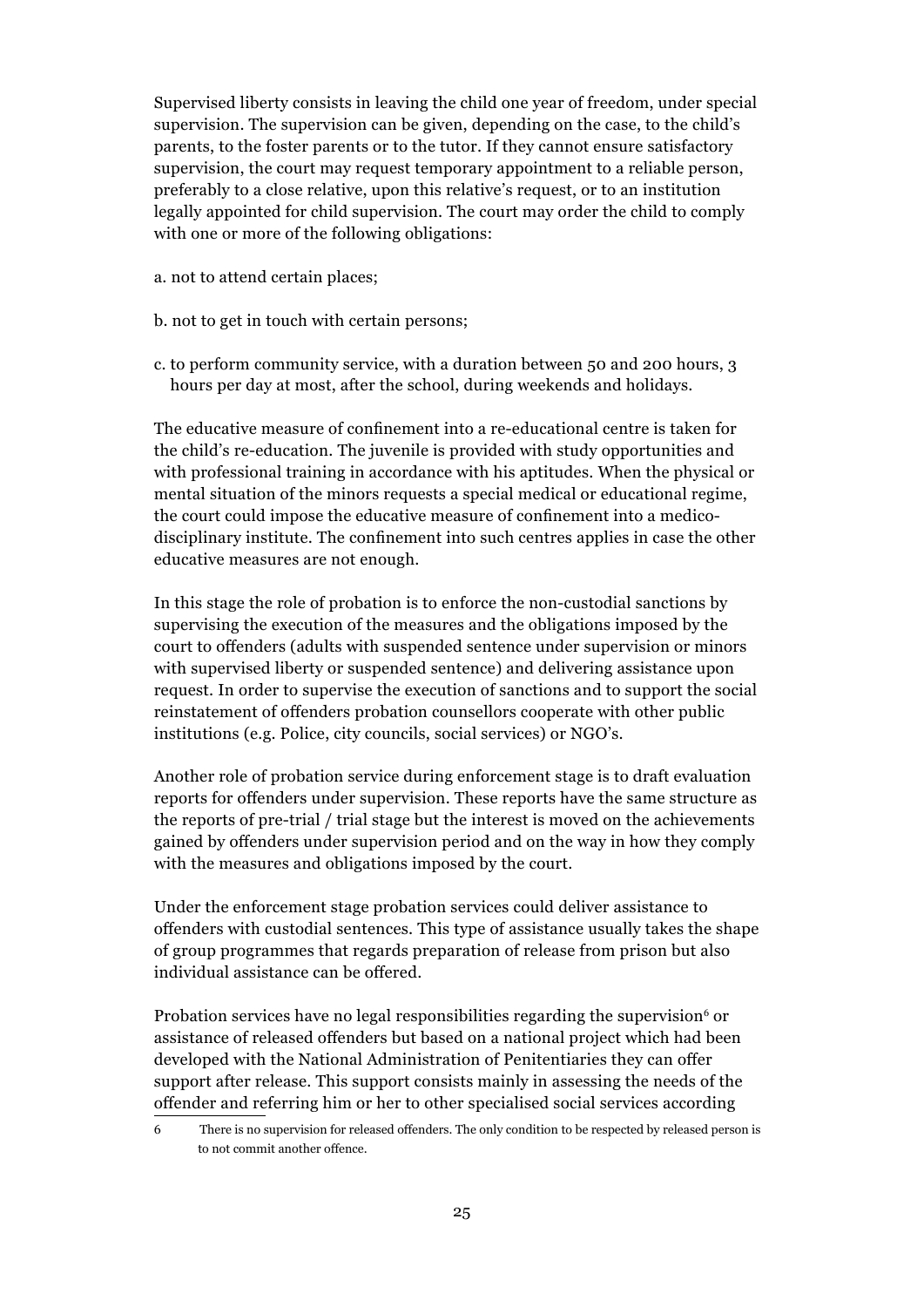to the identified needs. By contrast, the probation services have the legal task to assist pardoned offenders by delivering social reinstatement programmes and assistance for attaining a qualification, employment and housing. This duty is expressly provided for offenders pardoned by law<sup>7</sup> but it might be accepted for offenders pardoned by presidential edict.

| Sanctions/Measures/<br>Penalties/Conditions<br>attached to a<br>conditional sentence | Provision in<br>legislation | Probation<br>service<br>involvement | Main characteristics of the<br>probation activity<br>(e.g. supervision, coordination,<br>reporting, referral, help<br>& support)                                                                                                                                                                                                                                                                                                 |
|--------------------------------------------------------------------------------------|-----------------------------|-------------------------------------|----------------------------------------------------------------------------------------------------------------------------------------------------------------------------------------------------------------------------------------------------------------------------------------------------------------------------------------------------------------------------------------------------------------------------------|
| Imprisonment                                                                         | $\mathbf X$                 | $\mathbf X$                         | Probation services could deliver<br>assistance to offenders with<br>custodial sentences.                                                                                                                                                                                                                                                                                                                                         |
| Suspended sentence                                                                   | X                           | $\mathbf X$                         | The role of probation is to<br>enforce the non-custodial<br>sanctions by supervising the<br>measures and the obligations<br>imposed by the court to<br>offenders (adults with suspended<br>sentence under supervision or<br>minors with supervised liberty<br>or suspended sentence) and<br>delivering assistance upon<br>request. Probation services could<br>also write evaluation reports for<br>offenders under supervision. |
| Conditional sentence                                                                 |                             |                                     |                                                                                                                                                                                                                                                                                                                                                                                                                                  |
| Affidimento in prova                                                                 |                             |                                     |                                                                                                                                                                                                                                                                                                                                                                                                                                  |
| House arrest                                                                         |                             |                                     |                                                                                                                                                                                                                                                                                                                                                                                                                                  |
| Electronic monitoring                                                                |                             |                                     |                                                                                                                                                                                                                                                                                                                                                                                                                                  |
| Community service as<br>sanction                                                     |                             |                                     |                                                                                                                                                                                                                                                                                                                                                                                                                                  |
| Semi-liberty                                                                         |                             |                                     |                                                                                                                                                                                                                                                                                                                                                                                                                                  |
| Semi-detention                                                                       |                             |                                     |                                                                                                                                                                                                                                                                                                                                                                                                                                  |
| Treatment order                                                                      | X                           | $\mathbf X$                         | Probation services supervise the<br>enforcement of this obligation.                                                                                                                                                                                                                                                                                                                                                              |
| Training/learning<br>order                                                           | $\mathbf X$                 | $\mathbf X$                         | Probation services supervise the<br>enforcement of this obligation.                                                                                                                                                                                                                                                                                                                                                              |
| Drug/alcohol<br>treatment program                                                    | $\mathbf X$                 | $\mathbf X$                         | Probation services supervise the<br>enforcement of this obligation.                                                                                                                                                                                                                                                                                                                                                              |
| <b>Educational measures</b>                                                          | $\mathbf X$                 | $\mathbf X$                         | Probation services supervise the<br>enforcement of these obligations.                                                                                                                                                                                                                                                                                                                                                            |

## **Table 3.** *Sanctioning system and probation involvement in the enforcement stage*

<sup>7</sup> The last law for pardoning offenders was in 2002.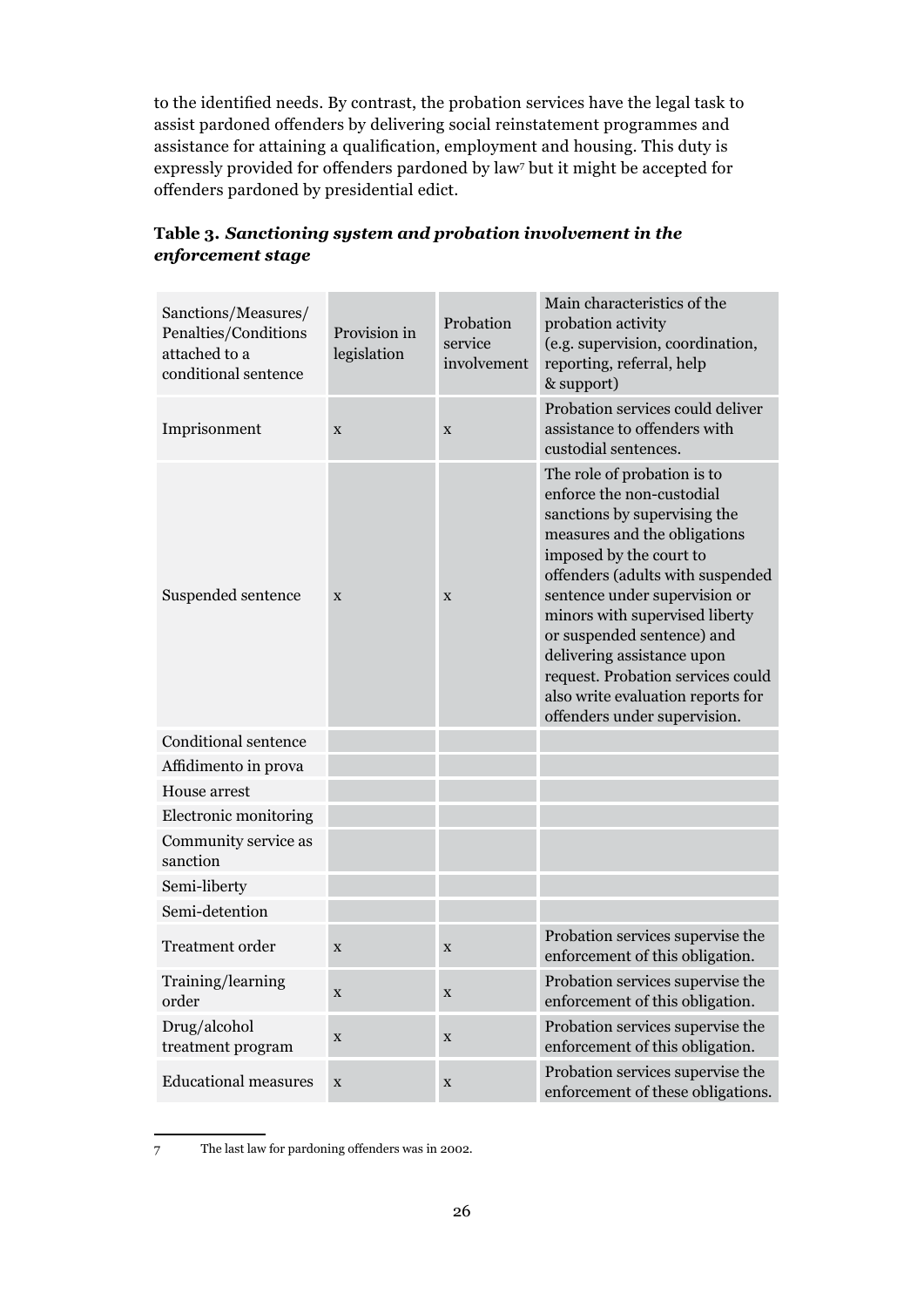| Compensation to the<br>victim                                          | X           |             |                                                                                                                                                                                                                                                                                                                                                                         |
|------------------------------------------------------------------------|-------------|-------------|-------------------------------------------------------------------------------------------------------------------------------------------------------------------------------------------------------------------------------------------------------------------------------------------------------------------------------------------------------------------------|
| Mediation                                                              |             |             |                                                                                                                                                                                                                                                                                                                                                                         |
| Attending a day centre                                                 |             |             |                                                                                                                                                                                                                                                                                                                                                                         |
| Interdiction to leave<br>the country                                   | X           |             |                                                                                                                                                                                                                                                                                                                                                                         |
| Interdiction to enter<br>different cities/places                       | $\mathbf X$ | X           | Probation services supervise the<br>enforcement of this obligation.                                                                                                                                                                                                                                                                                                     |
| Interdiction to carry<br>out different activities                      | $\mathbf X$ | X           | Probation services supervise the<br>enforcement of this obligation<br>(only to not drive a vehicle).                                                                                                                                                                                                                                                                    |
| Interdiction to contact<br>certain persons                             | X           | $\mathbf X$ | Probation services supervise the<br>enforcement of this obligation.                                                                                                                                                                                                                                                                                                     |
| Fine                                                                   | X           |             |                                                                                                                                                                                                                                                                                                                                                                         |
| Day fine                                                               |             |             |                                                                                                                                                                                                                                                                                                                                                                         |
| Other financial<br>penalties                                           |             |             |                                                                                                                                                                                                                                                                                                                                                                         |
| In/out patient order<br>(psychiatric treatment)                        |             |             |                                                                                                                                                                                                                                                                                                                                                                         |
| Security measures                                                      | X           |             |                                                                                                                                                                                                                                                                                                                                                                         |
| Combined order                                                         |             |             |                                                                                                                                                                                                                                                                                                                                                                         |
| Community<br>punishment                                                |             |             |                                                                                                                                                                                                                                                                                                                                                                         |
| Conditional release /<br>Parole                                        | X           | $\mathbf X$ | Probation services could deliver<br>assistance to offenders with<br>custodial sentences.                                                                                                                                                                                                                                                                                |
| Automatic release                                                      |             |             |                                                                                                                                                                                                                                                                                                                                                                         |
| Open prison                                                            |             |             |                                                                                                                                                                                                                                                                                                                                                                         |
| Penitentiary program<br>outside the prison                             | $\mathbf X$ |             |                                                                                                                                                                                                                                                                                                                                                                         |
|                                                                        | X           | X           | Probation services have to<br>supervise the execution of one to<br>three obligations which could be<br>imposed by the court when this<br>sanction is applied to a minor.                                                                                                                                                                                                |
| Other sanctions/<br>measures etc.<br>Please name and<br>describe them. | X           | X           | Community service as an<br>obligation for minors and adults.<br>For minors this obligation could<br>be attached to the educative<br>measure of supervised liberty<br>or when the punishment of<br>imprisonment is suspended. For<br>adults this is an obligation which<br>could be imposed by the court<br>in the situation of suspended<br>sentence under supervision. |
|                                                                        |             |             |                                                                                                                                                                                                                                                                                                                                                                         |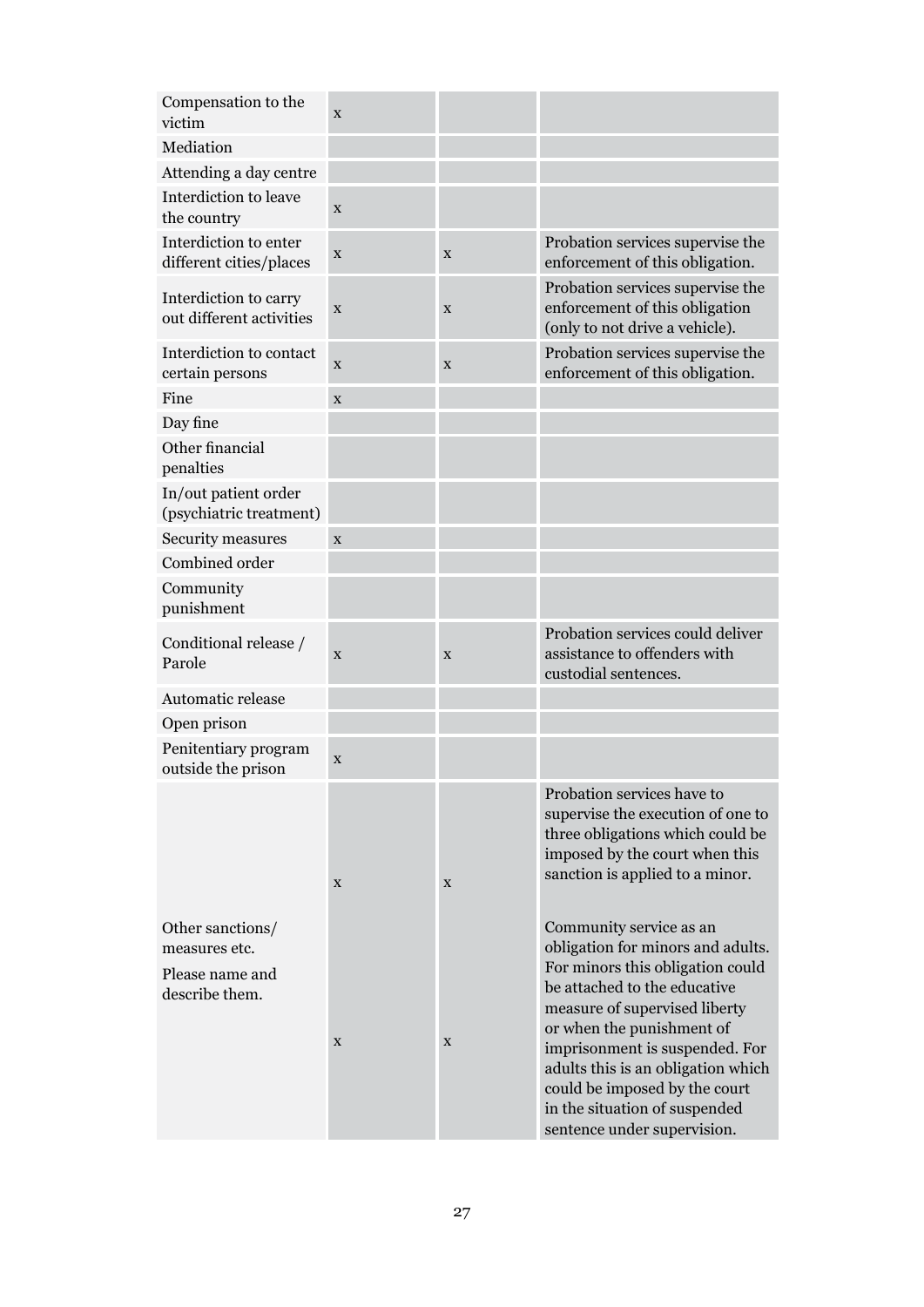#### **Table 4.** *Other probation activities in the enforcement stage*

| Providing support to the families of the<br>offenders/detainees                  |              |
|----------------------------------------------------------------------------------|--------------|
| Coordinating volunteer prison visitors                                           |              |
| Preparing offenders for (conditional) release                                    | $\mathbf{x}$ |
| Preparing prisoners for home leave and/or<br>providing support during home leave |              |
| Providing support to persons that have been<br>pardoned or amnestied             | X            |
| Providing advisory report with respect to<br>amnesty or pardon                   |              |

#### **5.3 Care and after-care outside the criminal justice system**

In the light of the law probation service has no responsibilities in relation to ex-inmates. Although some services deliver pre-release programs they are not responsible for following up the ex-prisoner after release either in terms of assistance or in terms of supervision. Sometimes when an ex-prisoner asks for the probation service's support he or she is referred to other social work agencies or to NGOs.

Based on a PHARE project, the National Administration of Penitentiaries and Probation Department has benefit from the programme "Reducing the Risk of Reoffending" which aims to facilitate the social reinstatement of offenders. This group programme starts in penitentiary, being delivered by penitentiary and probation trained staff, and ends in community, upon the request of conditional released offenders.

## **6. Probation Methodology**

#### **Relevant Probation Rules**

In some services at the beginning of the supervision period the offender's needs are assessed using a diagnosis instrument. The assessment is flexible enough to accommodate personal circumstances, strengths, weaknesses and so on. Based on this assessment a supervision plan is drafted. The convicted person is given a copy of this document and has to sign it. The plan can be changed if the circumstances within the convicted person has modified. The interventions target both assistance and control. During supervision period, the convicted person could be obliged by the court to follow different programs or could be motivated by probation staff to do so. Quite a lot of probation counsellors had been trained in using motivational interviewing. Due to the complex nature of offender's needs sometimes other agencies are involved in providing services. Their inputs are always coordinated and monitored by the same probation counsellor who is responsible for the case. All the activities for and with the offenders are recorded into the supervision / assistance file. The head of the service is responsible for checking all the assistance files and some supervision files. The responsible judge for the penal execution can always check the progress done by the convicted persons during supervision. The activity of the probation services is inspected by the specialized inspectors within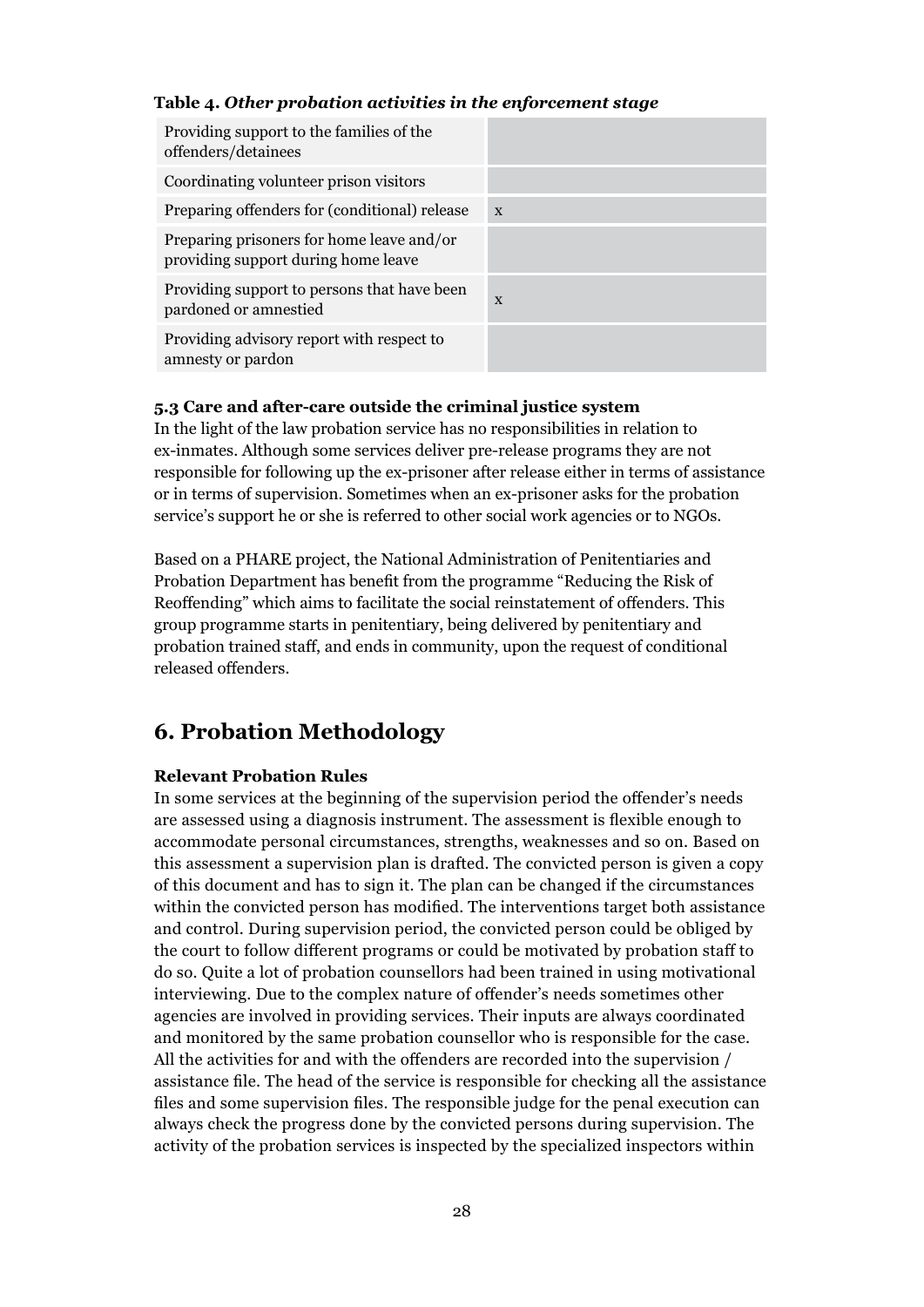the Probation Directorate. Their reports are not made public.

Probation in Romania might be seen like a mixture of control and assistance which would conduct to social reinstatement of offenders. On the control side probation counsellor is watching for the execution of the measures and obligations imposed by the court to the offender to be submitted. The reverse of control side is the assistance which supposes a permanent motivational approach, delivering of individual and group programs and other type of support to offenders (the last ones at request).

Romanian probation system has not been very touched by western philosophy of "managerialism and control"<sup>8</sup> and is actually closer to the old "welfare" model. The national political context, the influence of social work profession on probation in terms of values and principles, professional background and training of probation counsellors or competences and working methodology are factors which contributed to a slightly anachronism with western philosophy. Despite this fact probation practice takes into account specific values and principles (e.g. principle of risk in setting the intensity of control) and the interventions are based on wide spread approaches and paradigms as cognitive-behavioural ones or desistance. These are used in daily practice (e.g. motivational interview) or substantiate the programmes for working with offenders.

Supervision of offenders might be delivered by every probation counsellors and even by chiefs in those probation services which are confronted with a high caseload or which are too small. Once the copy of the sentence had been received the head of the service allocates the offender to a certain probation counsellor according to the average caseload in that particular service. The only exception to this rule is when an evaluation report has been submitted for that offender. In this case the same probation counsellor will take over the case and will open a supervision file. The responsible probation counsellor has to decide the place and the date of the first interview with the offender and to inform him/her timely. This first meeting must take place within ten days from the date when the letter reached probation service.

The first meeting with the offender usually takes place at the probation service office. During the first meeting probation counsellor has the duty to inform the person about the aims of supervision, what it supposes, the content of sentence (including measures and obligations imposed by the court), the rights and obligations including the right to complain of treatment or to ask for assistance based on a written request. This information is included in a minute which could be found in the supervision file. The process continues with an assessment of criminogenic needs using a structured tool (called diagnosis tool and available only in some probation services) or an interview guide. The information gathered is written in an assessment form which is also part of supervision file.

Using this written record the probation counsellor responsible by the case has to make a supervision plan. This plan has to be written and handed on the first meeting when the frequency of the meetings is fixed by the court and it's over one month (the

8 Garland, D. (1990), Punishment and Modern Society, Oxford University Press, Oxford.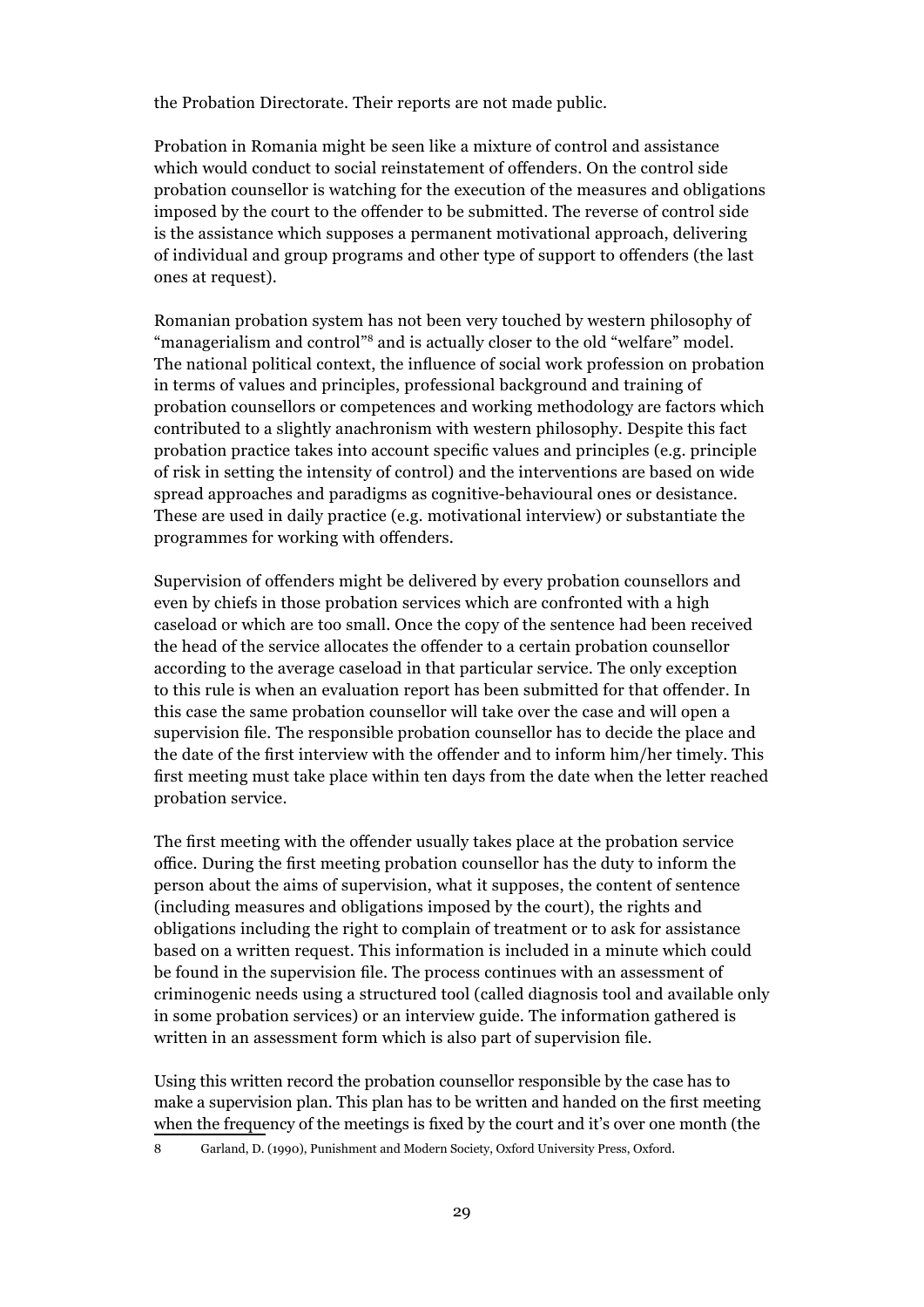exception). In the other situations the plan is handed on the next meeting which usually takes place after one month. The supervision plan is part of supervision file and comprises:

- a. an introduction (personal identification data and terms of supervision);
- b. measures and obligations imposed by the court and the ways to ensure obeying to them;
- c. social and criminogenic needs and their corresponding aims;
- d. the risk of reoffending/for the public safety and the risk of suicide or harm;
- e. intervention methods in order to cover the identified needs and to decrease the risk;
- f. the place and the frequency of the supervision meetings;
- g. description of obligation to follow an intervention program imposed by the court (if there is one);
- h. details regarding the execution of unpaid work (if there is one).

As is mentioned above the criminogenic needs are identified in some probation services using a diagnosis tool which is not disseminated at national level but the assessment of re-offending risk is only clinical and it isn't based on a structured and validated tool.

After the supervising plan is signed by the offender, probation counsellor has to ensure that the procedures provided by specific regulations are initiated and enforced in all the cases when certain obligations are imposed by the court (e.g. unpaid work procedure).

Supervision takes the shape of regular meetings, verifications based on different types of evidences, cooperation with other institutions (especially police offices) and planned or unplanned home visits. The frequency of the supervision meetings is usually set according to the principle or risk of re-offending but other types of criteria are taken into account. Some judges still decide the frequency of meetings too (e.g. every last Friday of the month).

During the meetings the probation counsellor responsible for that offender checks upon the sources of income and other potential problems the offender might have which could lead him to crime. The probation counsellor uses motivational interviewing to convince the offender to ask for assistance and counselling. If the offender asks for assistance then an assistance plan is developed. The content of this assistance plan comprises:

a. an introduction (with the same data as in the supervision plan);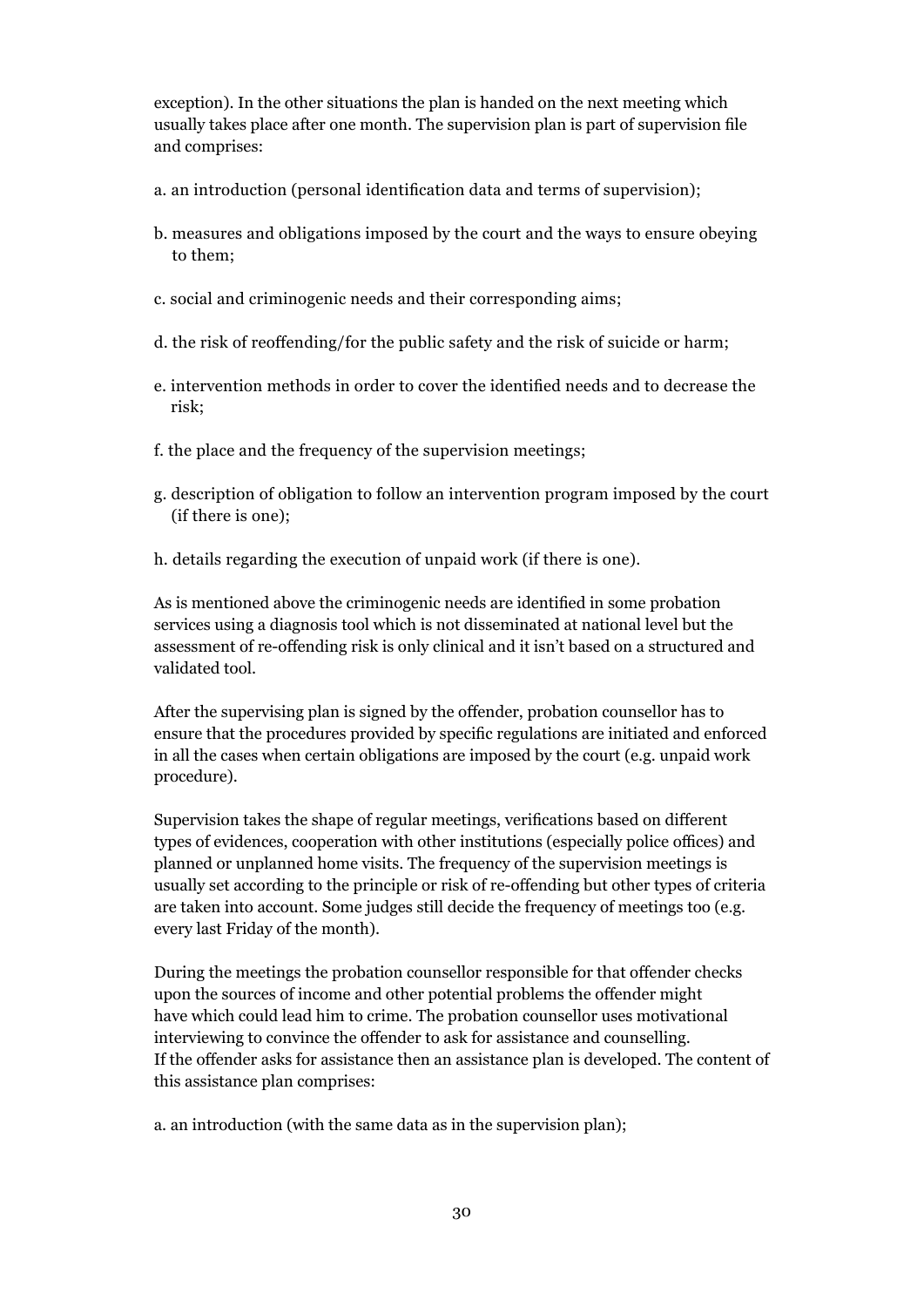b. the needs and problems identified;

c. targets;

- d. a plan of actions in order to achieve the targets;
- e. resources involved;
- f. a plan of meetings;
- g. the amount of time estimated for implementing of the plan;

h. annexes.

Most of the probation interventions are to do with getting a job, an accommodation, continuing education or other forms of practical help. In order to be effective probation services have local partnership with other agencies or NGOs able to cover these aspects.

Motivational interview is the most on-hand approach for working with offenders. Even a supervised person doesn't ask express for assistance/counselling motivational interview is the used frequently in order to determine the person to comply with measures and obligations imposed by the court to offender, to initiate the change and to ask for assistance or support. Besides motivation techniques at national level have been developed various programmes for working with offenders. The most important ones are:

- "One-to-One" had been developed with British technical support within a PHARE project and it's an individual programme based on cognitive-behavioural approach starting from studies and techniques for working with offenders which aim to reduce the risk of offending (motivational interview, pro-social modelling, the cycle of change)<sup>9</sup>;
- "Developing Social Skills for Minors" it's a group programme that had been developed with Dutch financial and technical support under a MATRA project. It's specially created for juveniles in order to develop certain social skills accordingly to their specific needs. The milestones principles for this programme could be found in operant conditioning theory of B.F. Skinner, social learning theory of A. Bandura and self-determination theory of R. Ryan and E. Deci)<sup>10</sup>.
- "Developing Social Skills for Adults" it has the same characteristics as the foregoing but it regards the adults and their specific needs;
- "STOP Think and Change" it's a group programme based on cognitivebehavioural approach. In fact it's a programme developed at the beginning of 90's

<sup>9</sup> Vlad, M. and Mihaila, P. (2008), `One-to-One Program`, in: Schiaucu S. and Canton R. (eds), Probation Manual, Euro Standard, Bucharest.

<sup>10</sup> Apostu, A. et al. (2008), `Developing Social Skills for Minors`, in: Schiaucu S. and Canton R. (eds), Probation Manual, Euro Standard, Bucharest.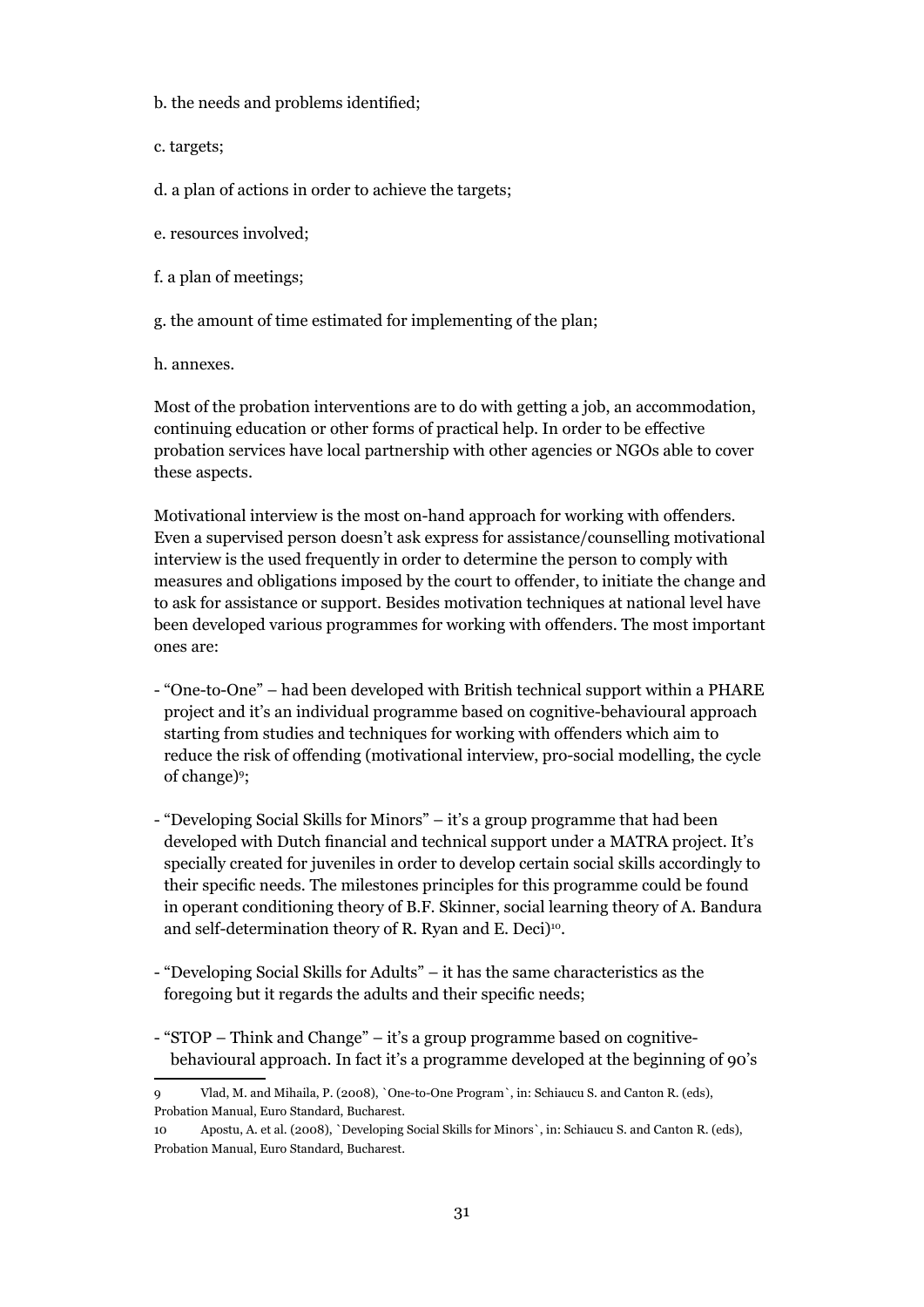in UK and which have been adjusted to Romanian context with the help of British technical assistance within a PHARE project $\mathbf{u}$ ;

- "Reducing the Risk of Reoffending" – a programme developed by a group of Romanian and foreign experts specially designed for preparing the conditional released offenders on one hand and post-release assistance on the other hand. This programme capitalises the output evidences of some studies and combines elements of cognitive-behavioural approach with those of desistance12.

The probation counsellor which is responsible for the case have the competence to choose the right programme for an offender based on certain criteria as offence, sanction, needs, motivation, resources or the will of offender. The program might be delivered by the counsellors itself or by other colleagues or specialists which are trained in this respect.

When the probation counsellor finds out that the offender had breached the measures and obligations imposed by the court, his / her role as professional responsible for the supervision process is to verify if the reasons presented by offender are justified. As a general rule, in the situations when these reasons are foully, the probation counsellor responsible for the case writes a report which comprises a resume of the supervision process and references to the proofs  $(d$ ocuments) gathered in this respect<sup>13</sup>. The written report and the annexed documents are hand carried to the chief of the services which might notice the court when this measure is justified. Contrary, when the report it's not argued enough, the chief could refuse to notice the court and have to inform the probation counsellor about and argue his / her decision in 30 days.

 The "quality insurance" is ensured within the local teams by the chief who has the duty to periodically verify the supervision and assistance files or by the counsellor appointed for coaching and staff appraisal especially for new incomers. At least once for every four years the activity of every probation service is assessed by probation inspectors. After every inspection a report is written; it indicates the strengths, areas of improvements, instructions and recommendations related to management and practice of the service (for more information see the heading no. 7.3 *– Registration Systems and Evaluation Procedures).*

<sup>11</sup> Nicolae, G., Badea, M. (2008), `STOP Programme –Think and Change`, in: Schiaucu S. and Canton R. (eds), Probation Manual, Euro Standard, Bucharest.

<sup>12</sup> Durnescu, I. et al. (2009), *Reducing the Risk of Reoffending after Prison,* Lumina Lex, Bucharest.

<sup>13</sup> This general procedure is anticipated by a particular procedure in condition of breaching certain measures or obligation (e.g. the absence to the established supervision meetings) when two warnings are formerly given.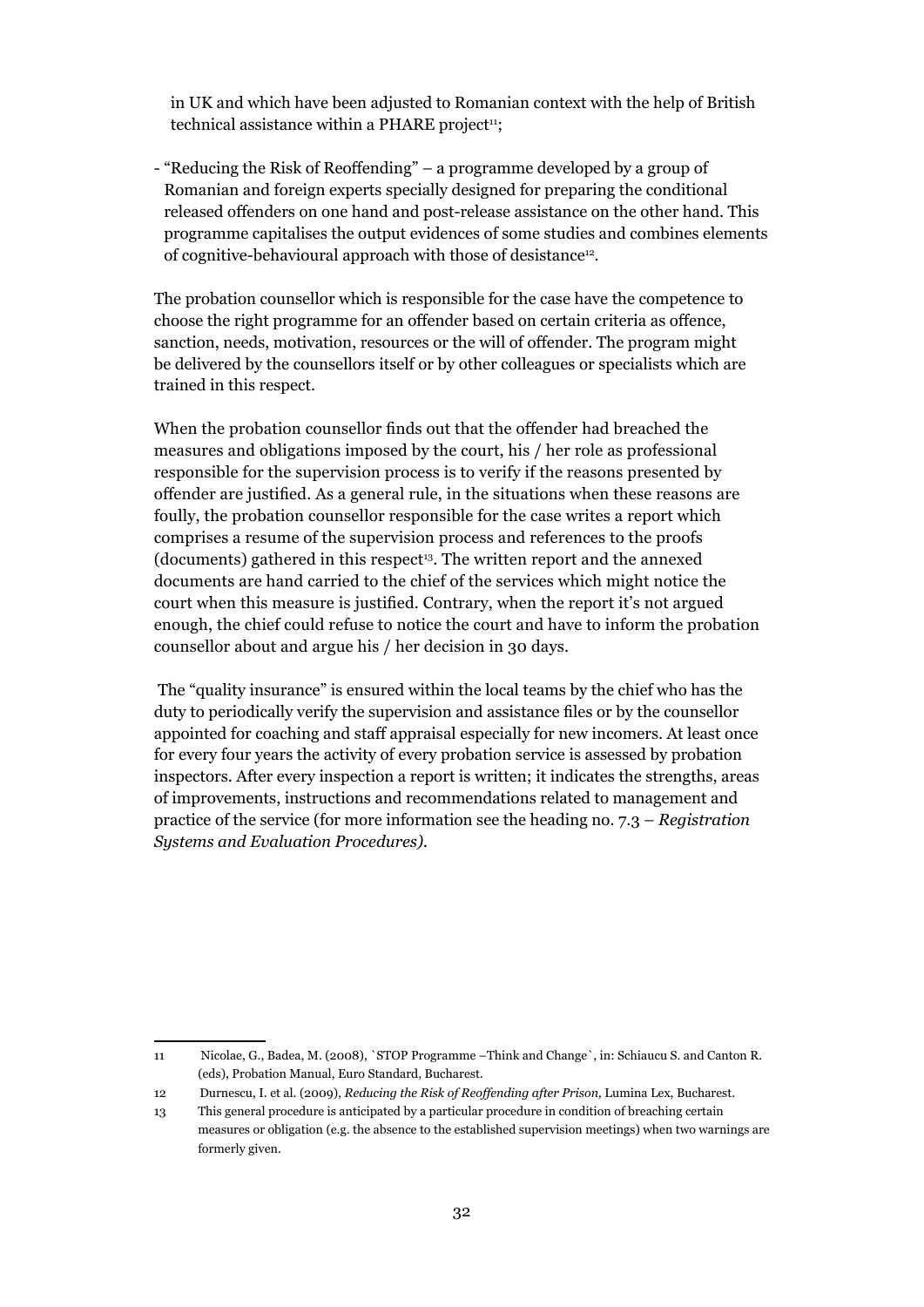## **7. Finances, Accounting, Registration Systems and Evaluation Procedures**

#### **Relevant Probation Rules**

As noted above, the Ministry of Justice via the courts of appeal finances local probation services. The inspectors within the Probation Directorate evaluate the activity of the probation services (for more information see the section 7.3 – *Registration and evaluation procedure*). There is no independent monitoring body to evaluate probation activity. The same directorate that ensures the inspection is also dealing with quality management, research and so on. Currently there is an interest in developing evidence-based practice and several research projects are supported. Remuneration within probation service is well placed above the average in the public sector.

#### **7.1 Finances**

The core financial source is the state budget that covers the costs for personnel, travel, equipment and ongoing expenditure. The responsibility for budget distribution belongs to the Ministry of Justice that allocates funds every year to all the courts of appeal. A part of this budget is reallocated to county courts and is includes the expenditures of assigned probation services. Therefore probation service does not have an independent budget to work on. That creates some confusion regarding the status of probation service (is it independent from the court or not?) and even some difficulties related to proper supplying of probation services.

The Ministry of Justice has the power to employ probation staff in each county court and to allocate the budget accordingly but has no direct authority over the ongoing expenditure like offices, travel, bills and other expendables. This is the attribute of the president of the county court who approves all these expenditures. The head of probation service in each county court could just ask or propose some budgetary assistance but the final decision regarding the ongoing costs belong to the president of the court. Having such a budget administration is difficult to imagine a strategy for cost-benefits analysis for probation system.

Apart from the state finances some private funds were available in the past:

- EU funds through PHARE and structural funds supporting also training and institutional development.
- MATRA Programme financed by the Nederland's Ministry of Foreign Affairs which supports probation service for developing programmes, procedures and tools.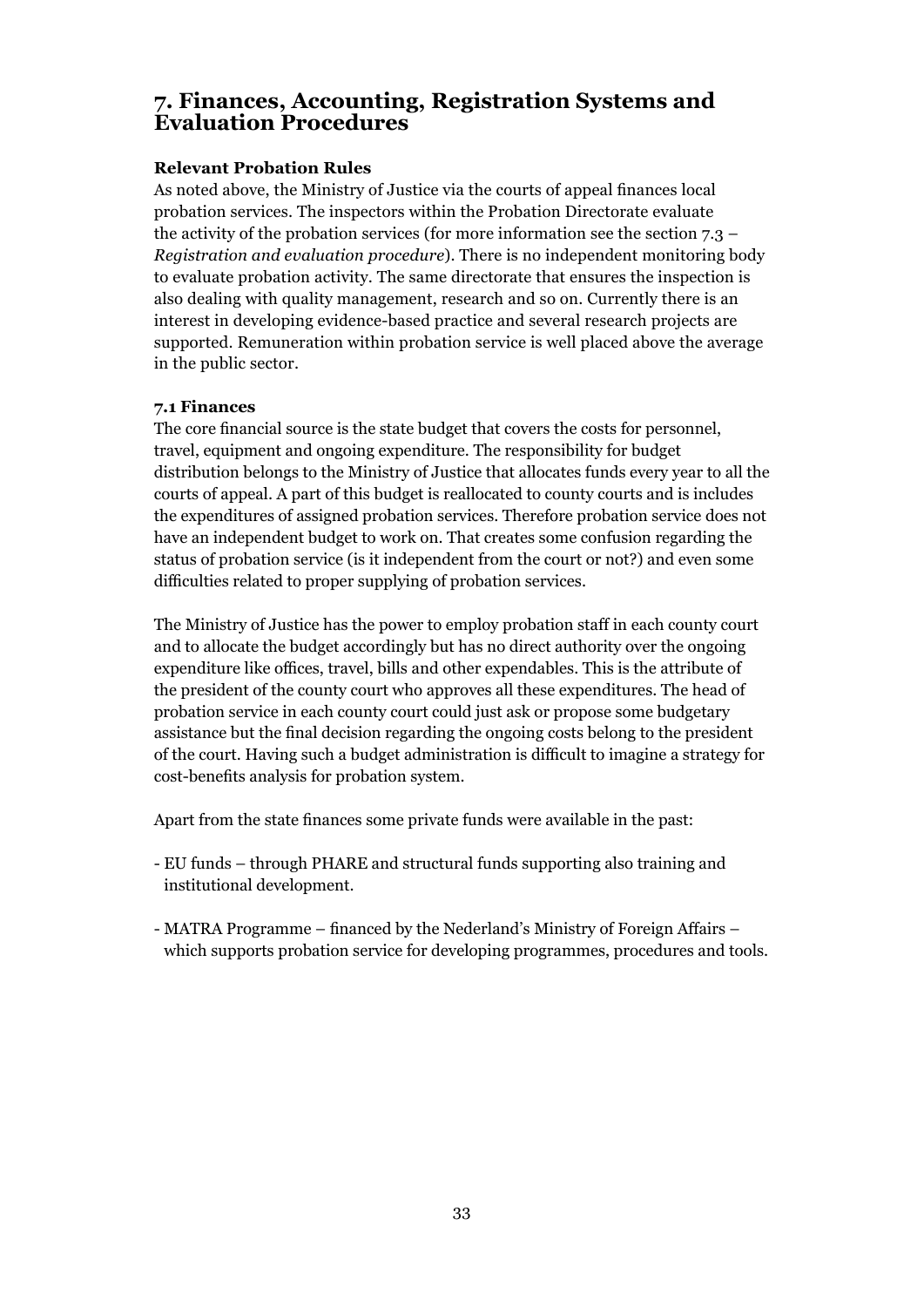#### **Table 5.** *Prison / Probation expenditure*

|                                                                   | Probation<br><b>Services</b>                                                                                     | <b>Prison System</b>                                    |
|-------------------------------------------------------------------|------------------------------------------------------------------------------------------------------------------|---------------------------------------------------------|
| Total current yearly expenditure in 20111                         | 15,669,000 lei<br>(approx. $3.5$<br>mil. $\epsilon$ )                                                            | 776,875,000 lei<br>(approx. 172,6)<br>mil. $\epsilon$ ) |
| Average number of employed staff in 2011                          | 299                                                                                                              | 12280                                                   |
| Daily average number of offenders/clients dealt<br>with in $2011$ | $>335$ per<br>$day^2/7806$<br>written<br>evaluation<br>reports<br>and 11837<br>supervised<br>persons per<br>year | 30263                                                   |

#### **7.2 Accounting**

As is mentioned above the budget is allocated by the Ministry of Justice to the courts of appeal and the presidents of the courts of appeal allocate then the budget to the county courts, which includes the finance for probation services. The financial department of each county court holds bookkeeping and cost accounting for budgeting purposes.

For funding the ongoing costs of probation services Ministry of Justice could only estimate the expenditures and recommend allocation of a certain level of funding for probation activities. Decision regarding financial quota assigned to probation services belongs in the end to the presidents of county courts.

There is no correlation between performances and the budget allocation. The budget system is built up on defined and strict financial criteria (e.g. staff, investments etc.) and not on results or outcomes. In order to prepare the budget for next year Financial Department within Ministry of Justice estimates the budget for probation services and courts. The final global budget is set by Government through Ministry of Finance and it is approved by Romanian Parliament.

The presidents of the courts of appeal and county courts are responsible for the budget administration in front of the internal audit of the Ministry of Justice and also to the Romanian Court of Accounts (rom: Curtea de Conturi).

#### **7.3 Registration Systems and Evaluation Procedures**

Each offender under probation has his or her own file. The file of supervision includes the file of assistance, if it's an assistance request. The main components of the files are: the copy of the sentence, the evaluation report, the minutes/record that confirms the communication of rights and obligations to the defender (rom: Proces verbal), the needs assessment form, the supervision/assistance plan and a record keeping of the meetings and activities with the supervised person. They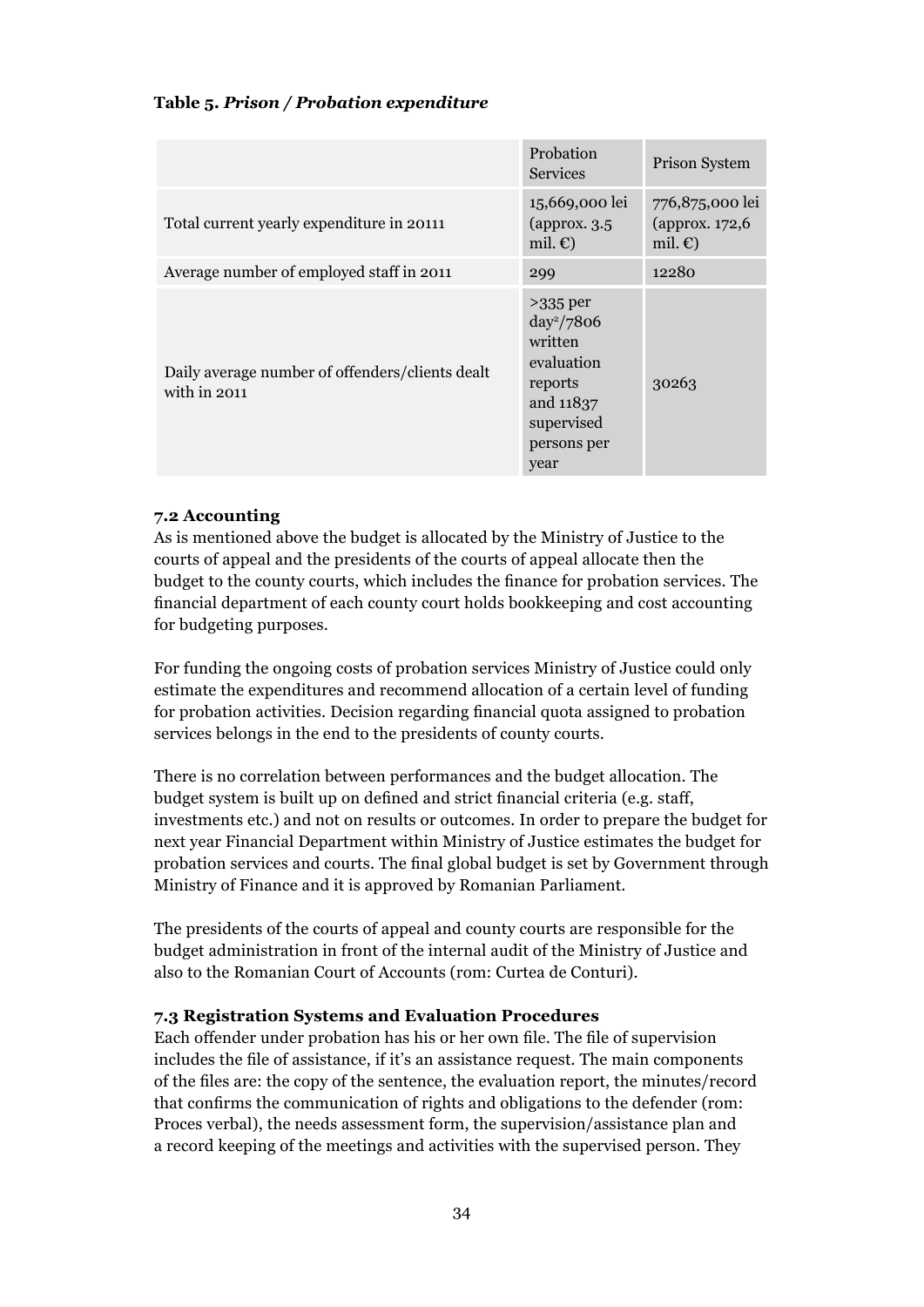also include the correspondence between the offender and the service and also the reports to the court. The role of these files is to help the probation counsellor to organise his or her work and to prove that the supervision is effective or the provisions of the law are enforced. Starting with 2012 these documents will be registered by a special computer based program called Registry which is in fact an electronic database<sup>14</sup>.

Probation Department collects data regarding the beneficiaries twice a year for statistical and policy reasons. Most of these statistics are on paper (data are included in monthly activity reports) or on electronic format (Excel). Based on statistical data the workload is permanently monitored by the Probation Department and other important basic correlations could be made. Statistical data are synthesized within an annual report at the beginning of every year which is usually included in the general report of Ministry of Justice. At local level the outputs of probation activities are disseminated to the institutional partners (especially to the courts) and mass-media by chiefs and/or probation counsellors responsible of public relations.

The main tool of the Probation Department/Ministry of Justice to assess the quality of probation work is via inspections. Nowadays the department has six inspectors who visit periodically the local services. After each inspection an inspection report is produced and the strengths and areas of improvement found in the inspected service are listed. The local services have to cover the areas of improvements and could follow the recommendations after they are discussed and agreed. The general control of the Probation Department and probation services could also be covered by the Audit Department within the Ministry of Justice and by the Control Body of the minister of justice (only in uncommon situations).

Unfortunately for the time being there are no significant national systematic studies regarding effectiveness or confirmation rates at the national level because there is not a specialised research team within the Probation Department or Ministry of Justice. Despite of this fact the Probation Department or some local services did limited studies related to effectiveness of probation activities (e.g. the influence of evaluation reports on sentencing) and the conclusions are encouraging.

## **8. Societal Support and Clients' Views**

#### **Relevant Probation Rules**

Every year the Ministry of Justice publishes a report that includes also the activities delivered by the Probation Directorate and its local services. Mass media is often invited to reflect its activities especially when special events take place. Other agencies and institutions have access to the annual report published by the Ministry of Justice.

#### **8.1 Societal Support and public opinion**

Probation Department has not conducted a focused study regarding societal support and public opinion but some questions related to these matters were

14 These documents had been paper based registered till 2012.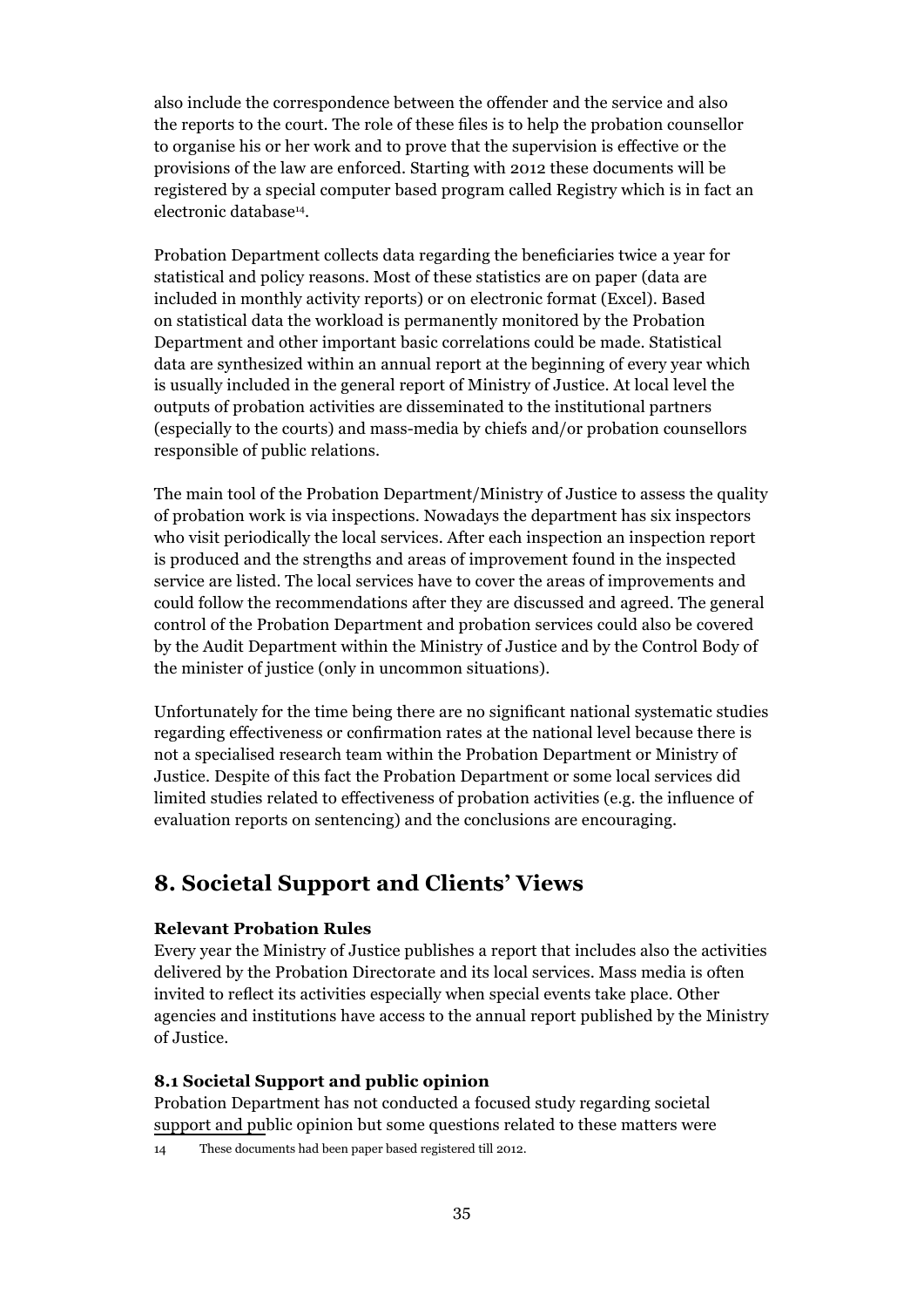included in a wider research. Besides, some probation services or probation counsellors conducted their own researches about public view upon the probation activities.

The Probation Department has a Public Relation Action Plan that provides main directions of development at national level in this respect. The strategy is accompanied by a national action plan regarding internal and external communication of probation system for one year. This strategy is followed by probation services at local level. Every probation service has to adapt and to transpose the provisions of national strategy in a local plan for public relations and to implement it. Starting with 2010 this strategy was included in the national development strategy.

#### **8.2 Client' Views**

The clients' views (of offenders) are not usually measured. Even a structured research has not been conducted yet in this respect the clients' views have been inquired by probation inspectors during inspections or by probation counsellors in their own researches. The offenders' views are especially asked for after delivering certain programmes in order to reduce the risk of reoffending. As a general impression, the offenders are satisfied by the conduct of probation counsellors or by programmes delivered within probation services but the rate of desirability might be distorted due to the nature of professional relationship.

Because probation counsellors support the courts in sentencing by delivering evaluation reports it is appreciated that the judges are clients of probation services. In this respect the last national survey on judges' view upon the activity of probation services showed that a large majority of questioned judges are very satisfied about the quality of evaluation reports drafted by probation counsellors. Almost three quarters of questioned judges applied suspended sentences under supervision of a probation service and approximately half of them know the programmes which can be delivered by probation counsellors.

## **9. Probation Clients Rights**

#### **Relevant Probation Rules**

The basic rights of suspects or convicts are contained in the Romanian Constitution. Such rights like right to fair trial or presumption of innocence are included also in the Code of Criminal Procedure . Some other rights are contained in other laws or regulations according to the situation in which the convicted people are. The rights of inmates are mentioned in the Law no. 275 / 2006 regarding the execution of punishments and the rights of probationers are described mainly in Probation Ordinance no. 92 / 2000 approved by Law 129 / 2002 and in the Government Decision no. 1239 / 2000 which is as it was mentioned above the methodological norms describing how the Government Ordinance 92 / 2000 is enforced.

The accused persons have the right to not cooperate with probation counsellor who should write the evaluation report. The offenders under supervision have the right to be informed about their rights and also about their obligations during the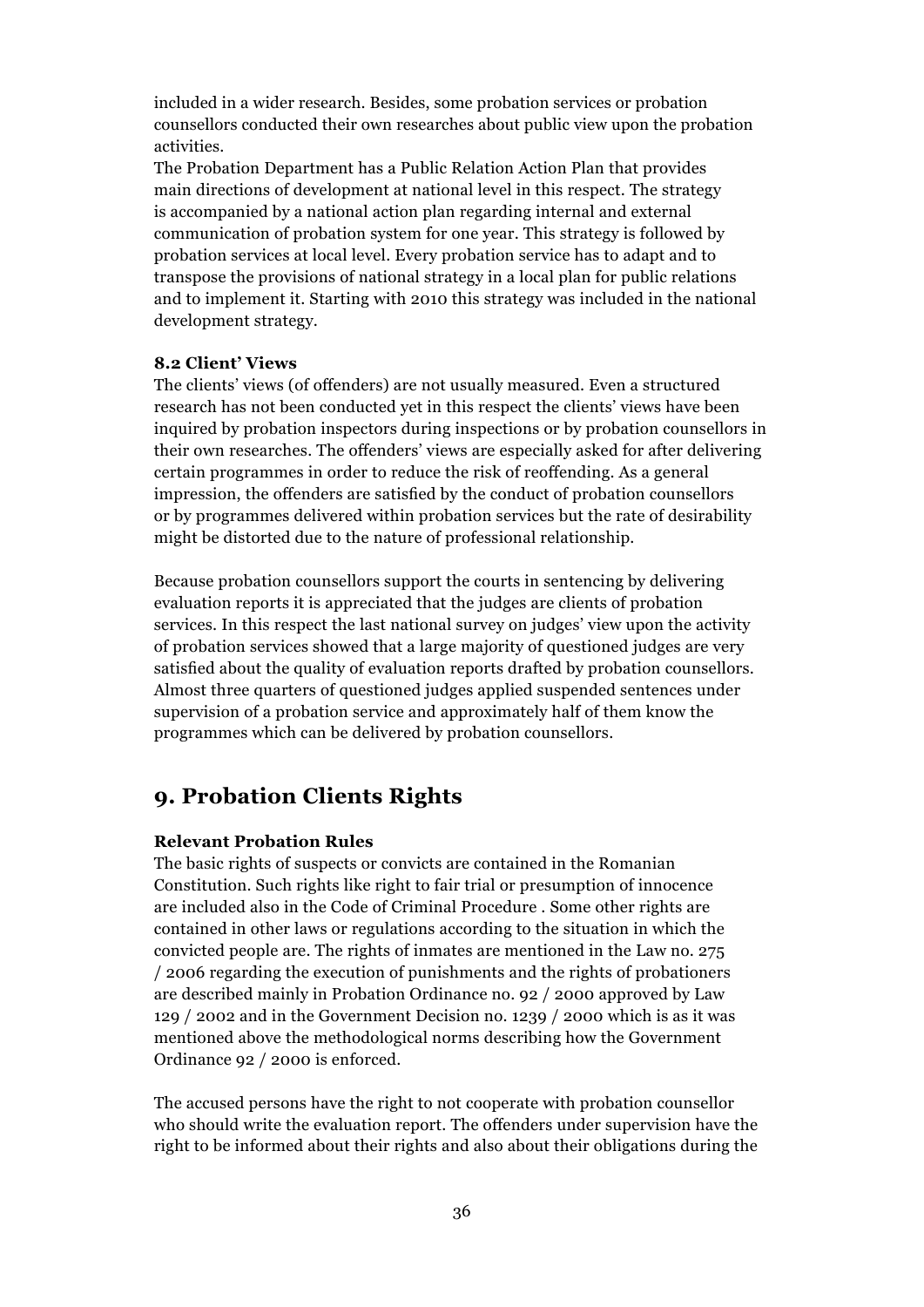supervision period. At the first supervision meeting with the probation counsellor every offender receives a minutes/record (rom: proces verbal) which mentions the right to ask for assistance / counselling and the right to complain to chief of the service about the misconduct of probation counsellor who supervise him/her. The minutes/record comprises also written expectations on how he or she has to behave and what to do. If the offender cannot read then the probation counsellor has to read the instructions for him in the presence of the chief or other probation counsellor. If the offender does not speak Romanian language then the offender has the right to use the service of the court's interpreters. At the same time the supervised person and their appointed or public defenders, with the persons' consent, shall have access to the assistance file.

When Probation Department has take notice by complains the director appoints a team to deal with the case. This team comprises legal advisers and probation inspectors and has the duty to verify the situation and to propose solutions. In certain situations the team could suggest different corrective measures and/or informing the competent institution.

According to the law prosecution is responsible to make sure that the "legality of the punishment" is followed in practice. Alternatively the probation beneficiaries could complain to the Romanian Ombudsman. The Ombudsman is entitled to verify the way beneficiaries rights are observed upon complaint or on his or her own initiative. In order to make sure that the rights of convicts are well protected there are some NGOs responsible for the monitoring the observance and protection of human rights within prisons and probation services.

 The access to the offender's file is limited and the consultation procedure is regulated by the law. The file can be consulted by the offender and his / her lawyer, by the court or by the judge responsible for the execution of sentences and by the prosecutor. The file can also be consulted by representatives of organisation which militate for the protection of human rights, only if they have the agreement of the offender. The file must be red only in the presence of the responsible probation counsellor or in the presence of the chief of the probation service. In fact, volunteers, students or researchers might consult the file too but only with the agreement of the offender, of the representative of the probation service and only if they signed a confidentiality statement. As a rule, every consultation is mentioned in a minute signed by the representative of the probation service and the person who red the file.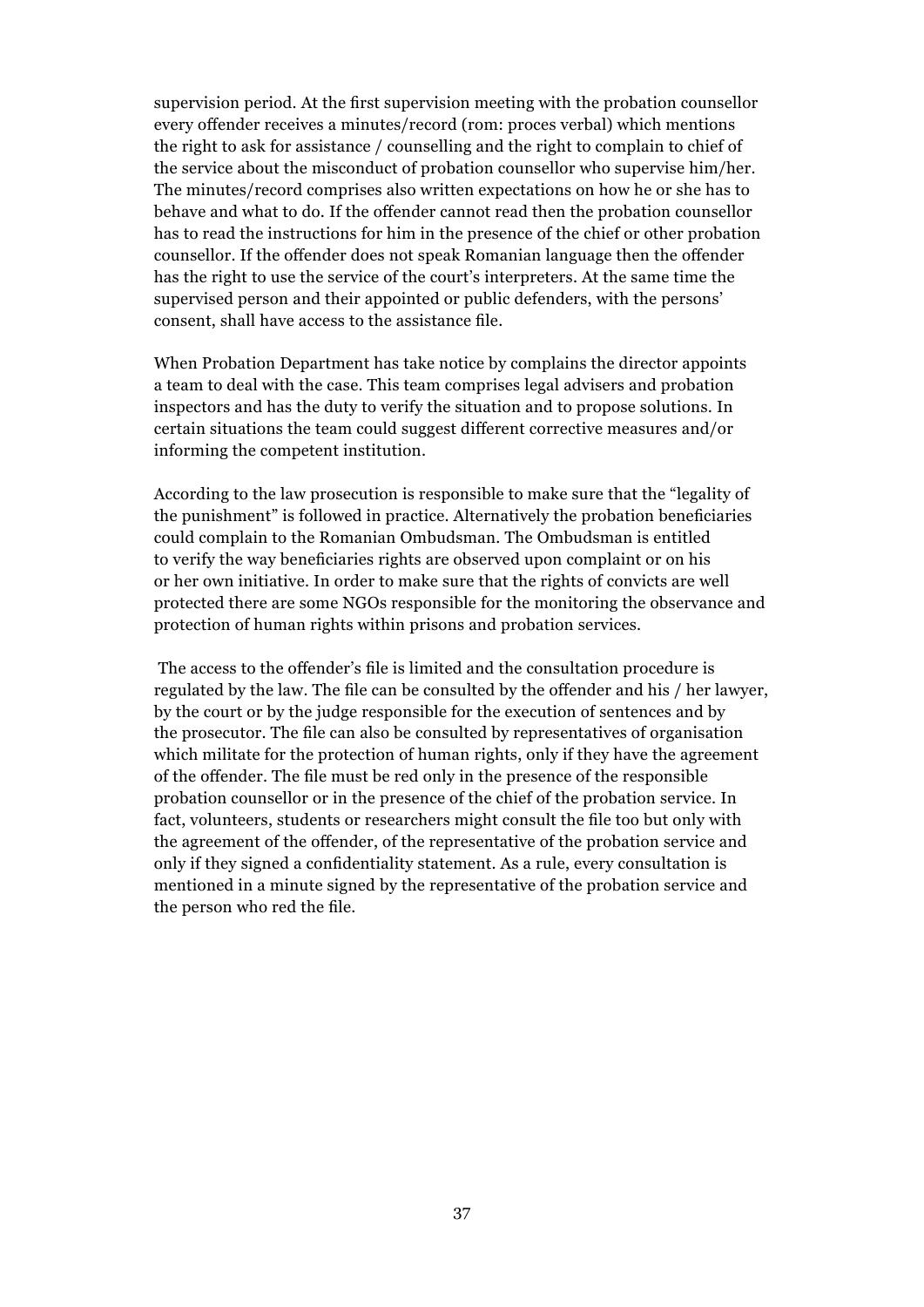## **10. Developments to be expected**

#### **10.1 Developments in coming years**

The new penal codes (Penal Code and Penal Procedure Code) introduce a new perspective upon probation. Its provisions implicitly consolidate and strengthen the role of probation in the judicial system and introduce new challenging tasks for probation services and new approaches of dealing with offenders. For minors, the major changes consist in abortion of the punishments in the favour of educative measures and introducing new measures, more adapted to the specific of minority: civic education, supervision, weekend confinement or daily assistance (supervision). For adults, the most significant transformations regarding the sanctions panel are represented by the introduction of postponement of sanction and supervision after conditional release15.

Also new laws for the enforcement of custodial and noncustodial sanctions were drafted but these have not been enacted. Following these laws new procedures for working with offenders will be drafted and that involves radical changes in supervision process. This is also the chance to adapt and implement the provisions of European regulations in national legislation (e.g. Europe Probation Rules).

Because the new penal code gives to probation the central role in enforcement of non custodial sentence a reset of probation system is needed. In this respect a law for restructuring the probation system has drafted and promoted alongside the other laws. According with this law probation system will became a national directorate with administrative and financial autonomy, with judicial personality and under direct authority of the Minister of Justice. The directorate will be managed by a general director and two deputies and will have specialised departments managed by directors. All directors will found a Council which main role is to elaborate, monitor and assess the national strategy in probation and to take various decisions. At local level will be established probation services that coordinate the activities of probation bureaus set up near first courts.

Probation personnel should increase with 350% according to the last estimation which supposes an amount of approximately 1000 employees. The staff categories will be diversified especially by introduction of administrative staff and personnel with other professional statuses (e.g. public servants). These changes in human resources are quite challenging for probation system due to a lack of well prepared workforce on the market and difficulties related to administration of recruiting and selection process, initial training of selected personnel or organisational assimilation (e.g. in some services the number of new hired people will be much higher than the number of old employees).

Probation counsellors will became case managers and will have more power in wielding the supervision process. He or she could mint "decisions" with regulatory force for the public institutions which are involved in the enforcement of the sentence. The expertise of probation counsellor will be much more pronounced in

<sup>15</sup> The conditional released offenders will have to enter under supervision of probation services and will have to comply with certain measures and obligations during the supervision period if the rest of the unexecuted sanction of imprisonment is for 2 years or more.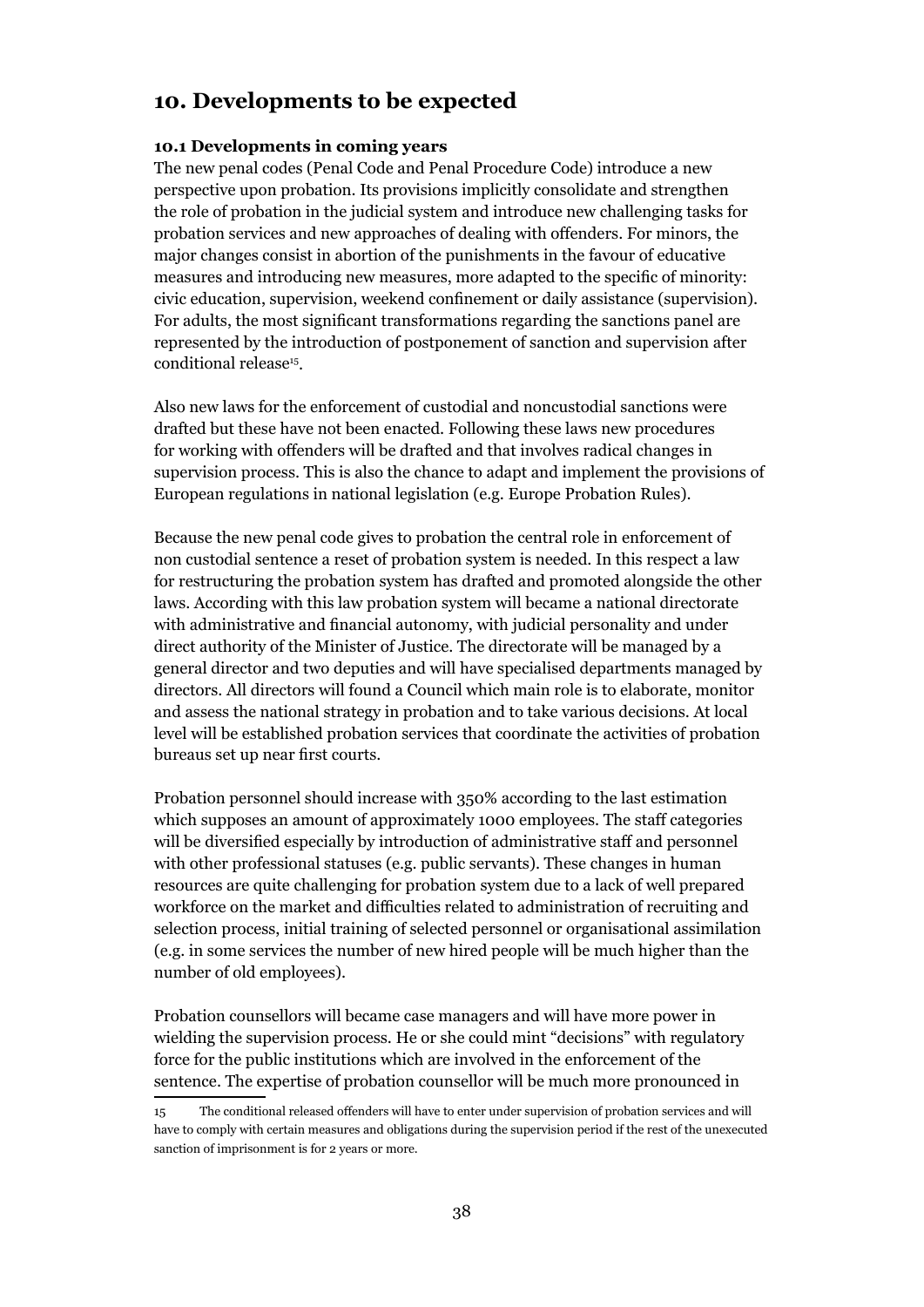sentencing due to the opportunity of making proposals to the court regarding the measures which might be imposed to the offender.

Another strategic change regards the victims of crime. Ministry of Justice and Probation Department promotes a coherent and integrated way of dealing with victims at national level and highlights the need of a single organisation responsible for the support of all kind of victims. In this respect Probation Department is making lobby for a legislative change and is supposed that in the future probation to deal only with offenders.

#### **10.2 Implementation of EU Framework Decision 947**

Currently the law for transposing the Framework Decision JHA/947/2008 is under public debate. According to this draft, the Ministry of Justice with the county courts will act as competent authority mentioned in the FD JHA/947/2008.

## **11. Important Publications**

Romanian Publications:

Balahur, D. (2001), *Socio-Juridical Basis of Probation*, Bit, Iasi. The book covers the international and the national legislative framework of probation activity.

Durnescu, I. et al. (2009), *Reducing the Risk of Reoffending after Prison*, Lumina Lex, Bucharest.

The book describes the profile of a programme for the pre-release and after-release assistance and support of prisoners. This programme was developed in a PHARE 2006 project for Romanian probation services and penitentiaries. Durnescu, I. (eds) (2011), *Probation. Theory, Legislation and Practice*, Polirom, Iasi. The book offers a comprehensive view upon probation in Romania and is more like a manual for the use of the students. It presents details about the activity of probation counsellors, working tools, national and international legislation in the field of probation.

Poledna, S. and Bujan, L. (2004), *Delinquent Behaviour. Risk and Protective Factors*, Didactica si Pedagogica, Bucharest.

The book is a research report on what are the risks and the protective factors of offending behaviour among teenagers. The report is translated into English and has important policy implications.

Schiaucu, V. and Canton, R. (eds) (2008), *Probation Manual*, Euro Standard, Bucharest.

The book is the official guide for candidates and probation staff. It comprises articles regarding the main aspects related to the theory and practice of probation: evaluation report, supervision, assistance and counselling, working with drug addicts and so on.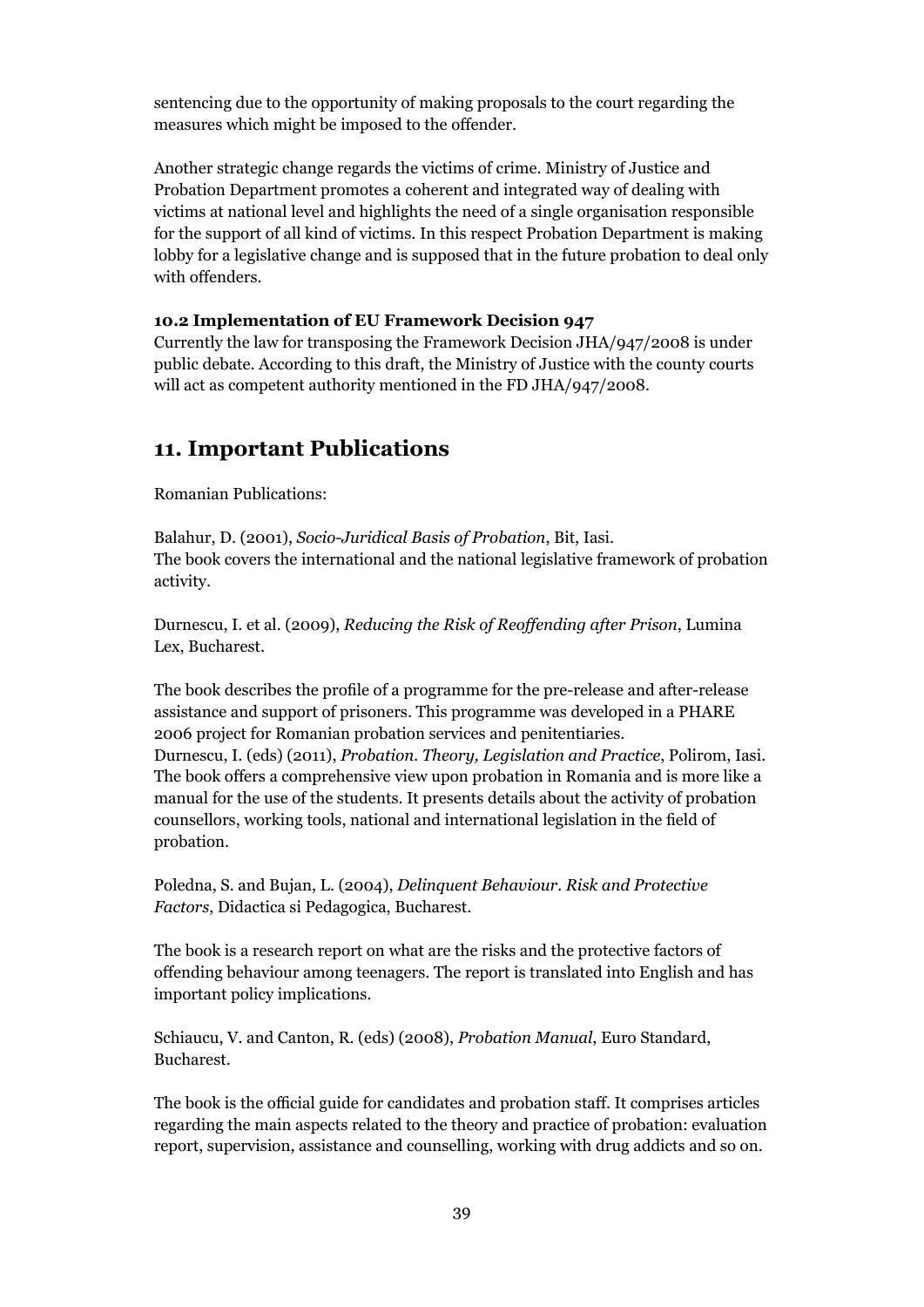*Probation Bulletin*, Ministry of Justice – Probation Department.

This is the internal publication of probation system and it comprises articles and studies written by probation staff.

*European Journal of Probation -* http://www.ejprob.ro

European Journal of Probation is a peer review academic journal aiming to promote comparative research on probation and community justice across Europe.

#### **Foreign publications:**

Burnett, R., Roberts, C. (eds) (2004), *What Works in Probation and Youth Justice: Developing Evidence-based Practice*, Willan Publishing, Devon.

Canton, R. & Hancock, D. (2007), *Dictionary of Probation and Offender Management*, Willan Publishing, Devon.

Gelsthorpe, L. & Morgan, R. (eds) (2007), *Handbook of Probation*, Willan Publishing, Devon.

Mair, G. (2004), *What Matters in Probation*, Willan Publishing, Devon.

McNeill, F., Raynor, P., Trotter, C. (eds) (2010), Offender Supervision. New directions intheory, research and practice, Willan Publishing, New York.

Miller, W., Rollnick, S., Conforti, K. (2002), Motivational Interviewing: Preparing People for Change, Guilford Publications, New York.

Van Kalmthout,A.M. Knapen, M.M., Morgenstern, C (eds), (2009), Pre-trial Detention in the European Union, Wolf Legal Publishers, Nijmegen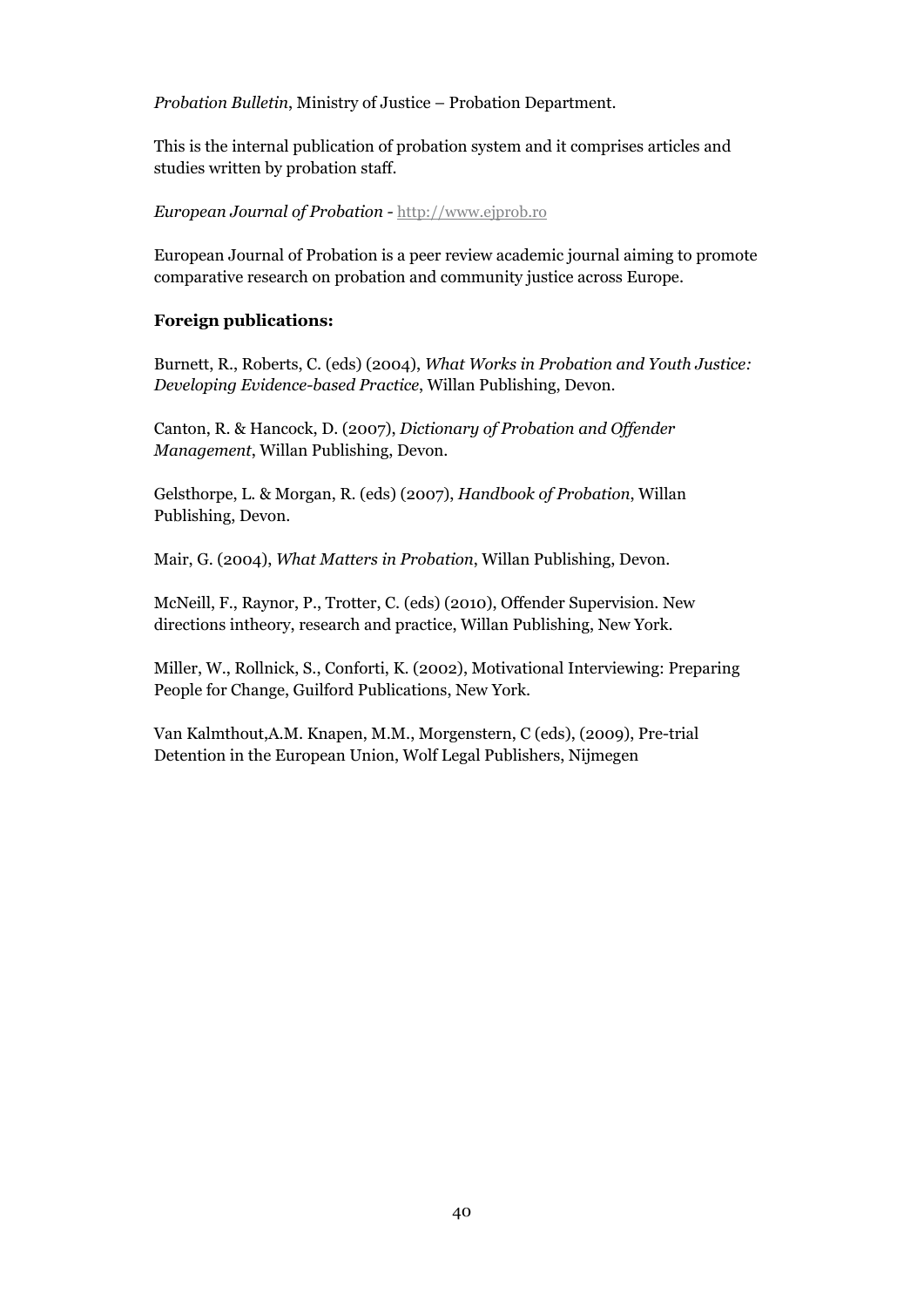## **12. Main Addresses, Phone & Fax Numbers, E-mail Addresses, Home Pages**

Ministry of Justice Probation Department Apolodor Street, No. 17 Sector 5, Bucharest www.just.ro dp@just.ro Phone 004 0733737759

National Administration of Prisons Maria Ghiculeasa Street, No. 47 Sector 2, Bucharest www.anp-just.ro office@anp.gov.ro Phone 004 0212086150 Fax 004 0212420505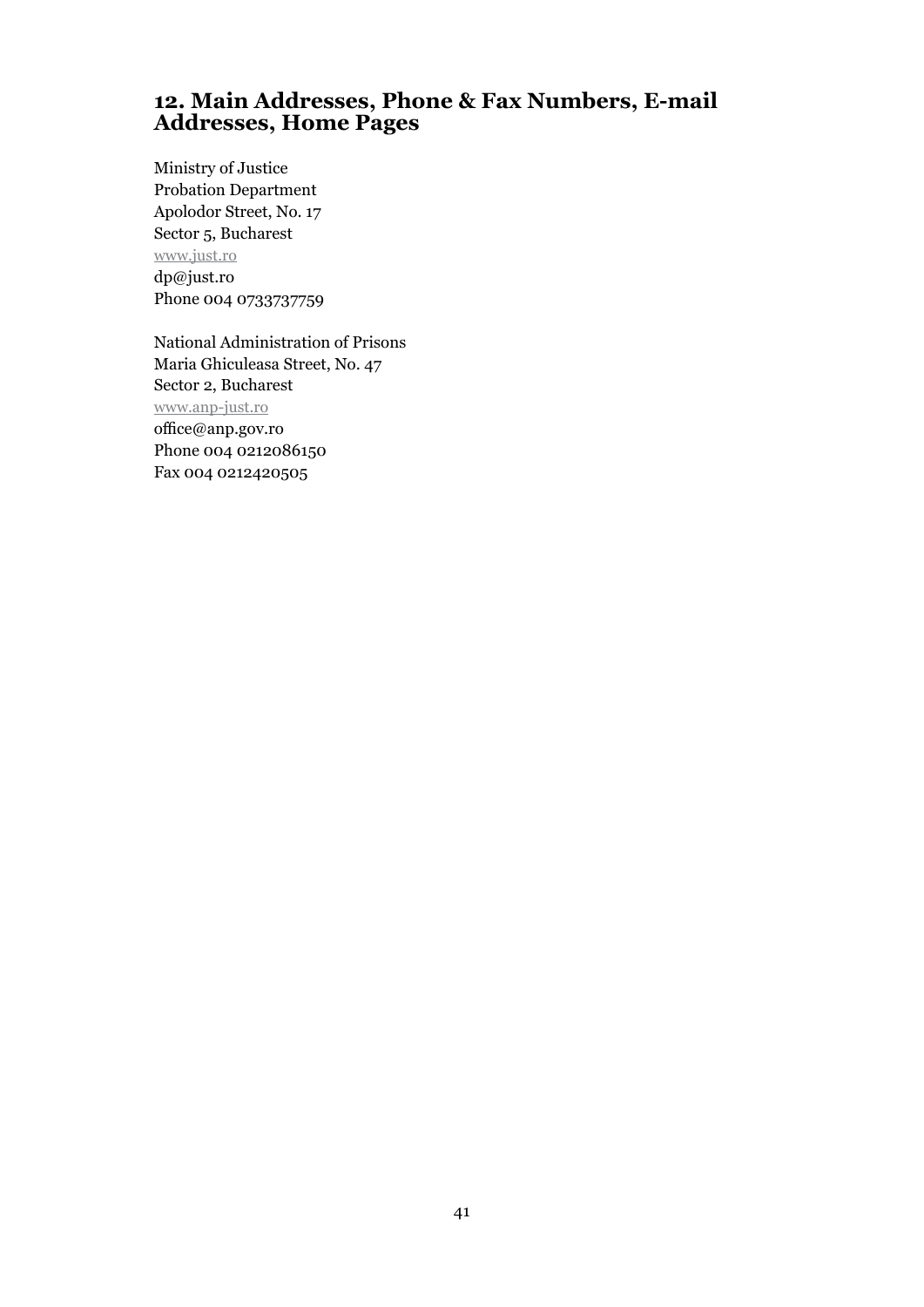#### **ANNEX 1**



## **SUMMARY INFORMATION ON PROBATION IN ROMANIA**



#### **General Information**

- Number of inhabitants: 19 million
- Prison population rate per 100,000 inhabitants: 159
- Link to Probation Service: -
- Links to websites: www.just.ro
- Member of the CEP in: august 1999

#### **Characteristics of the Probation Service**

- Probation in Romania was established in 2001.
- Probation Department it's not an autonomous organization being functionally, financially and administratively coordinated by the head of Ministry of Justice and reliant on other departments, without legal personality, distinct budget and specialized departments and personnel to ensure the organizational management. Roughly, Probation Department is responsible for coordination and controlling of probation services.
- There are 42 probation services, everyone assigned to a county court (tribunal)16, but they haven't got legal personality, being administrative reliant on tribunals (payments, consumable items etc.). Every service has a bureau (secondary office), most of them near a local court within the concordant county.
- Probation Department and probation services form together the probation system. Probation system is responsible for a various range of tasks and activities (starting with drafting pre-sentence reports and ending with psychological counselling of victims of crime / inside the community, in court or in penitentiary / individual or in partnership) and beneficiaries with different age, gender and status (minors and adults / females and males / indicted and convicted persons / with custodial and non-custodial sentences / conditional released or pardoned persons etc.).

#### **Tasks**

- writing evaluation reports (rom: "referat de evaluare"). An evaluation report could be a pre-sentence report required by the prosecution or by the court during the trial or an after-sentence report required by the court during the supervision period. First type of evaluation report consists mainly in a social and criminological analysis of the offender and his or her crime and its aim is to assist the prosecutor or the court in personalising the measure or the sanction that should be imposed on the offender. The second type of evaluation report boroughs certain elements from the first one but the accent is putted on the achievements and the behaviour of the offender during the supervision period.
- supervising the offenders in the community (rom: "supravegherea persoanelor condamnate in comunitate"). This is a process of monitoring the

<sup>16</sup> Including the capital - Bucharest.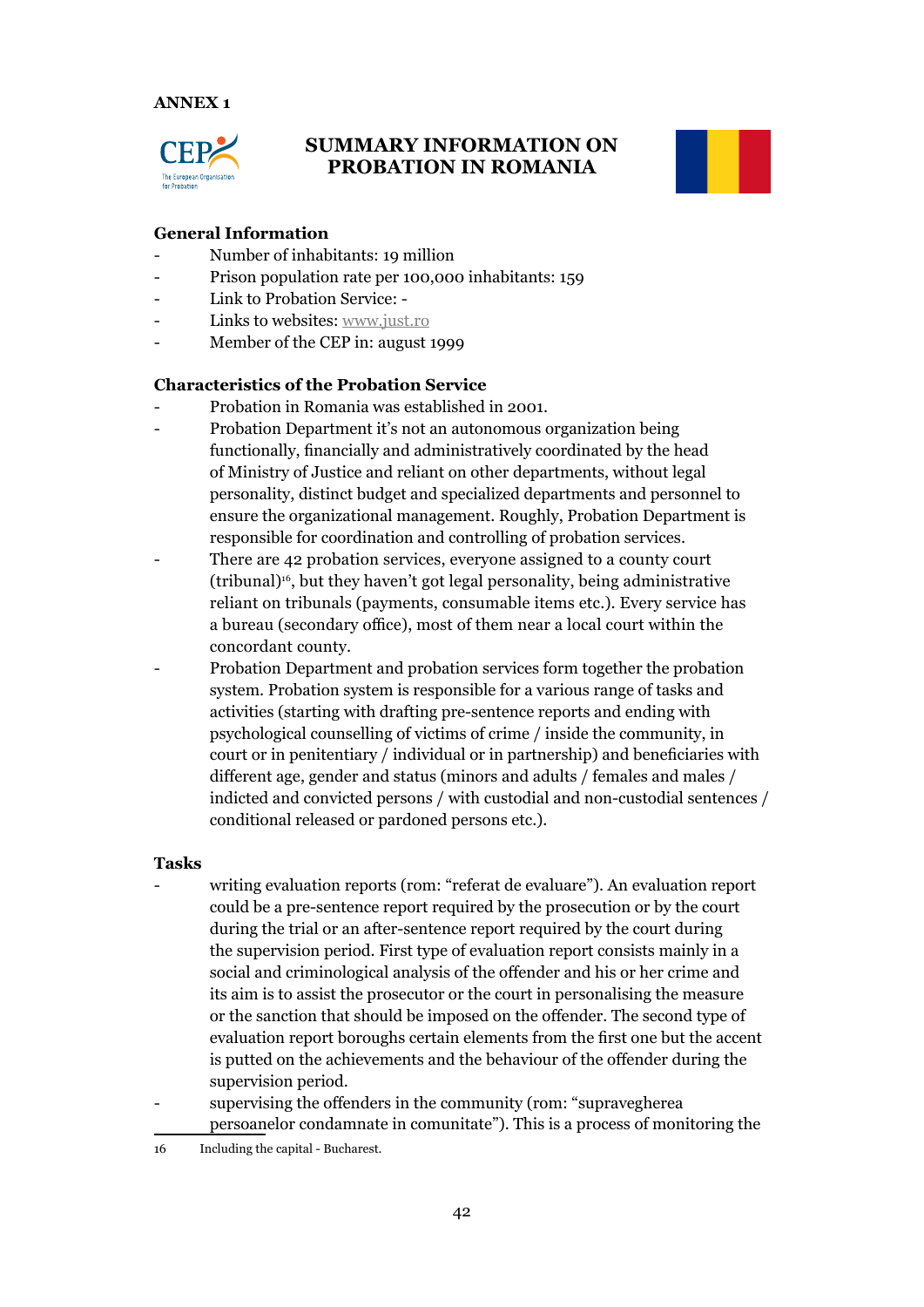way convicts obey the supervision measures and fulfil the obligations imposed by the court. The main methods of doing that are meetings with the offender at the probation office, asking for different types of documents that could prove the real condition of the offender, cooperation with police and other public institutions, home visits, etc..

- providing upon request assistance and counselling for convicted persons (rom: "asistenta si consilierea persoanelor condamnate"). This is a process of offering support for social reintegration of offenders. The philosophy behind it is that control without care is not effective and once the criminogenic needs are covered the offender is more likely to stop offending. Assistance and counselling could be provided upon request to offenders under probation supervision, to inmates during detention and also to under parole or pardoned convicted persons with their consent.
- offering psychological assistance and other forms of assistance to certain types of victims of crime (especially for the victims of violent crimes). Although in theory this is one of the main activities, in fact it's very poor represented statistically at national level.
- participation to the parole commission in detention places. The probation counsellor has the duty to analyse periodically the personal files of inmates proposed for parole together with the members of the commission and to check if the conditions for release are fulfilled. Even it's not a specific activity it consumes a lot of resources.
- participation in court upon request when minors are subject of criminal cases. The court must to subpoena the probation service in the cases with minors but the presence of a counsellor into holding court it is not mandatory.
- providing reports for minors in conflict with the law but not legally responsible (under the age of 14). The court asks for this kind of report in all the cases when a special measure of protection is needed.
- participation in some cases when the first hearing with victims or witnesses in danger takes place at the prosecution level.

#### **Number of staff (average numbers in 2011)**

| <b>Total:</b>                             | $285$ (at local level) + 13<br>$(at central level) = 298$ |
|-------------------------------------------|-----------------------------------------------------------|
| <b>Community Service Supervisors:</b>     |                                                           |
| Other staff:                              | 10                                                        |
| Administrative support staff, all grades: | 2                                                         |
| Probation Managers, all grades:           | 43                                                        |
| <b>Probation Officers:</b>                | 243                                                       |

Daily average number of offenders dealt with:  $> 335$ 

#### **New developments**

The new penal codes (Penal Code and Penal Procedure Code) introduce a new approach of the evaluation report and new noncustodial measures especially in what regards the educative measures for juveniles. Also new laws for the enforcement of custodial and noncustodial sanctions were drafted. Following these laws the procedures for working with offenders will be changed.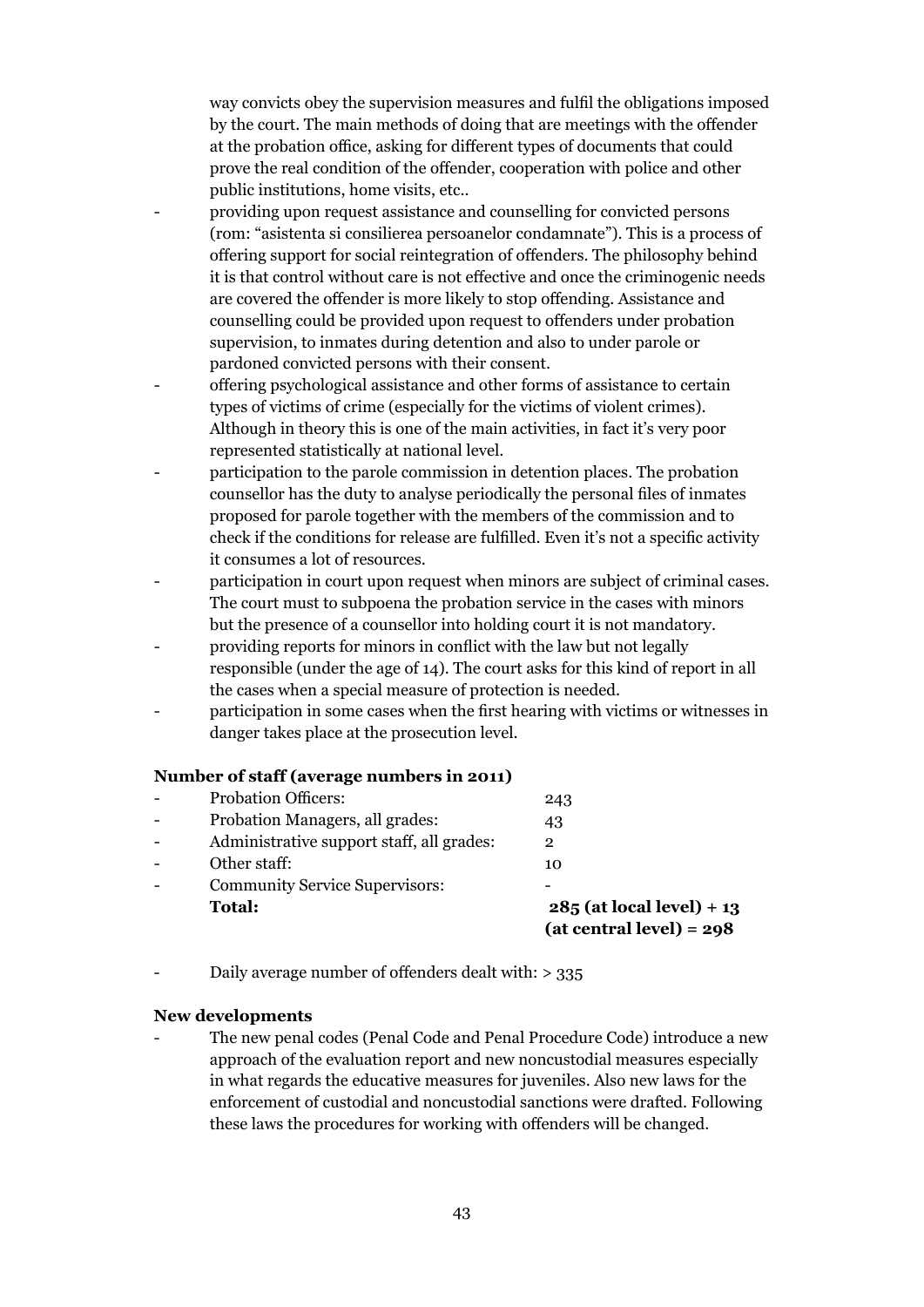- According to a draft law probation system will became a national directorate with administrative and financial autonomy, with judicial personality and under direct authority of the Minister of Justice. At local level will be established probation services that coordinate the activities of probation bureaus set up near first courts.
- Probation personnel should increase with 350% according to the last estimation which supposes an amount of approximately 1000 employees. The staff categories will be diversified especially by introduction of administrative staff and personnel with other professional statuses (e.g. public servants).
- Probation counsellors will became case managers and will have more power in wielding the supervision process. He or she could mint "decisions" with regulatory force for the public institutions which are involved in the enforcement of the sentence. The expertise of probation counsellor will be much more pronounced in sentencing due to the opportunity of making proposals to the court regarding the measures which might be imposed to the offender.
- Probation Department is making lobby for a legislative change and is supposed that in the future probation to deal only with offenders.

|                                                        | Pre-Trial<br>Phase | Trial and<br>Enforce-<br>ment Phase | Post Release<br>Phase |
|--------------------------------------------------------|--------------------|-------------------------------------|-----------------------|
| Preparing pre-sanction report                          | $\mathbf{x}$       | $\mathbf{x}$                        |                       |
| Supervising etc. special measures drug<br>addicts      |                    | $\mathbf{x}$                        |                       |
| Supervising etc. community service                     |                    | $\mathbf{x}$                        |                       |
| Supervising training or learning<br>projects           |                    | $\mathbf{x}$                        |                       |
| Interventions with young offenders                     |                    | $\mathbf{x}$                        |                       |
| Supervising etc. suspended sentence                    |                    | $\mathbf{x}$                        |                       |
| Assistance/support of offenders in<br>prison/detention |                    | $\mathbf{x}$                        |                       |

#### **Probation during the different stages of the criminal procedure**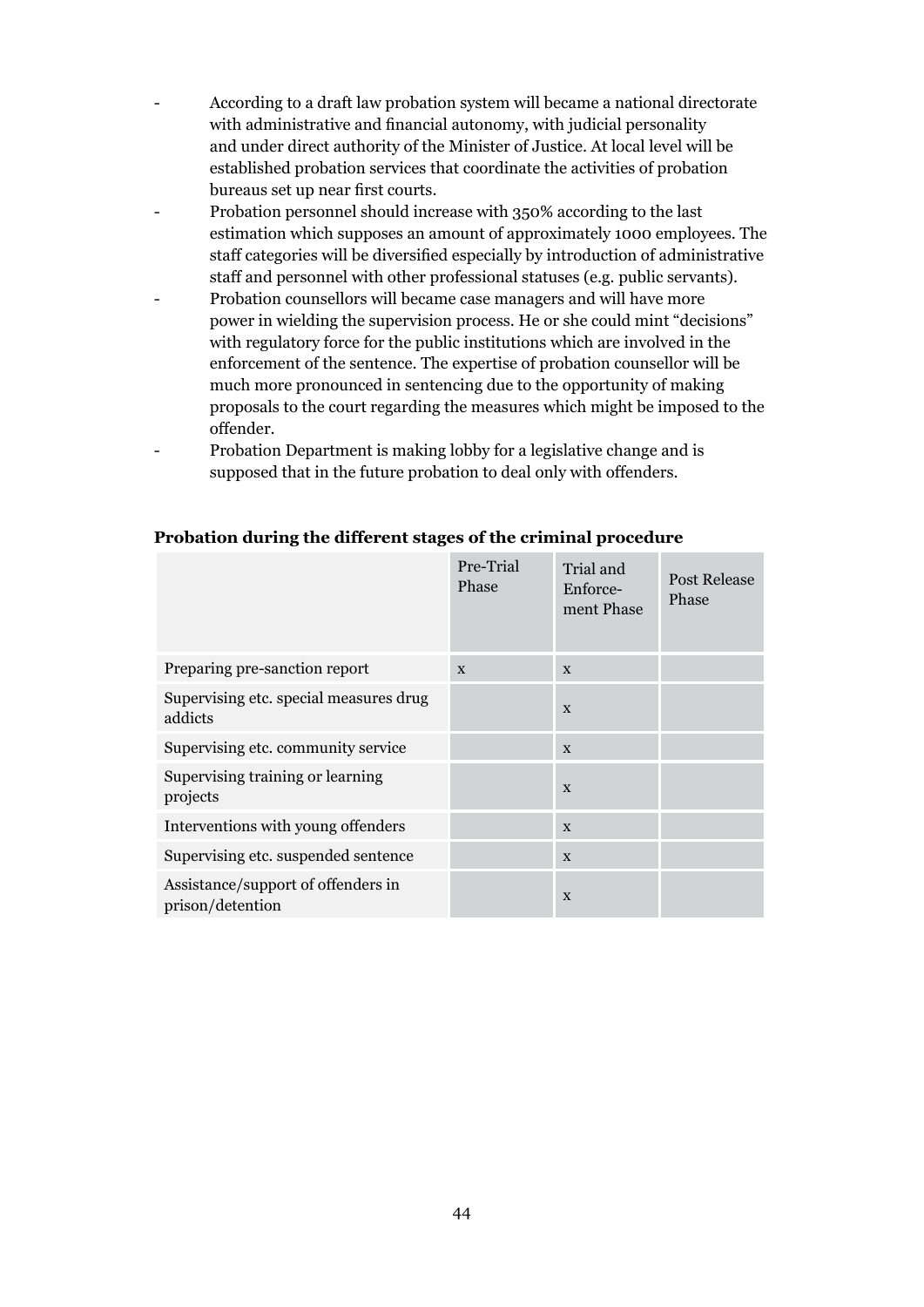

### **ANNEX 2 – The structure of evaluation report**

MINISTRY OF JUSTICE Probation Service … Strict confidential after completion

#### **EVALUATION REPORT I. INTRODUCTION:**

Name and surname of accused/convicted person/minor:

Data and place of birth:

Address:

The offence/offences for which the subject of evaluation report is accused/ convicted/sanctioned with an educative measure:

The court/prosecution which asked for evaluation report:

The number of penal subpoena/sentence:

Court day:

The number and the day of the request:

Supervision period:

Name and surname of responsible probation counsellor: